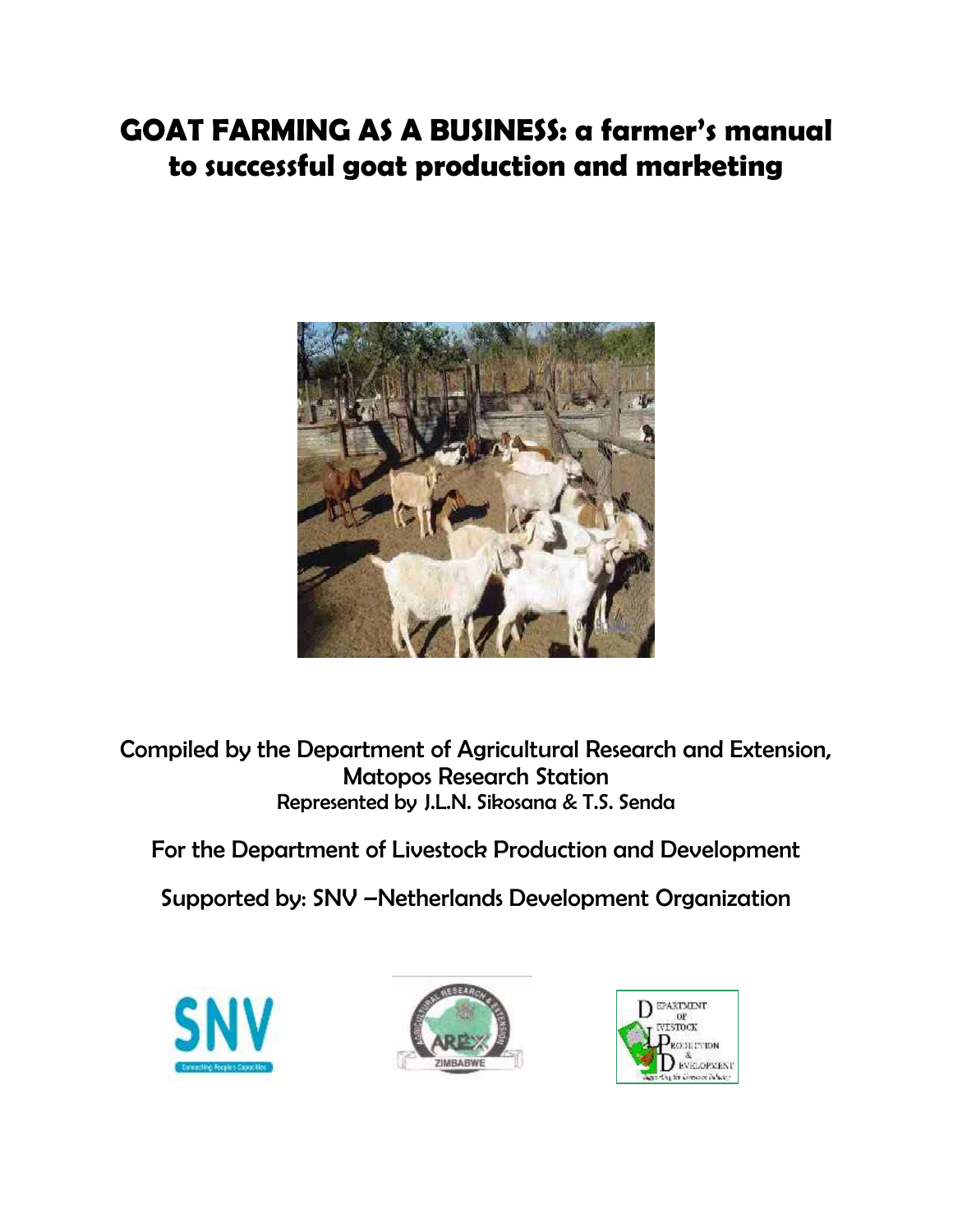# **ACKNOWLEDGEMENTS**

The Department of Livestock Production and Development (DLPD) in collaboration with the Department of Agricultural Research and Extension (AREX), Matopos Research Station would like to acknowledge the support and facilitation by the Netherlands Development Organization (SNV) in the development and production of this manual. We extend our appreciation to the farming communities in Matabeleland South and North Provinces, for sharing their practical experiences that enriched the content of this manual.

This manual was produced with the expertise from the following contributors: Adolf. B. Dube, (Chief Provincial Livestock Specialist-DLPD), Nicholas Nyathi, (Senior Advisor Economic Development-SNV), Darlington Sarupinda, (Advisor Economic Development-SNV), Mbekezeli Mthunzi, (Advisor Economic Development-SNV) Nozipho P. Ncube, (Livestock Specialist – DLPD), Mario Zondani, (Livestock Specialist –DLPD), Sakhiwe Khanye, (Livestock Extension Worker-DLPD), Farai Tavesure, (Marketing Intern-SNV), Brighton Ngwenya, (Livestock Extension Worker-DLPD) and Velaphi Mhlanga, (Livestock Extension Worker-DLPD).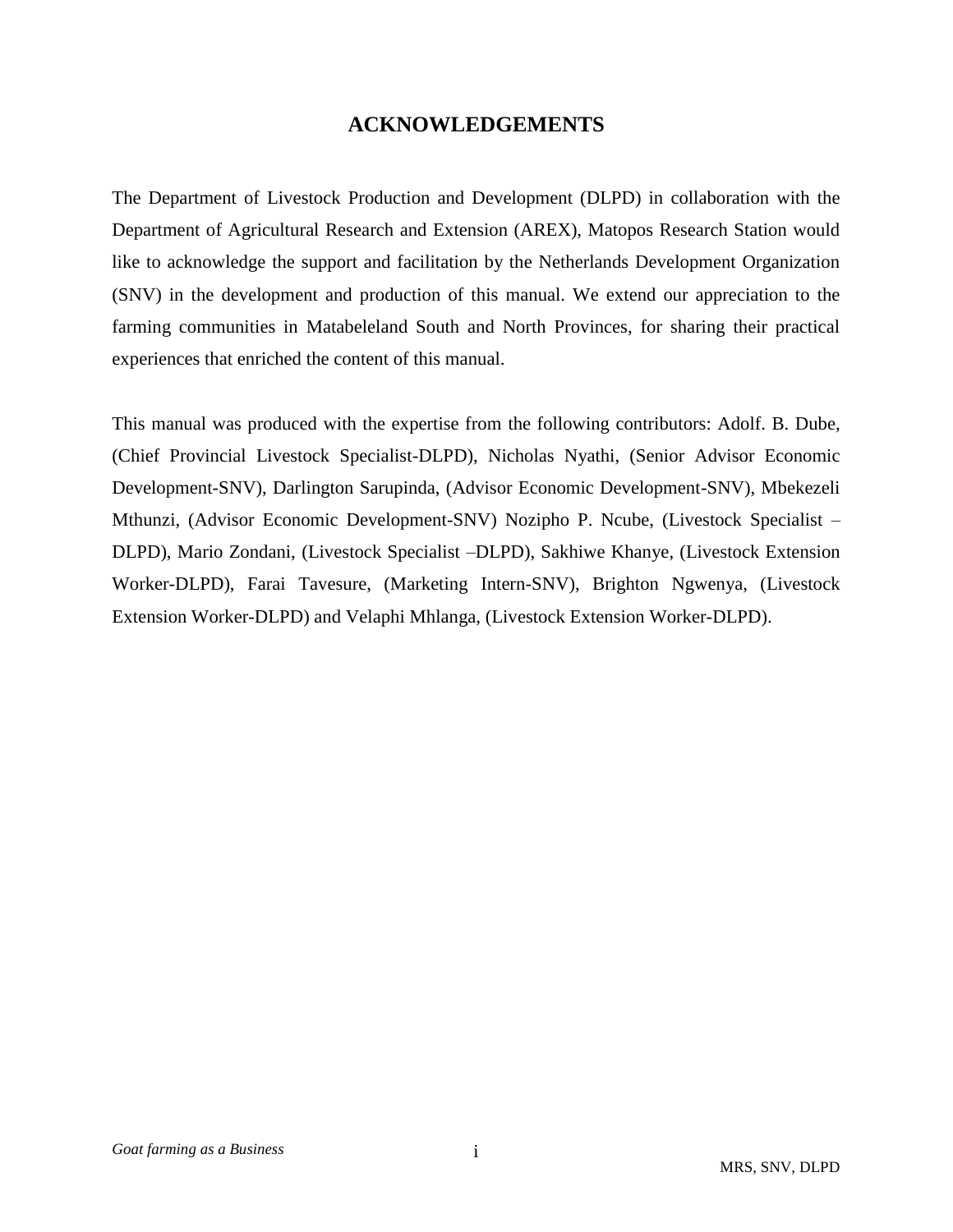# **CONTENTS**

 $\mathsf{r}$ 

|                                         | <b>PAGE</b> |
|-----------------------------------------|-------------|
| <b>1.0 Introduction</b>                 | 1           |
| 2.0 Entrepreneurship                    | 2           |
| 2.1 Characteristics of an entrepreneur. |             |
| 3.0 Breed;                              | З           |
| 3.1 Types of breeds                     |             |
| 3.2. Other breeds                       |             |
| 4.0 Management of does and bucks.       | 10          |
| 4.1 Management of females.              |             |
| 4.2 Management of males                 |             |
| <b>5.0 Breeding</b>                     | 12          |
| 5.1 Breeding systems.                   |             |
| 5.2 Mating systems                      |             |
| 5.3 Selection and culling               |             |
| 5.4 Breeding calendar                   |             |
| 5.5 Buck to doe ratio                   |             |
| 6.0 Kid management.                     | 16          |
| 6.1 Kidding season.                     |             |
| 6.2 Kid rearing                         |             |
| 7.0 Husbandry Practices.                | 22          |
| 7.1 Housing                             |             |
| 7.2 Detention.                          |             |
| 7.3 Hoof trimming.                      |             |
| <b>8.0 Goat Nutrition</b>               | 26          |
| 8.1 Feed Requirements.                  |             |
| 8.2 Digestive System                    |             |
| 8.3 Fodder production and conservation. |             |
| 9.0 Crop livestock production system.   | 33          |
| 10.0 Health.                            | 34          |
| 10.1 Dipping                            |             |
| 10.2 Dosing/Drenching                   |             |
| 10.3 Injections                         |             |
| 11.0 Goat Business Management           | 45          |
| 11.1 Goat marketing                     |             |
| 11.2 Financing goat business.           |             |
| 11.3 Business planning.                 |             |
| 12.0 Record keeping.                    | 52          |
| 12.1 Physical records.                  |             |
| 12.2 Financial records                  |             |
| $G$ 13. References.                     |             |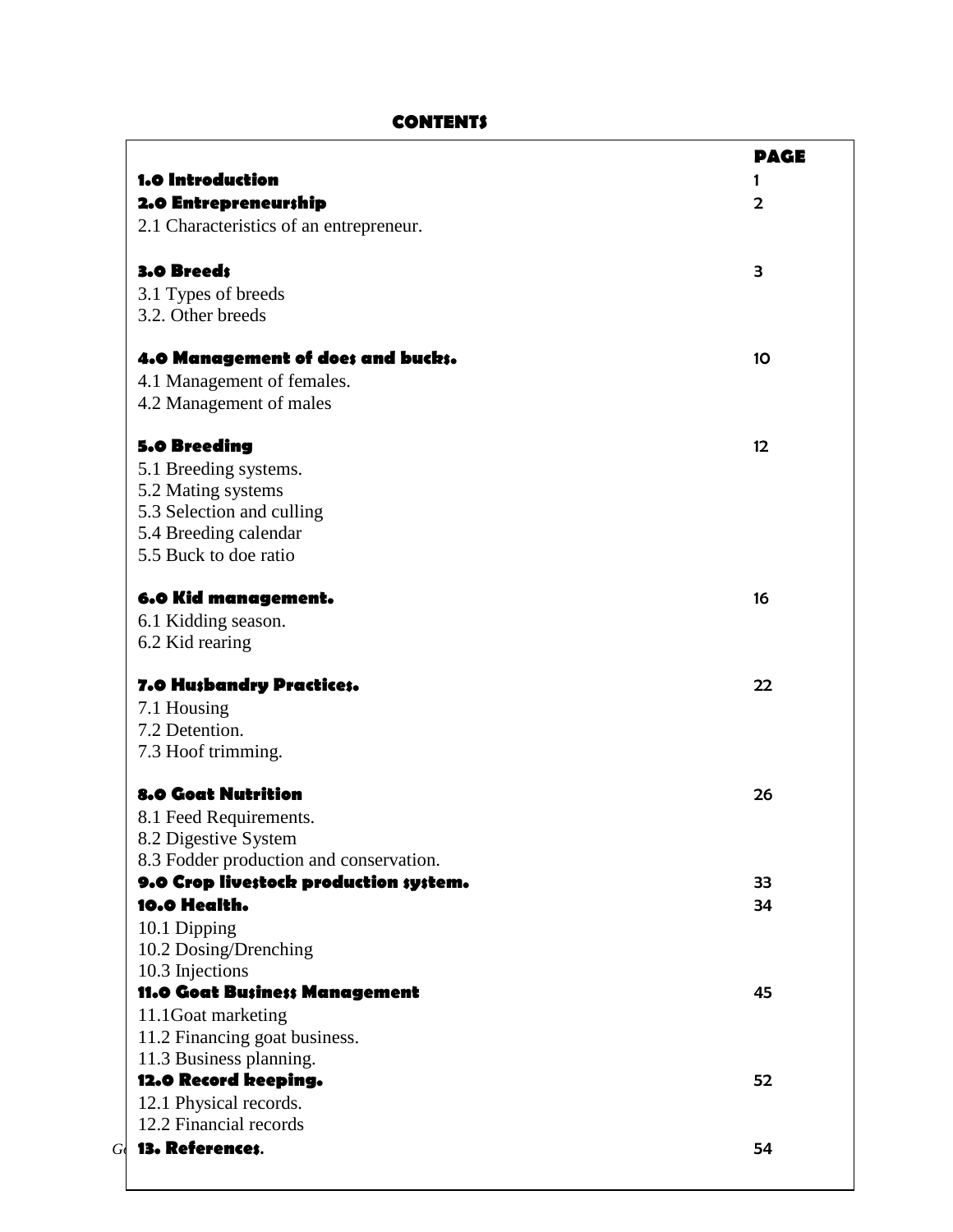#### **1.0 INTRODUCTION**

There are more than 3 .5 million goats in Zimbabwe, of which 98 per cent are indigenous breeds and owned by the smallholder farmers. Most of them are kept in the drier agro ecological zones in Natural Ecological Regions IV and V and in Tse -tse infested areas .Natural Region IV has a low rainfall subject to periodic droughts and extended dry spells. Overall, the importance of goats increases as the rainfall decreases. Goats are hardy and easier animals to look after, which can survive under harsh environments.

Goats are reared under extensive farming conditions, mainly for meat (chevon) and to a lesser extent for milk. To some extent productivity of these goats is low due various factors such as high kid mortality and lack of good animal husbandry practices. Goats also provide skins of commercial importance and manure for gardens (and crop fields). In other parts of the world goats are kept for their wool (mohair).

Human populations are growing, and creating a significant and increasing demand for additional animal protein foods. The goat can play an important role in meeting these demands. This calls for farmers to put value in their goat enterprises by shifting from subsistence production to commercial production. It is easier to increase the population of small ruminants (goats and sheep) than large stock. In economic terms the opportunity costs are low for goat production.

# *"The goat was probably the first animal to be domesticated around 9000-7000 B.C. This long association between goat and human indicates the variety of functions the goat can provide."*

This manual has been written to provide information to farmers who are in need of knowledge to start a goat enterprise on a commercial basis, and goat husbandry. The information is not completely comprehensive, but combines experiences from authors and farmers.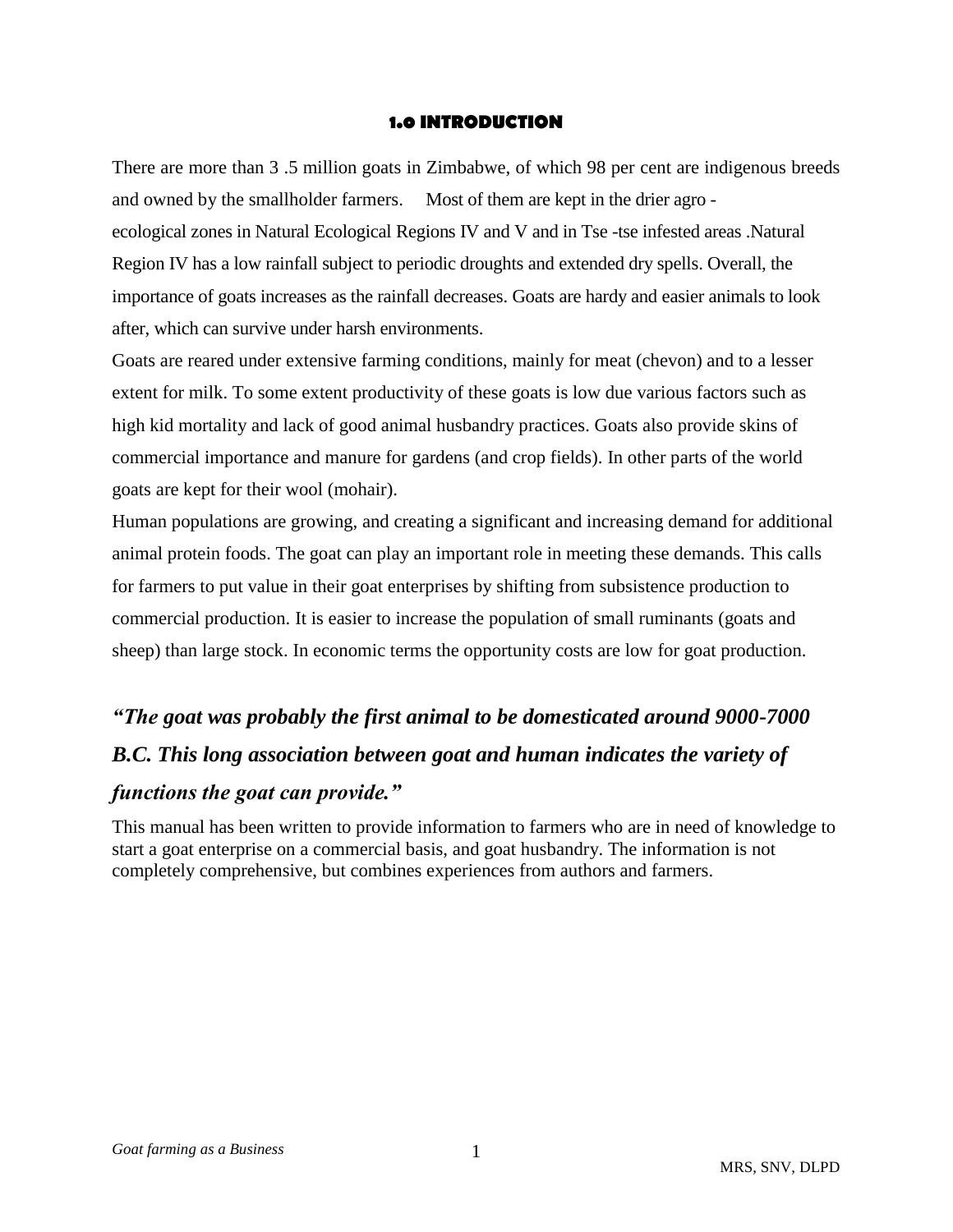# **2.0 ENTREPRENUERSHIP**

#### **Objectives**

**By the end of the session farmers should be able to:**

 Exhibit entrepreneurial competencies needed to run a successful commercial enterprise.

#### **Introduction.**

An entrepreneur is a person who continuously identifies opportunities in the market for products or services and then develops new products and services to satisfy the identified needs. As an entrepreneur one needs to visualize a successful goat business and then commit resources to achieving the set goals.

Most producers have the "*Imbuzi ziyazibonela* (The goats should look after themselves) mentality. They do not realize the value of goats, their total worth and how much more they could contribute to their livelihoods if well managed as a business enterprise.

For the smallholder goat producers to run successful commercial goat enterprises they need:

- $\triangleright$  To understand that starting a business has some risks;
- $\triangleright$  Access adequate knowledge and information;
- $\triangleright$  To identify opportunities;
- $\triangleright$  To commit time and resources; and
- $\triangleright$  To be ambitious and set goals that are achievable.

#### **Characteristics of entrepreneurship**

The entrepreneurial abilities that one needs to develop in order to be a successful commercial goat producer are identifying business opportunities, calculated risk taking, goal setting, information seeking, commitment to a business plan, persuasion and networking, and systematic planning and monitoring.

#### **1. Identifying a business opportunity**

The key is the ability to see opportunities in business or personal life where others do not. An opportunity is therefore a chance, an opening or prospect, which avails itself.

Thus an entrepreneur is anyone who identifies problems, resources and unmet needs in society and develops these into business ideas. Thus generating business ideas is the first step in business creation. Examples of entrepreneurs are: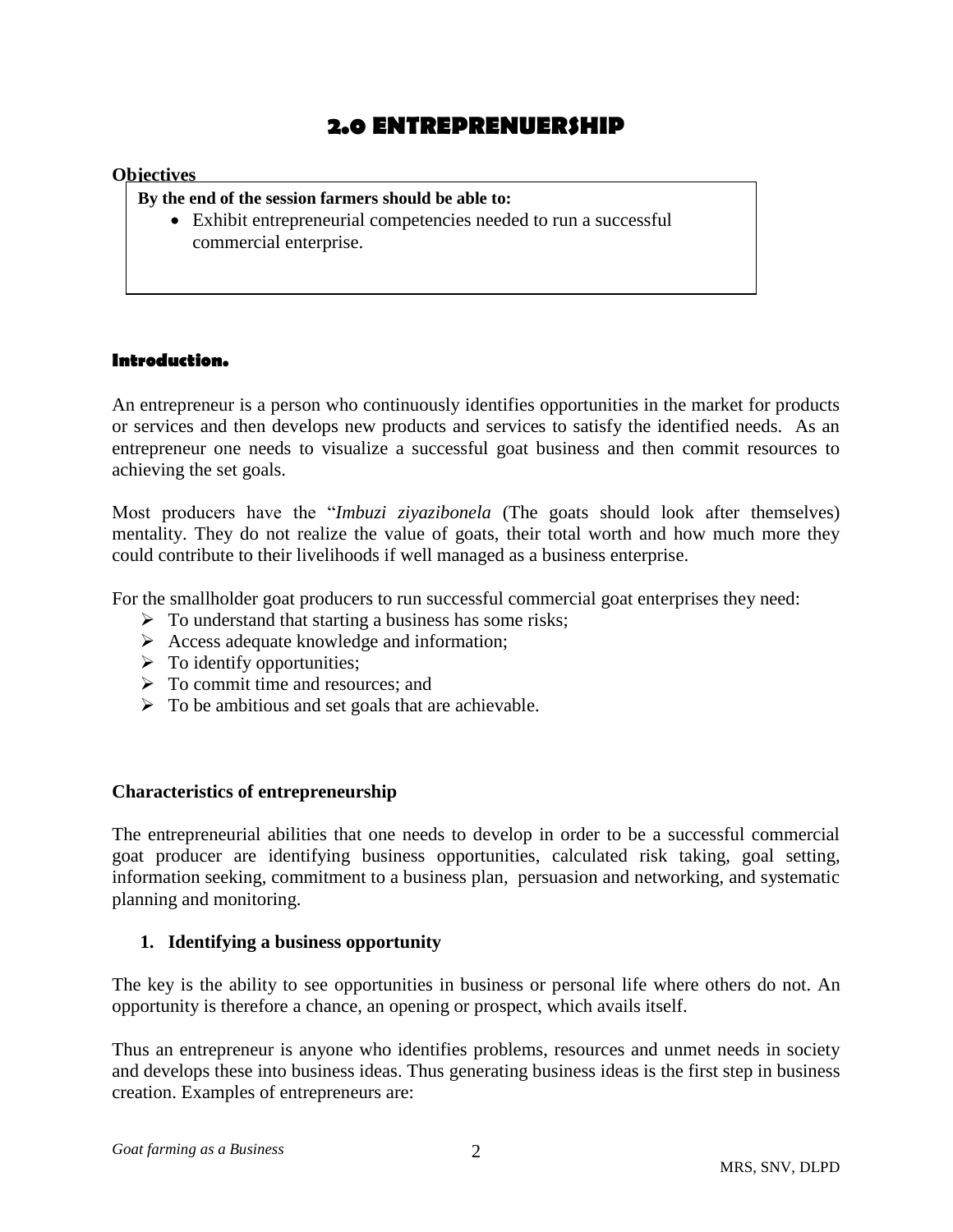- A farmer who identifies the need for supplementary feeding and goes on to store the feed and sell it to other farmers during the dry season.
- A group of farmers who realize that the shortage of beef is an opportunity for them to sell more slaughter goats. They organize themselves, hire a truck and transport 50 goats per month for sale in Bulawayo.
- A trader who buys goats from the small-holder farmers and sells them to abattoirs in Bulawayo and Harare.

What goat business opportunities are available in your area? Use the tool below to identify your business opportunities in the goat sub-sector.

| <b>Problems</b>       | <b>Business idea</b>                 |  |  |  |
|-----------------------|--------------------------------------|--|--|--|
| e.g. Shortage of meat | Buy and sell goats to abattoirs      |  |  |  |
|                       |                                      |  |  |  |
|                       |                                      |  |  |  |
|                       |                                      |  |  |  |
| <b>Resources</b>      | <b>Business idea</b>                 |  |  |  |
| e.g. Goats            | Improve condition and sell to retail |  |  |  |
|                       | shops in Bulawayo                    |  |  |  |
|                       |                                      |  |  |  |
|                       |                                      |  |  |  |
|                       |                                      |  |  |  |
| <b>Unmet needs</b>    | <b>Business idea</b>                 |  |  |  |
|                       |                                      |  |  |  |
|                       |                                      |  |  |  |
|                       |                                      |  |  |  |
|                       |                                      |  |  |  |
|                       |                                      |  |  |  |
|                       |                                      |  |  |  |

# **2. Calculated risk taking**

Once an opportunity is identified, matched with one's capabilities, it is then necessary to take a calculated risk. When one is taking a risk, it is a matter of striking a balance between success and failure. Risk can be minimized by seeking information and making informed decisions.

Most goat producers are scared of taking risks because of the following reasons:

- They might lose their savings;
- They are not sure whether the goat enterprise will give them a return; and
- They do not have information on available opportunities.

A good illustration of risk taking is that of goat traders. They undertake tasks that most smallholder goat producers do not want to undertake on their own. The traders incur costs that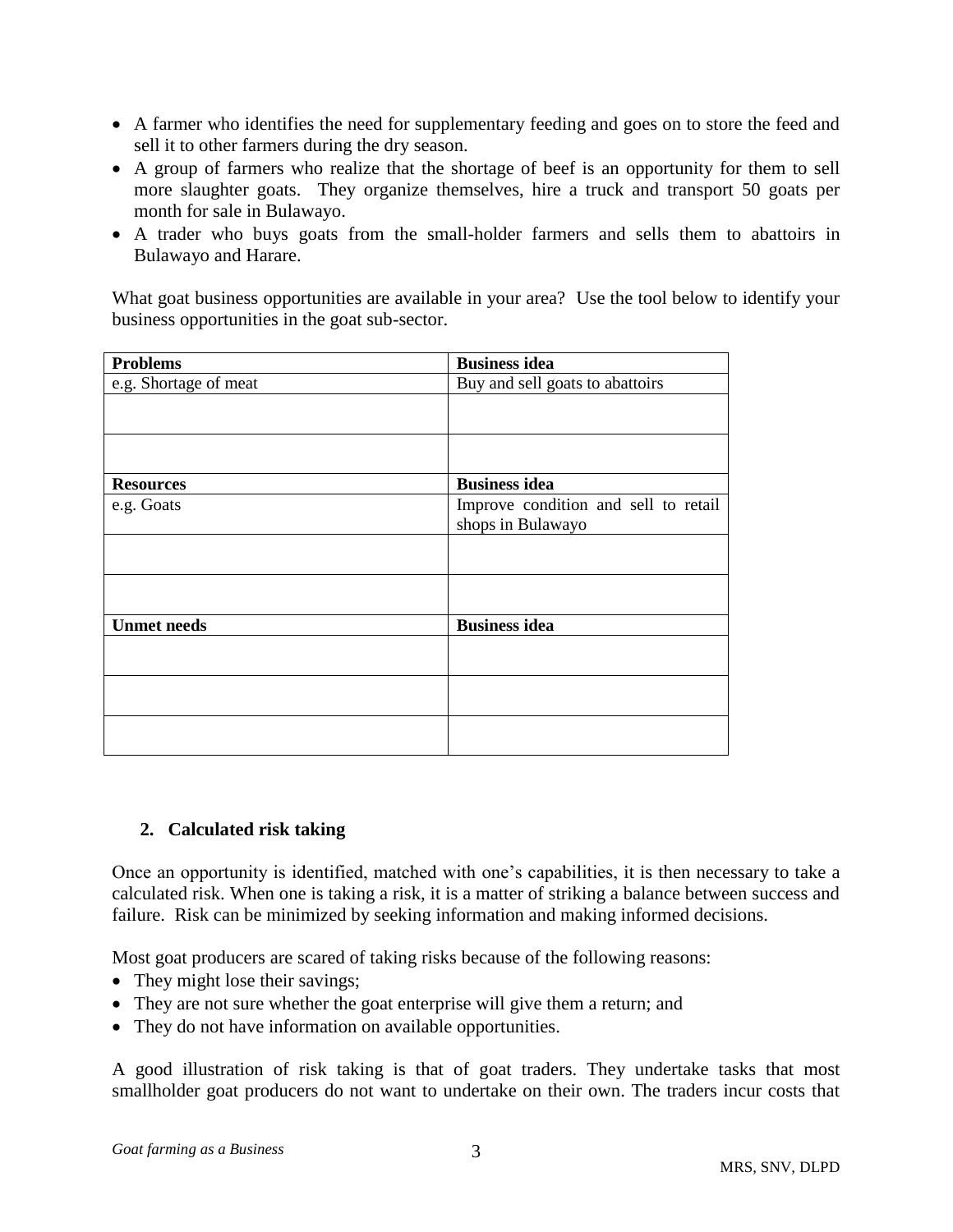include buying, transportation, pre-financing, personnel costs (for buyers/ herders) and slaughtering fees.

**Exercise:** What calculated business risk have you ever taken in your life? Write down the event below. What happened and how did it happen?

………………………………………………………………………………………… ………………………………………………………………………………………… …………………………………………………………………………………………

# **3. Objective setting**

An objective is defined as a specific and measurable achievement to be attained within a specific period of time and cost constraint. A well-defined objective statement is the foundation for goal achievement. Objectives are set to give direction, motivate one to work hard, assist one to be well organized and as monitoring tools.

An objective states the following:

- What is to be achieved?
- By who?
- $\bullet$  By when?
- Where?

Objectives should be specific, measurable, achievable, realistic and time-bound (SMART)

| Example of an objective that is not Example of a SMART objective<br><b>SMART</b> |                                                                                                                    |
|----------------------------------------------------------------------------------|--------------------------------------------------------------------------------------------------------------------|
| "I want to have more money".                                                     | "I will sell 5 goats directly to TITI<br>restaurant by September, leading to an<br>increase in my income by 100 %. |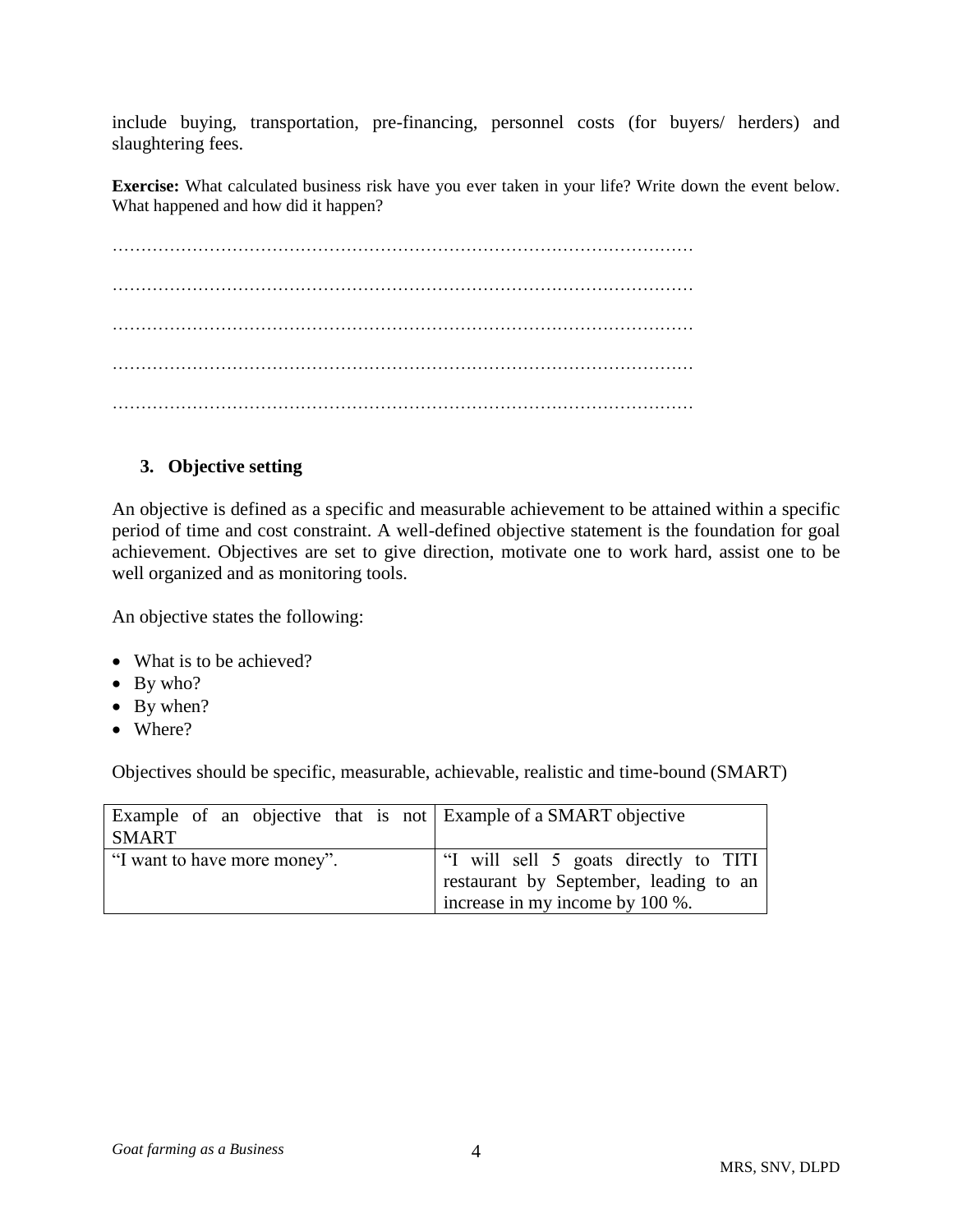| <b>Exercise:</b><br>Write a SMART objective for your goat enterprise:   |  |  |  |  |  |
|-------------------------------------------------------------------------|--|--|--|--|--|
|                                                                         |  |  |  |  |  |
|                                                                         |  |  |  |  |  |
|                                                                         |  |  |  |  |  |
| Taking your objective as it is, if achieved what would it bring to you? |  |  |  |  |  |
|                                                                         |  |  |  |  |  |
|                                                                         |  |  |  |  |  |
|                                                                         |  |  |  |  |  |

#### **4. Information seeking**

An entrepreneur should access new technologies and other factors that affect their goat business.

The information gathered will:

- Shape the business plan;
- Help reduce risk; and
- Enable the entrepreneur to make better/ informed decisions.

There are a number of information gathering methods that can be used. These are:

- Desk research;
- Interviews;
- Questionnaire; and
- Observation.

The sources of information include business magazines, books, government records, electronic media (radio and television), Business Development Service (BDS) providers such as One-Up and Women-In-Business, Internet services, competitions (fairs and shows), buyers, suppliers, other farmers and newspapers.

#### **Exercise:**

What are the prices of goats at the local sale points?

What are the prices of goats in the nearest urban centre?

What business decision would you make based on this information?

…………………………………………………………………………………………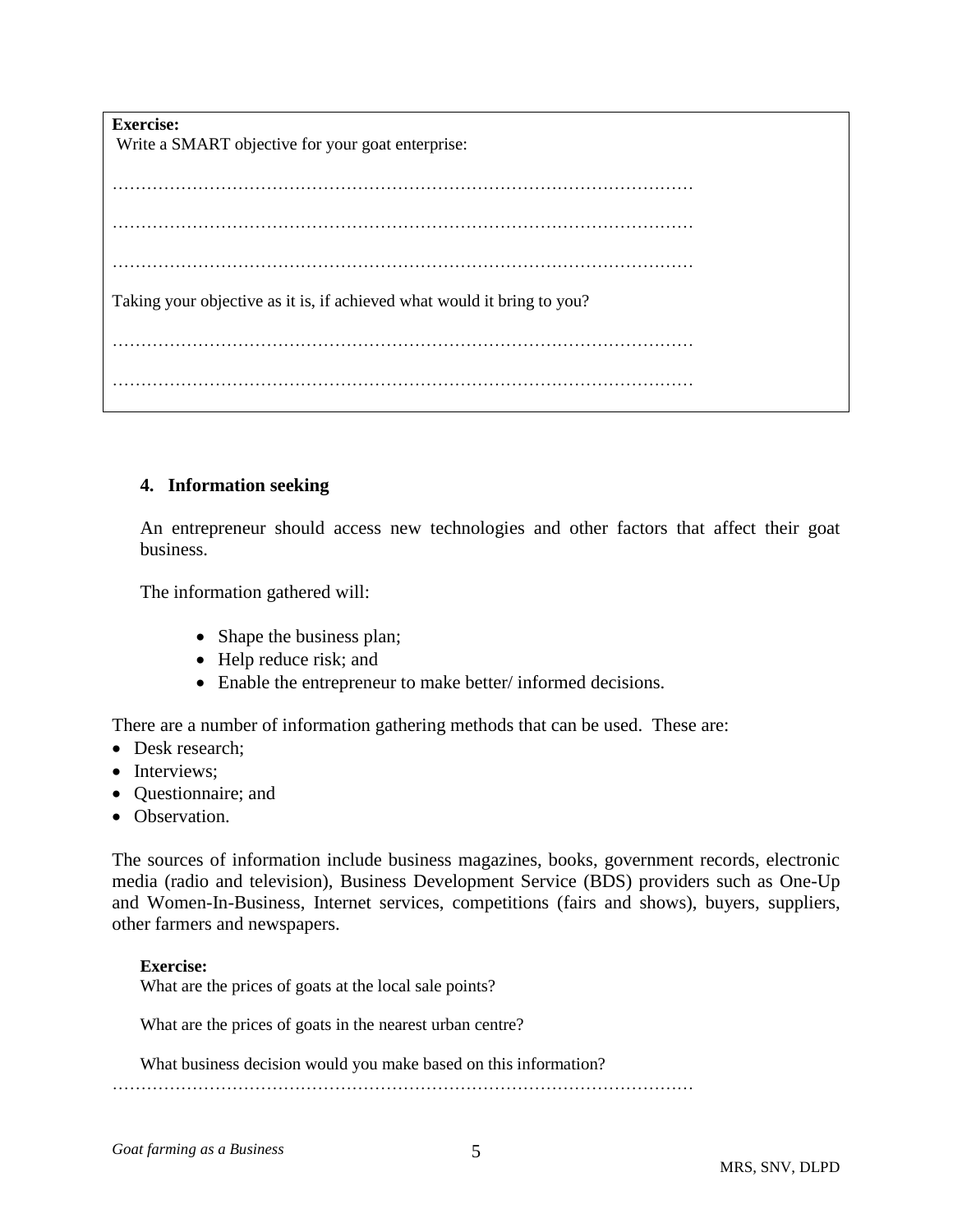………………………………………………………………………………………… …………………………………………………………………………………………

The sources of information include Farmer Magazines, books, relevant government departments, electronic media (radio and television), competitions (fairs and shows), buyers, suppliers, other farmers and newspapers.

## **5. Commitment to the business plan**

Once one has a business plan in place there is need:

- To stay focused;
- To be committed to the tasks ahead;
- To adhere to a set work plan;
- Motivate and provide leadership to the people you are working with on the goat business.

**Exercise:** Write your plans for your goat business for the coming 12 months.

…………………………………………………………………………………………

#### **6. Persuasion skills and networking**

Buyers or abattoirs do not just buy your goats. It is your responsibility (individually or as a producers' association) to remind them about the availability of your goats or goat products. This can be done through face-to- face meeting with your clients, advertising and constant communication with suppliers and buyers.

Through persuasion and networking you build strong business relationships. Strong business relationships are built on trust, interdependence, fair decision making process, balanced power structure, shared goals, equitable returns, problem solving process, and commitment.

**Exercise:** Give an example of a situation where you have managed to persuade buyers to purchase your products?

………………………………………………………………………………………… …………………………………………………………………………………………

…………………………………………………………………………………………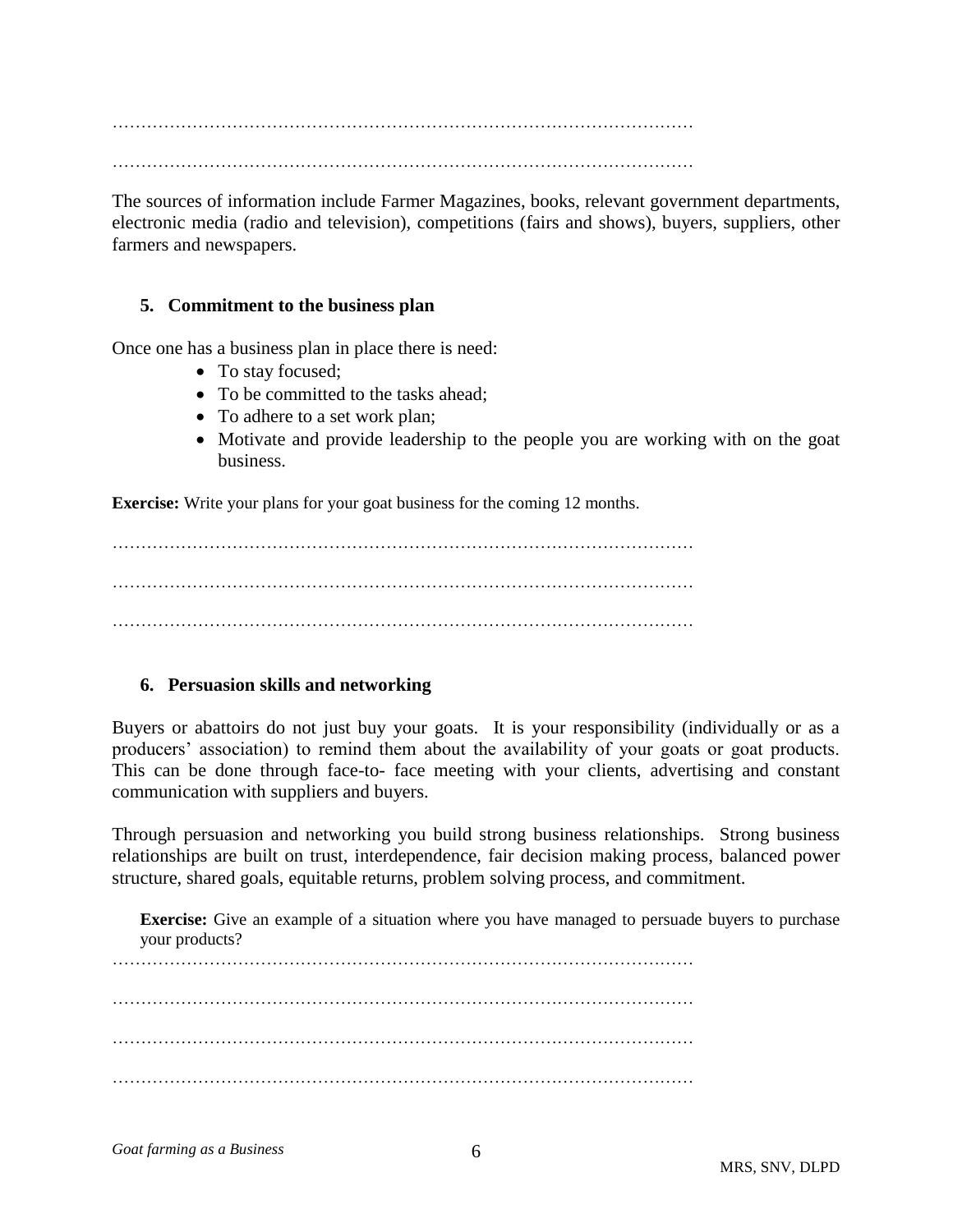List the different stakeholders you are interacting with and are relevant to your business.

………………………………………………………………………………………… …………………………………………………………………………………………

#### **7. Persistence**

The goat business is full of challenges. You must not give up when the going gets tough. An obstacle can be turned into an opportunity. What is needed is the ability to persevere and quickly adapt to changes taking place. One also needs to be flexible.

When you lost some of your kids/ goats, what did you do?

…………………………………………………………………………………………

# **8. Independence and self confidence**

When one takes up goat production as a business he/ she needs to:

- Be their own boss;
- Have a desire to transform their dreams into reality;
- Have self belief:
- Be free to make decisions; and
- Strive to achieve financial independence.

#### **9. Systematic planning and monitoring**

For the effective planning and monitoring of the goat business write up a business plan that answers the following questions:

- Step I: Where am I now? (current situation)
- Step II: Where am I going? (future/ desired situation/ Mission/ objectives )
- Step III: What is between here and where I want to go? (The business environment)
- Step IV: What is the best way for me to get there? (strategic options)
- When the planned actions will be done and how do I know that I am making progress? (Monitoring Plan and milestones)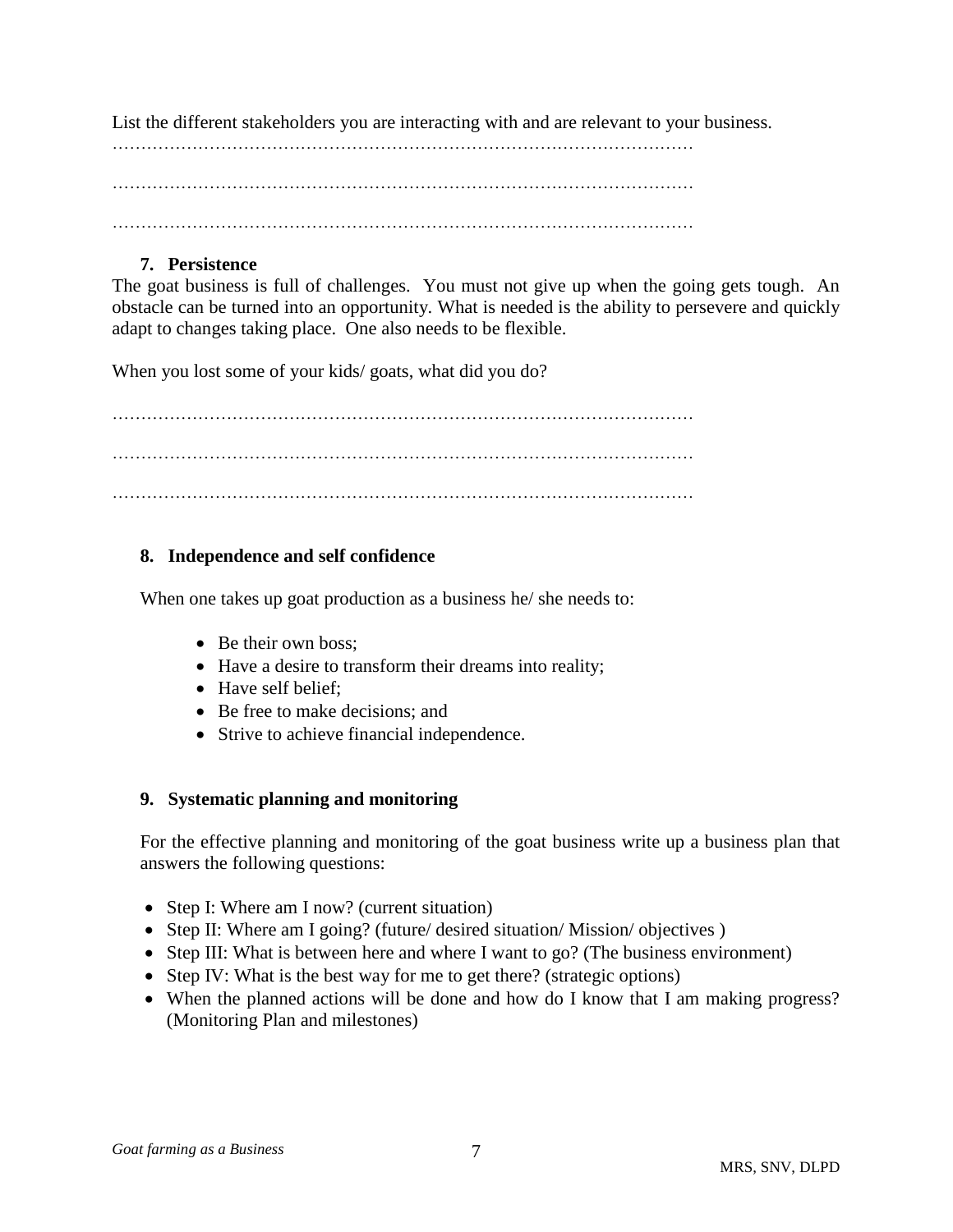# **3.0 Goat Breeds**

## **Objectives**

**At the end of this session farmers should be able to:**

- Identify the breeds found in Zimbabwe and their attributes
- Choose the appropriate breeds for their goat farming businesses

## **TYPES OF BREEDS**

- The vast majority of goats in Zimbabwe are indigenous and these are mainly the large Matebele and the Small East African (SEA) goat
- Average birth weights of kids range from 1.5kg to 2.5kg. (up to 3kg)
- The indigenous breeds are well adapted to their respective environments.

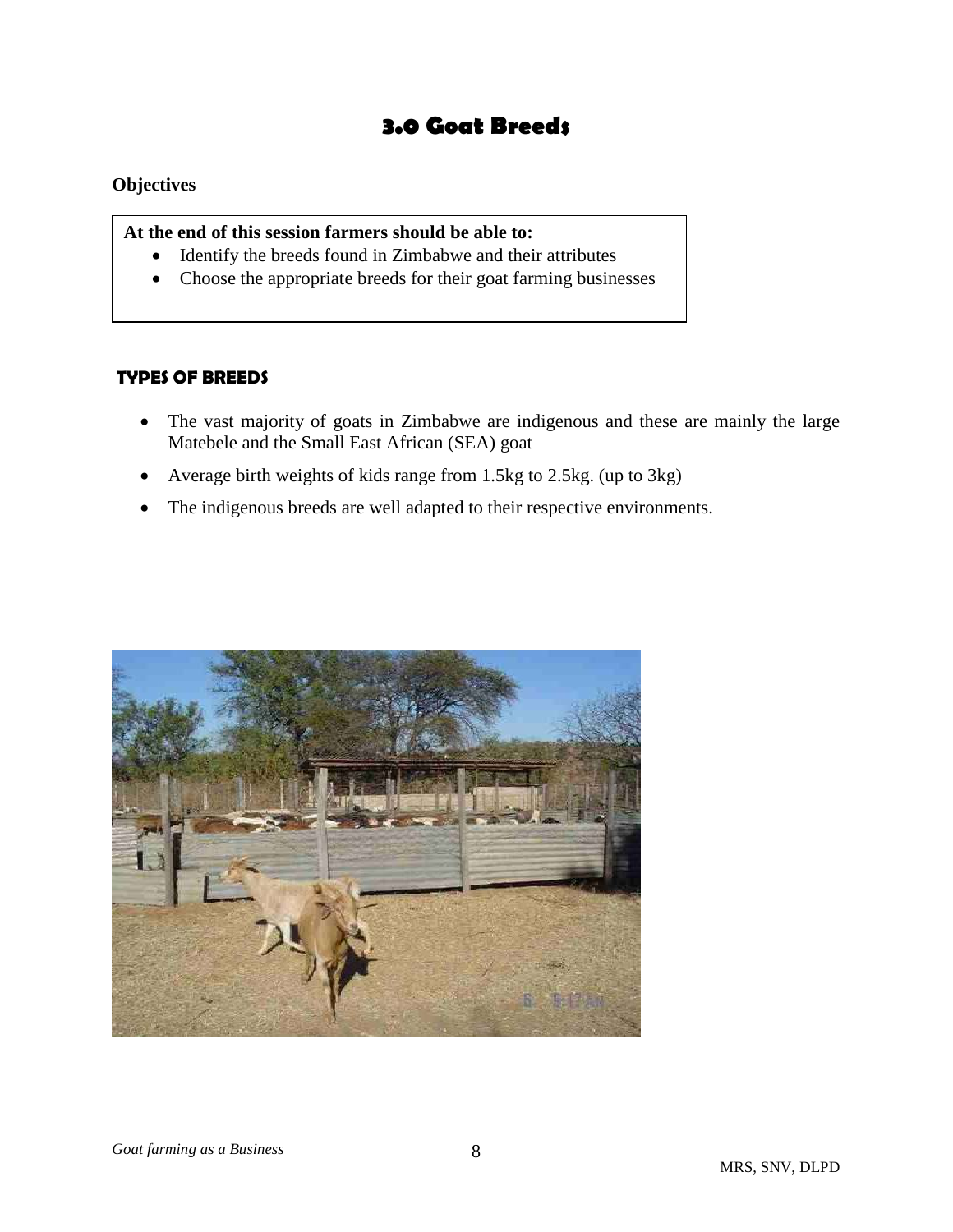

In the southern parts of Zimbabwe, there are larger goats, which are termed the Matebele goat with a mature weight of 45kg.

**Other breeds** found in Zimbabwe include exotic types, the Boer goat (mainly for meat) with a mature weight of 65kg. The Saanen goat is for milk production and produces an average of 3.5litres of milk per day. There is also the Angora goat for mohair production.

Boer goat Saanen



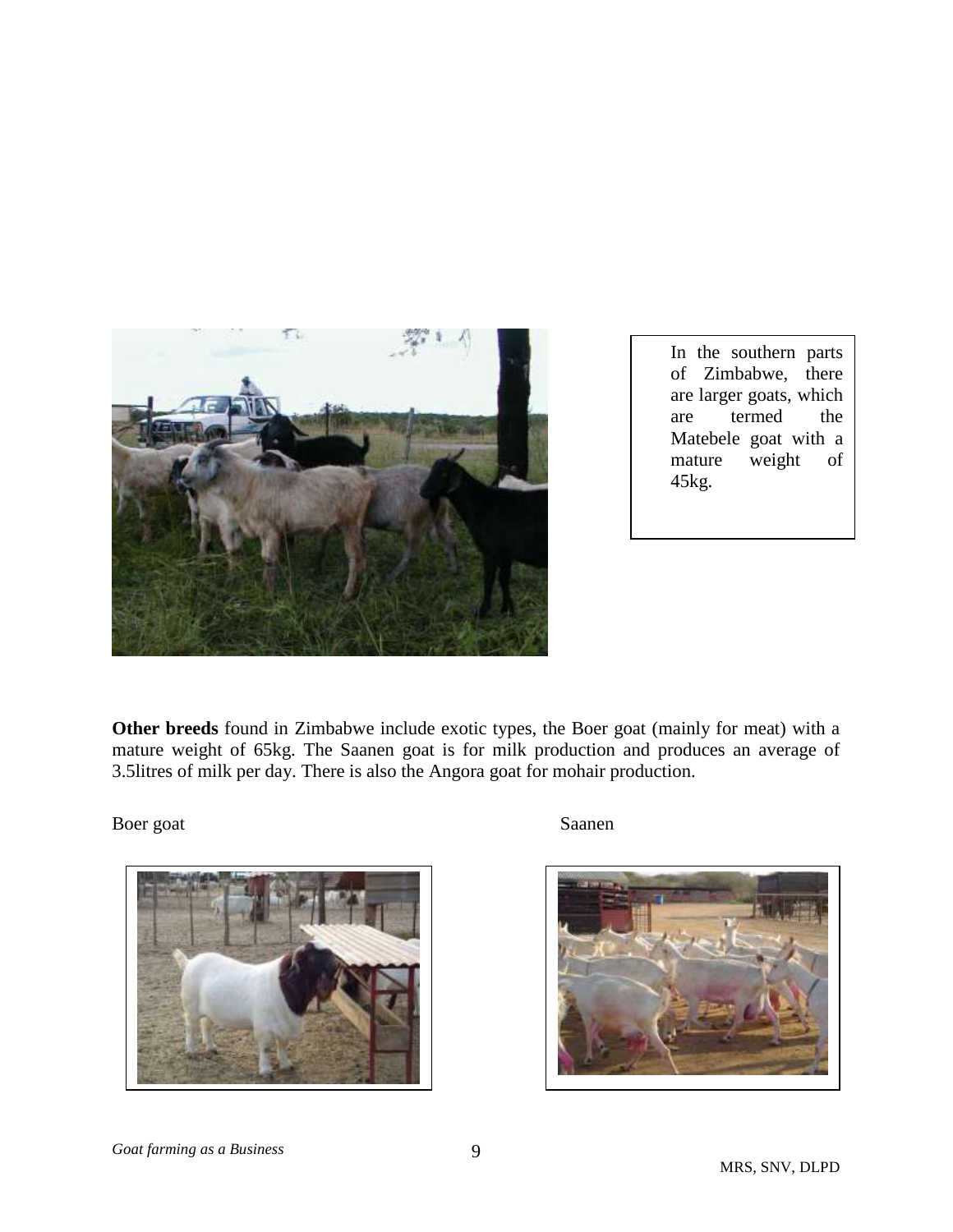# **4.0 Management of does and bucks**

## **Objectives**

**At the end of this session farmers should be able to:**

- Properly care for female and male goats
- Know the age at first mating

Proper care of both female and male goats is an essential aspect of goat production. This includes strategic vaccinations and dosing, supplementary feeding, selection of breeding stock, kid rearing and weaning.

# **4.1 Management of females (does**)

Young females should be mated as from the age of 12 months. Good nutrition ensures that the animal grows faster and ready for mating. It also increases fertility and litter size. If young animals are mated when they are very young (less than 8months) they will remain stunted the rest of their life and will have poor reproductive performance. A well-managed female can produce kids for about eight years.

Pregnancy in goats lasts between 145 –150 days (five months). A mature female can only mate when she is ready (on" heat"). The heat period lasts between  $24 - 26$  hours. During this time she should receive the male. The presence of the male in the flock triggers heat. Coming on heat also depends on the nutrition of the animal. Signs, which may indicate that the animal is on heat:

- *Shaking of the tail*
- *Mounting other animals*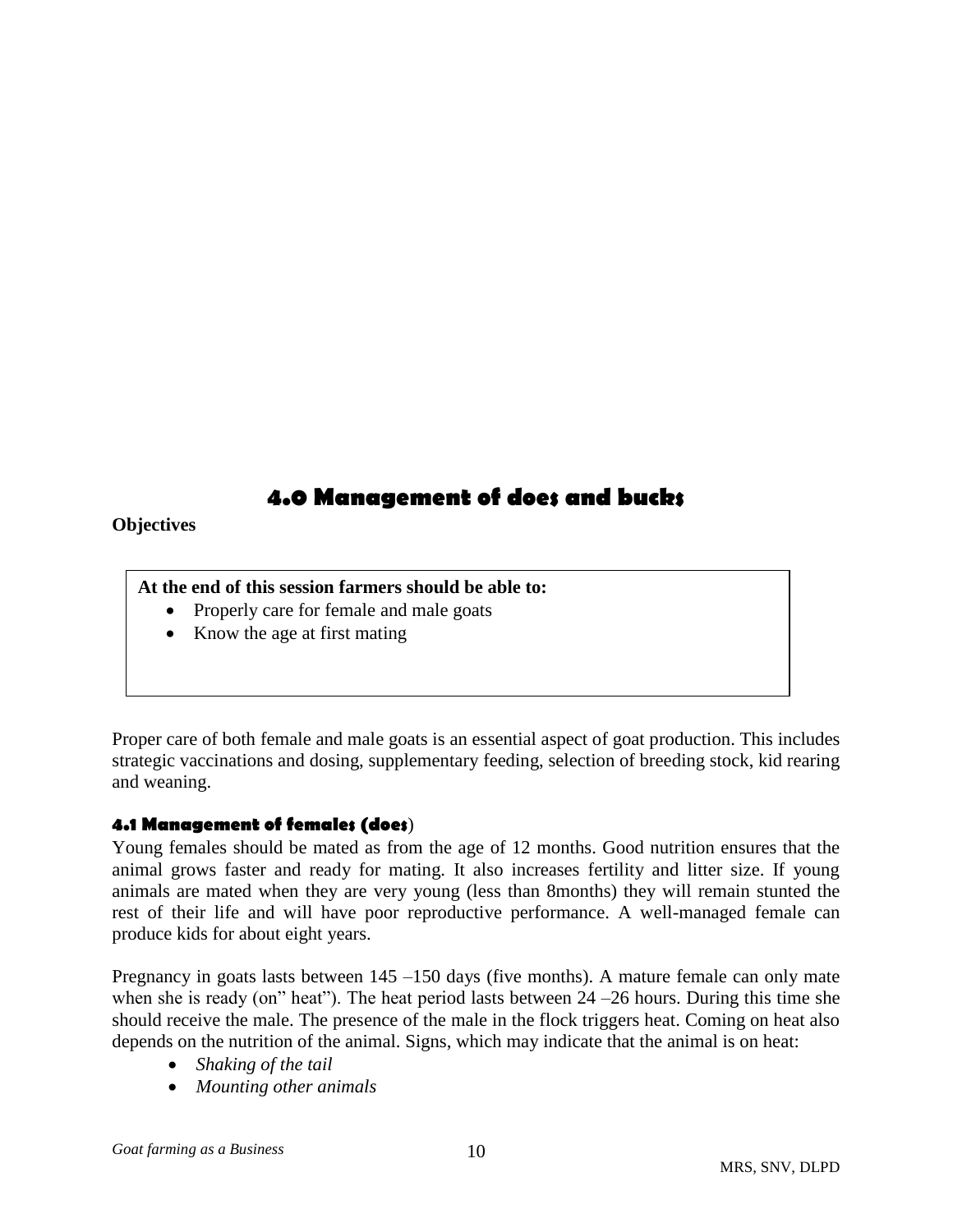- *Seeking males*
- *Continuous bleating*
- *Mucous discharge*

Pregnant females should be separated from the main flock for close monitoring, at least two months before kidding. This also reduces the loss of kids. At this stage they will need quality feed supplements to enhance feed reserves in the body. This will ensure a healthy kid and enough milk.



Female goats (does) separated from the main flock

# **4.2 Management of males (bucks)**

- Male goats are known to be fertile at an earlier stage than females. In such circumstances males have to be raised separately from females to avoid unplanned mating.
- Bucks have to be kept in good condition and fed at all times.
- For breeding purposes bucks with horns have to be used, so as to avoid haemophrodism (*incukubili/bisexual*), which comes with the use of hornless/polled bucks.
- Bucks can be selected at an early age. A male kid born weighing about 2.5kg or more kg could be selected for future breeding. Heavier and fast growing bucks should be selected. Select bucks from twin births so as to increase the chances of twinning.
- Males not suitable for breeding should be castrated or culled.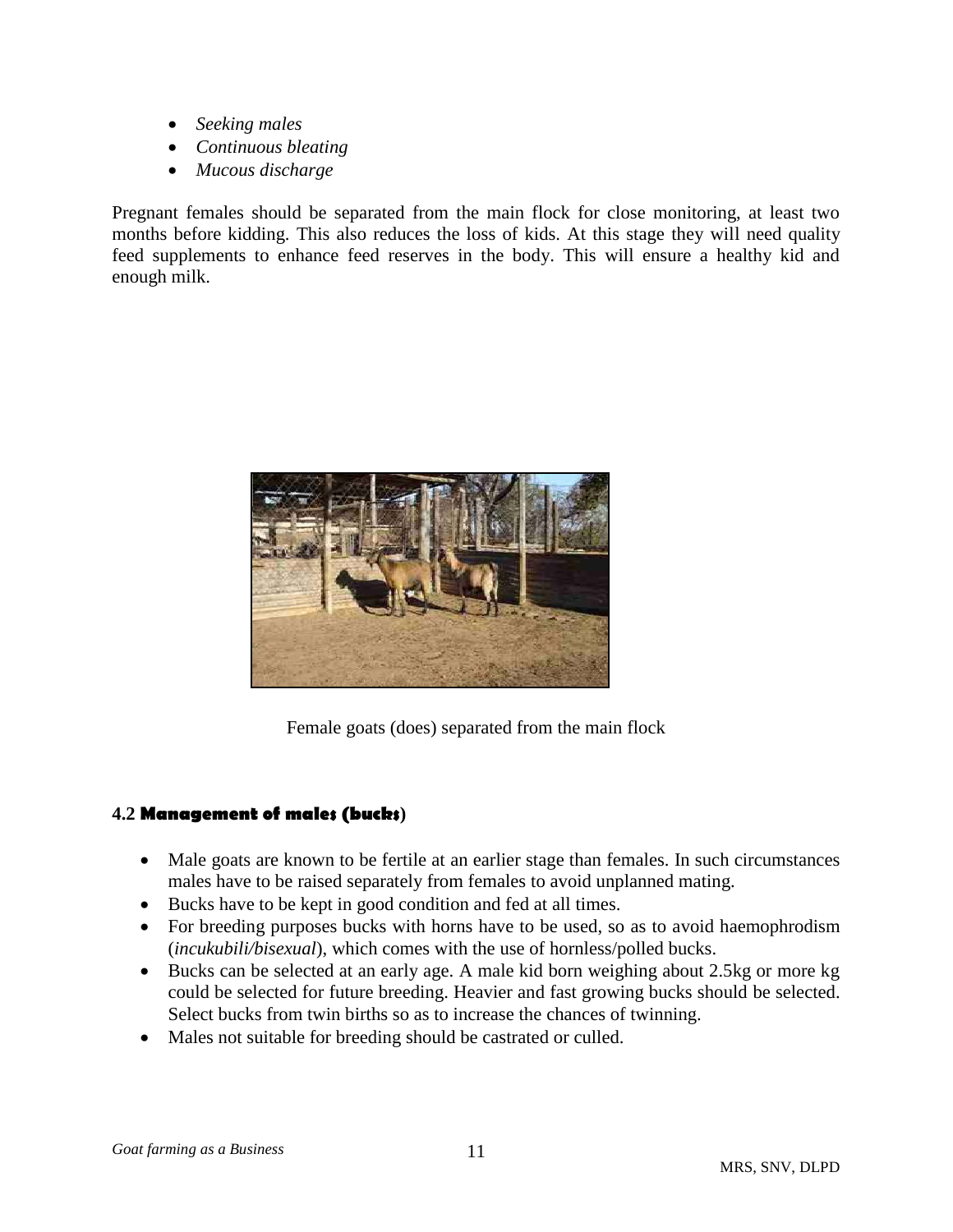

# **5.0 Breeding**

#### **Objectives**

j.

#### **At the end of the session farmers should be able to:**

- Understand different breeding systems
- Understand different mating systems
- Formulate their own breeding calendars.

# **5.1 Breeding systems**

The breeding system is an important aspect of goat production in terms of meat and milk production. It has a significant influence on immediate and long-term flock productivity.

#### **Crossbreeding**:

*This involves the mating of different breeds to combine characteristics found in the different breeds and to make use of the "hybrid vigour". In simple terms this means that the offspring performs better than the parents. Crossbreeding is one of the methods used in meat and milk production. It can be disastrous, if not done properly, leading to the disappearance of the existing genetic pool.*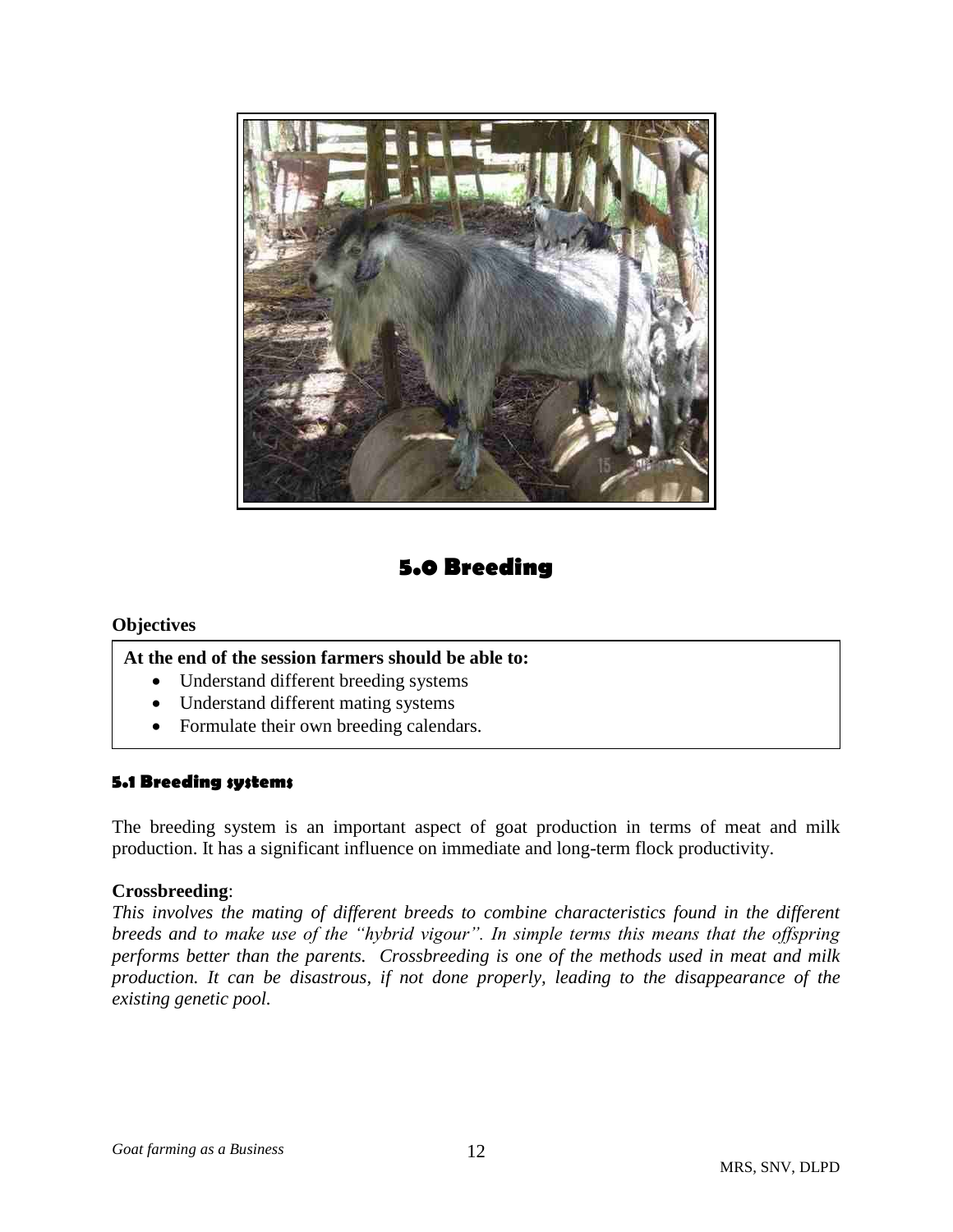

Pure breeding:

• In this system purebred females are run with purebred males (bucks) to maintain the desired traits (colour, size, meat and milk qualities) of that particular breed.

#### **5.2 Mating systems**

It is important for the farmers to know different mating systems that can be applied to their breeding flock.

Random mating is letting any number of bucks to run with a flock of females uncontrolled

#### **Advantages of random mating**

- 1) Simple
- 2) Cheap
- 3) Goats can kid any time, therefore a farmer can sell any time.

#### **Disadvantages**

- 1) High risk of inbreeding
- 2) High risk of spread of diseases.

Assortive mating is putting the best females to the best buck. This is better than the random mating

#### **Advantages of Assortive mating**

- . 1) High quality breeds
- 2) Maintain genetic base

#### **Disadvantages**

1) Unavailability of appropriate breeding stock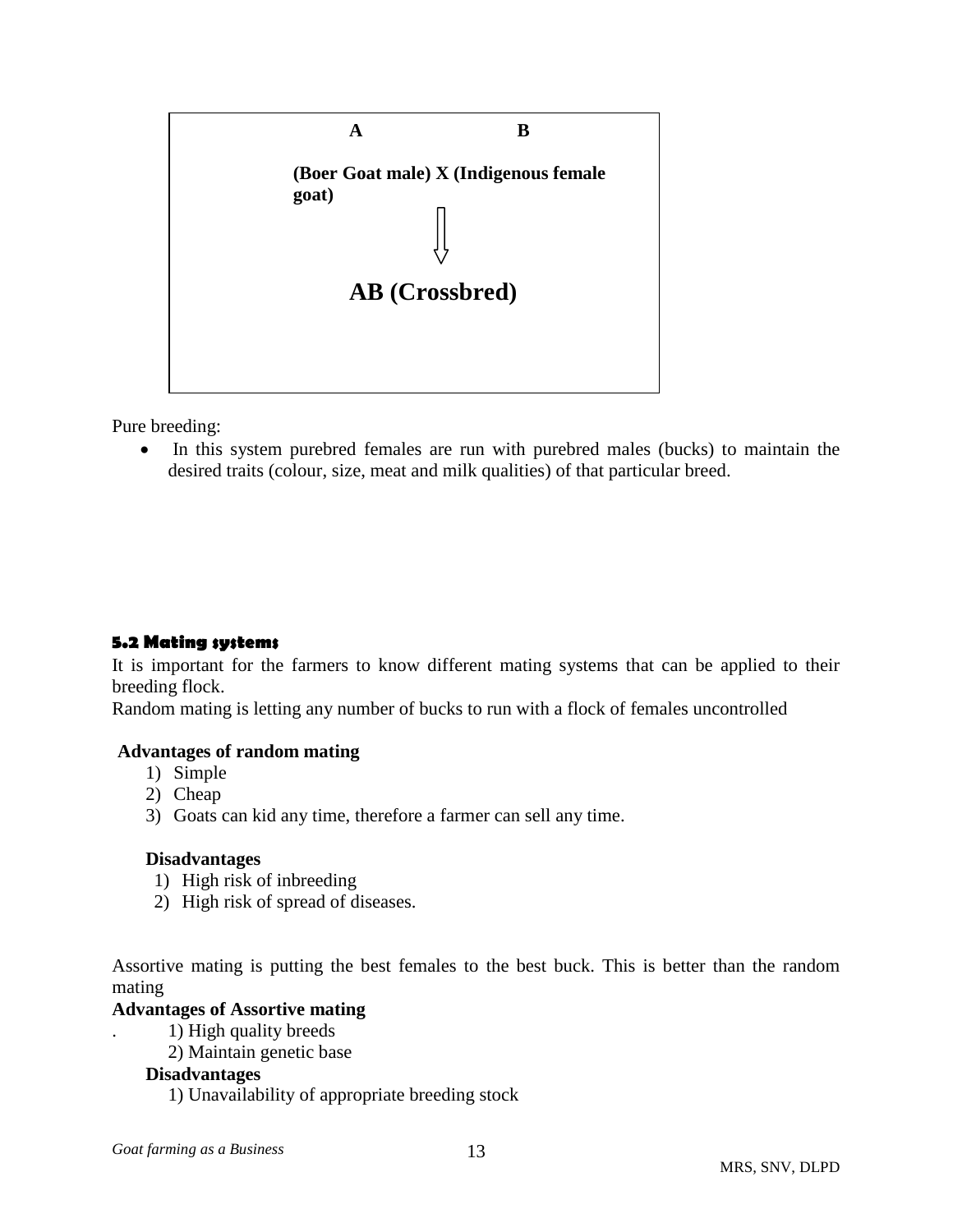- 2) Difficult to implement in communal set ups
- 3) Lack of technical skills, including records

# **5.3 Selection and Culling**

**Selection**: is a process of choosing the animals with desirable characteristics to be parents of the next generation.

**Culling:** It is the process of removing unproductive animals (old goats, animals with poor mothering abilities, poor reproductive performance, and animals with chronic sicknesses) from the flock

# **5.5 Mating Ratio**

In a controlled mating system:

- A male goat should run with females for 36-42 days. The reason being that a female which misses mating or coming into heat has a second chance within the mentioned period.
- A mature buck can be given 40-50 females to service. A young buck can be given 25-30 females. The effectiveness of both male and females depends on their body condition at mating.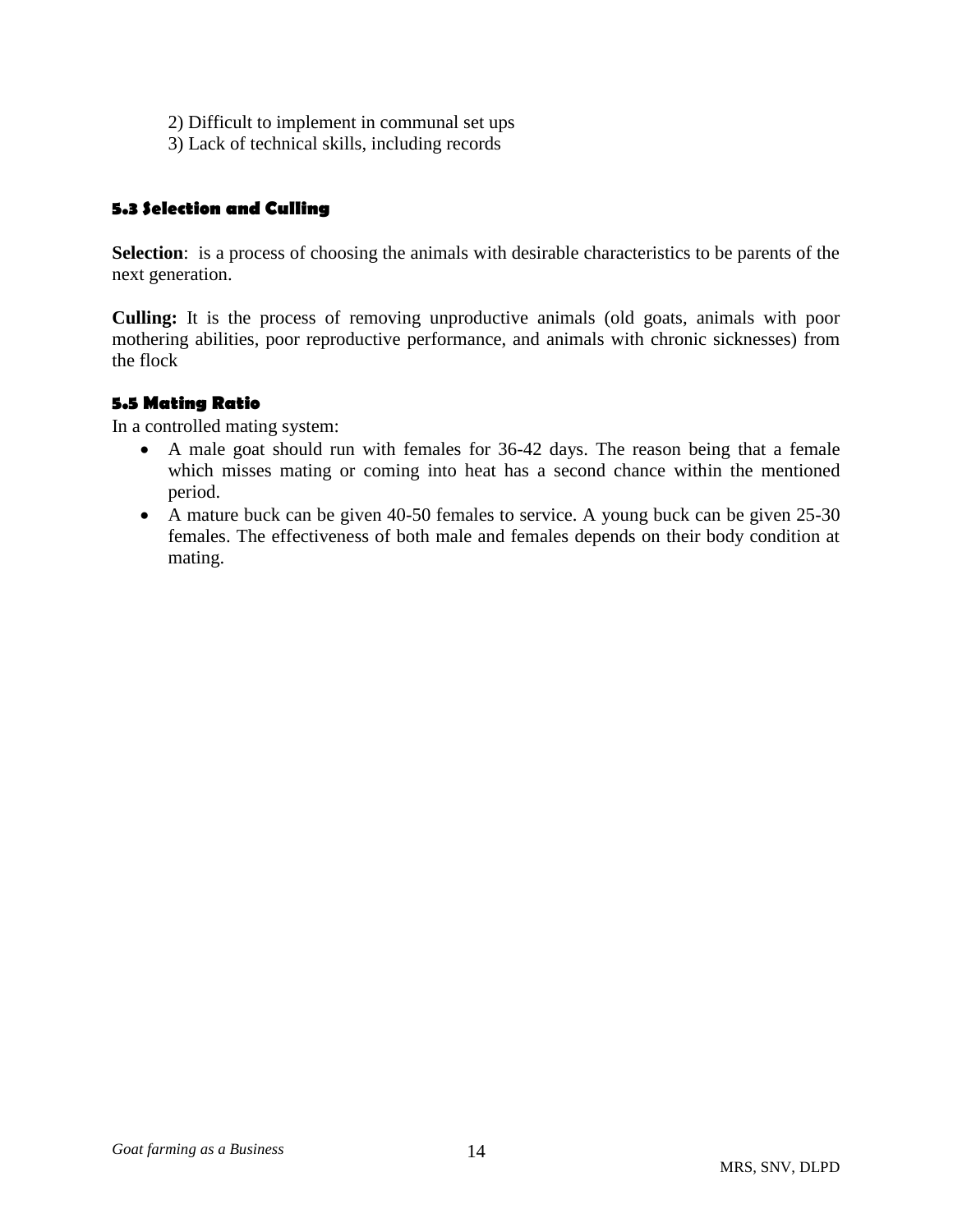# **5.4 Breeding calendar**

Below is a calendar that can assist the farmers to plan their flock breeding cycles. This helps the farmer to plan when to purchase inputs, market and to carry strategic operations.

| Month 1                           | $\overline{2}$                                                                            | 3                | $\overline{4}$ | $5\overline{)}$ | 6                                                             |                                                                                            | 8                 | 9                 | <b>10</b>    | 11                                                   | 12                  |    |
|-----------------------------------|-------------------------------------------------------------------------------------------|------------------|----------------|-----------------|---------------------------------------------------------------|--------------------------------------------------------------------------------------------|-------------------|-------------------|--------------|------------------------------------------------------|---------------------|----|
| Selection of<br>breeding<br>stock | Mating<br>starts<br>(Puttin<br>the<br>g<br>buck<br>the<br>to<br>female<br>for<br>S.<br>42 | End of<br>mating |                |                 | Separate<br>the<br>pregnant<br>the<br>and<br>non-<br>pregnant | Supplement<br>and<br>vaccinate<br>against<br>pulpy<br>kidney<br>all<br>pregnant<br>females | Kidding<br>starts | End of<br>kidding | Care of kids | Vaccination<br>against<br>Pulpy<br>kidney<br>Weaning | Flushing<br>females | of |
|                                   | days)                                                                                     |                  |                |                 |                                                               |                                                                                            |                   |                   |              |                                                      |                     |    |
| Flushing                          |                                                                                           |                  |                |                 |                                                               |                                                                                            |                   |                   |              |                                                      |                     |    |
|                                   | Routine management of the flock-Dipping, dosing, vaccinations                             |                  |                |                 |                                                               |                                                                                            |                   |                   |              |                                                      |                     |    |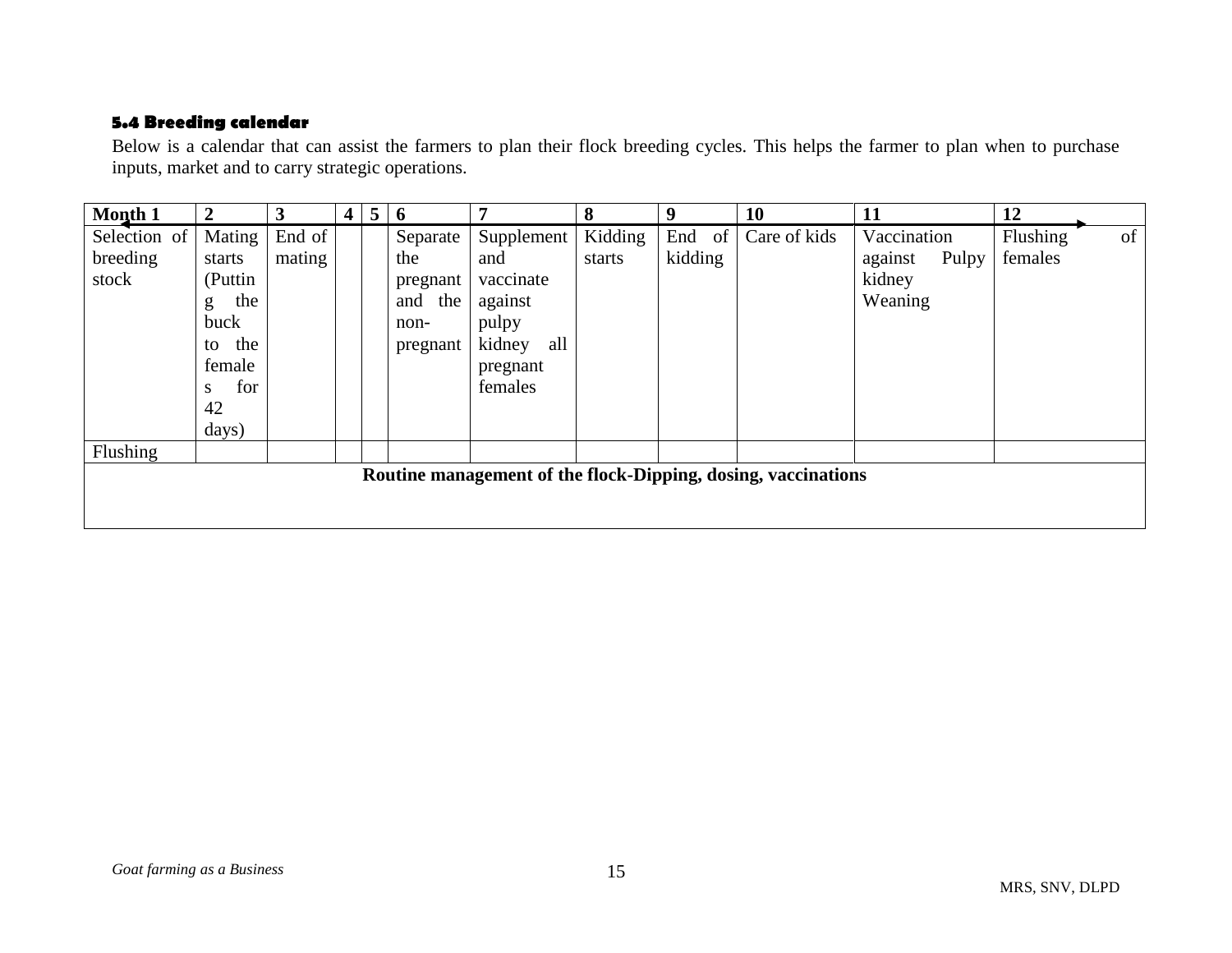# **6.0 Kid management**

## **At the end of this session farmers should be able to:**

- Know the advantages and disadvantages of different kidding seasons.
- Know the recommended kid rearing strategies.
- Understand the importance of weaning
- Acquire skills on different methods of castration

It is important to take good care of kids so as to reduce mortalities and improve kid growth rate. A reduction in kid mortality translates into an increase in flock size and consequently the increase in offtake.

# **6.1 Kidding seasons**

- Kidding should coincide with times of abundant feed availability so that the does will be producing enough milk for the survival of the kid.
- This is usually in the December –to February period.
- Sometimes goats may kid when the condition of the range is not good that is in winter. In such cases it is always important to make sure that the doe is adequately fed and is producing enough milk.

# **6.2 Kid-rearing**

#### **1. Preparation**

- Kidding area should be clean with dry bedding (Stover or hay).
- The doe may be kept in the kidding area for a few days before kidding
- The signs of a goat that is about to kid are: *Restlessness, separating itself from the flock, discharges mucus*,
- The advantage of separating pregnant does from the rest of the flock is to ensure undisturbed birth process and creates good bonding between the doe and kid.

# **2. At birth**

To allow bonding the doe must clean and groom her kids and remain undisturbed for two to four hours

*When to intervene in the birth process:*

- When there is mal-presentation or difficulties in kidding.
- When the kid does not bleat or breathe because the doe failed to clean it, remove the membrane over the nostrils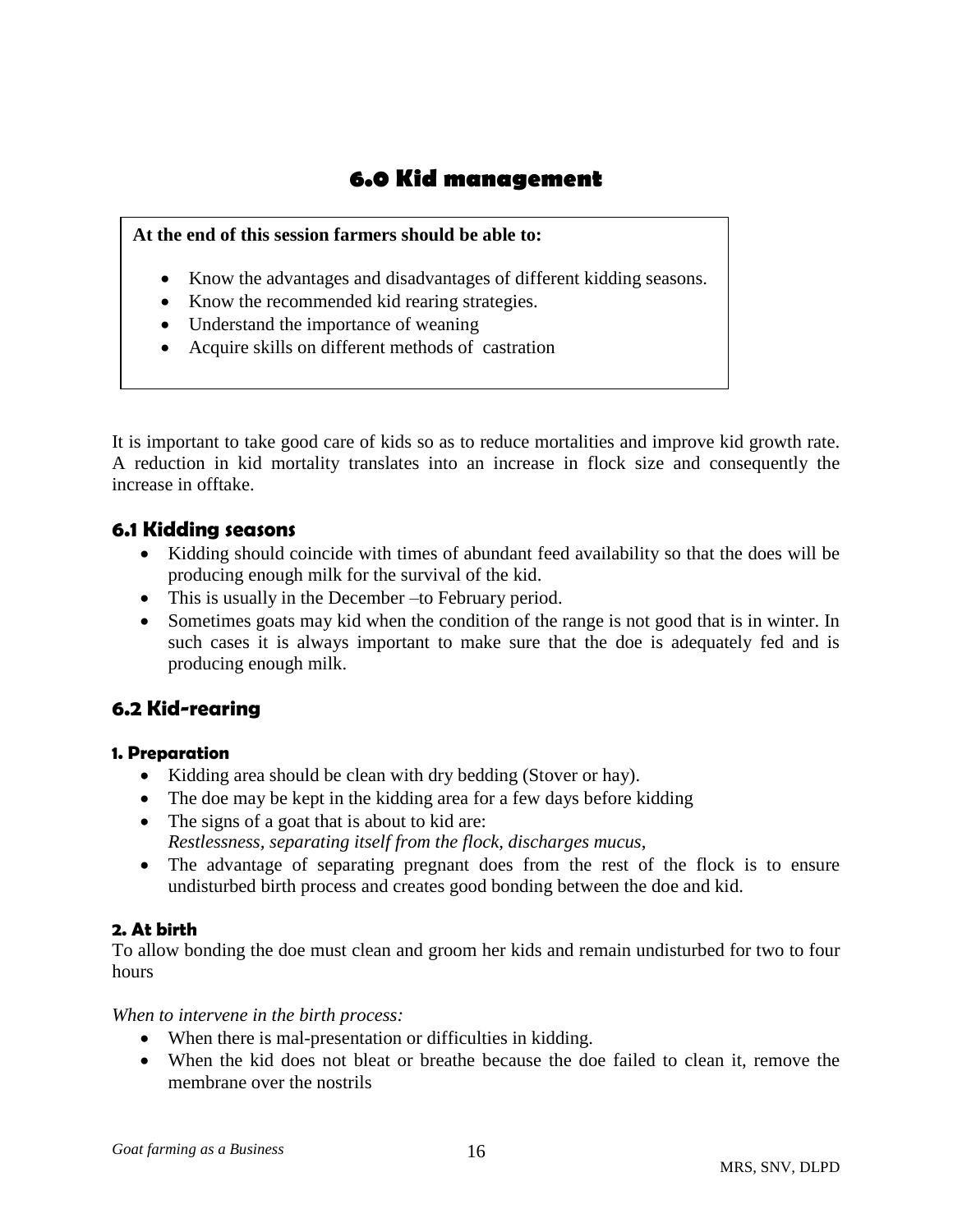- Cutting the navel and application of iodine. Iodine application is not necessary if bedding is clean.
- When there is no bonding between the doe and the kid

# **4. Kid Housing**

Keep the kids at home for the first few weeks to about one month (especially if the does have to travel long distances to browse and water). The kids require warm and dry conditions during their first four weeks of life. Housing should protect kids from heat, cold or even spread of diseases among kids

An example of kid housing is the Kid boxes. The kid box has the following: made of wood or bamboo measuring, 500-600mm long, 400-500mm wide and 300-400mm deep. Bedding in the box should be kept clean and fresh. This makes it easy to detect diarrhoea. The kid can be kept in the box for three days and moved thereafter.

## **5. Feeding kids**

- Kids should suckle the first milk (colostrum-*umthubi*) within the first six hours of birth which is rich in antibodies that increase the immunity of the kid. If the doe is not producing enough milk for her kid, fostering (*ukumunyisela*) or bottle feeding is recommended.
- From about 3 weeks of age kids start nibbling grass and leaves. This is important for rumen development.
- They should be allowed to browse/graze from no later than one month. Effective grazing and browsing starts at 6-7 weeks.

# **6. Identification**

It is important to have identifications for individual animals as this makes record keeping easier. There are a number of methods that can be used. These include ear tagging, ear notching and attaching names to animals. It is also a government requirement that all the animals have standard identification for traceability when exporting livestock and livestock products.

# **(a). Ear tagging**

- If numbers are used with tags the system of numbering should be logical for example one can have the year of birth, sex, and order of birth. For example: If an animal is born in 2007, male and its kid number 23 in the flock it can have the number 07123, meaning that 07 is the year of birth, 1-for male and 23 being the order of birth. Females can be having a 0 on their tags to show the sex.
- Ear tagging is quick and easy. Tags can be made of plastic or metal. The disadvantage of this method is that the tag can get torn out of the ear and in a large flock the animal cannot be readily re-identified. To avoid this problem put tags on both ears.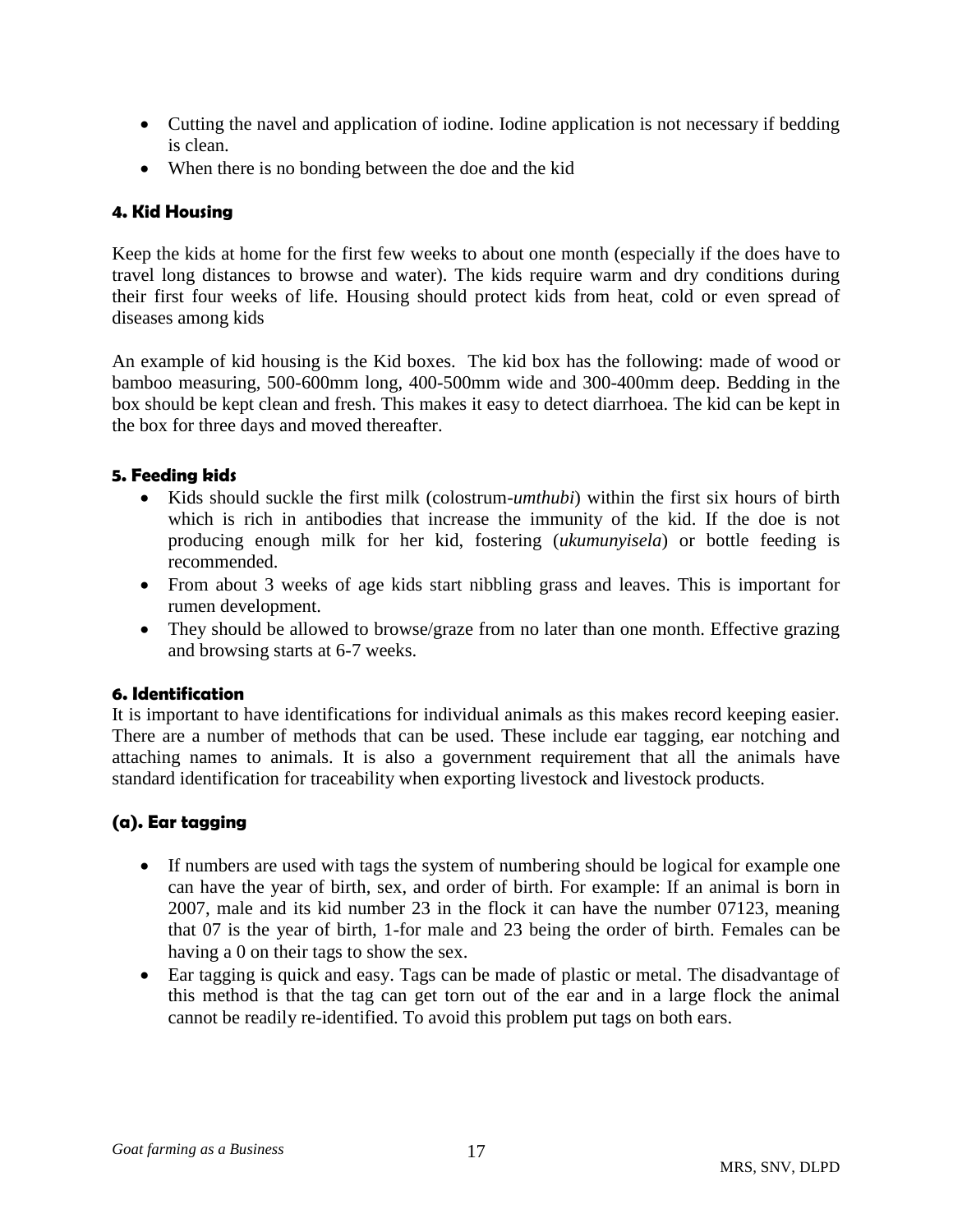

Plastic tags (can come in various shapes, size and colors)

Metal tags



# **(b) Ear notching**

- This involves cutting V-shaped notches on the ear. The position of a V notch stands for a certain number.
- The disadvantage is that it cannot be unique to one farmer especially where there is communal grazing and the farmer may have to hold animal before reading the notch.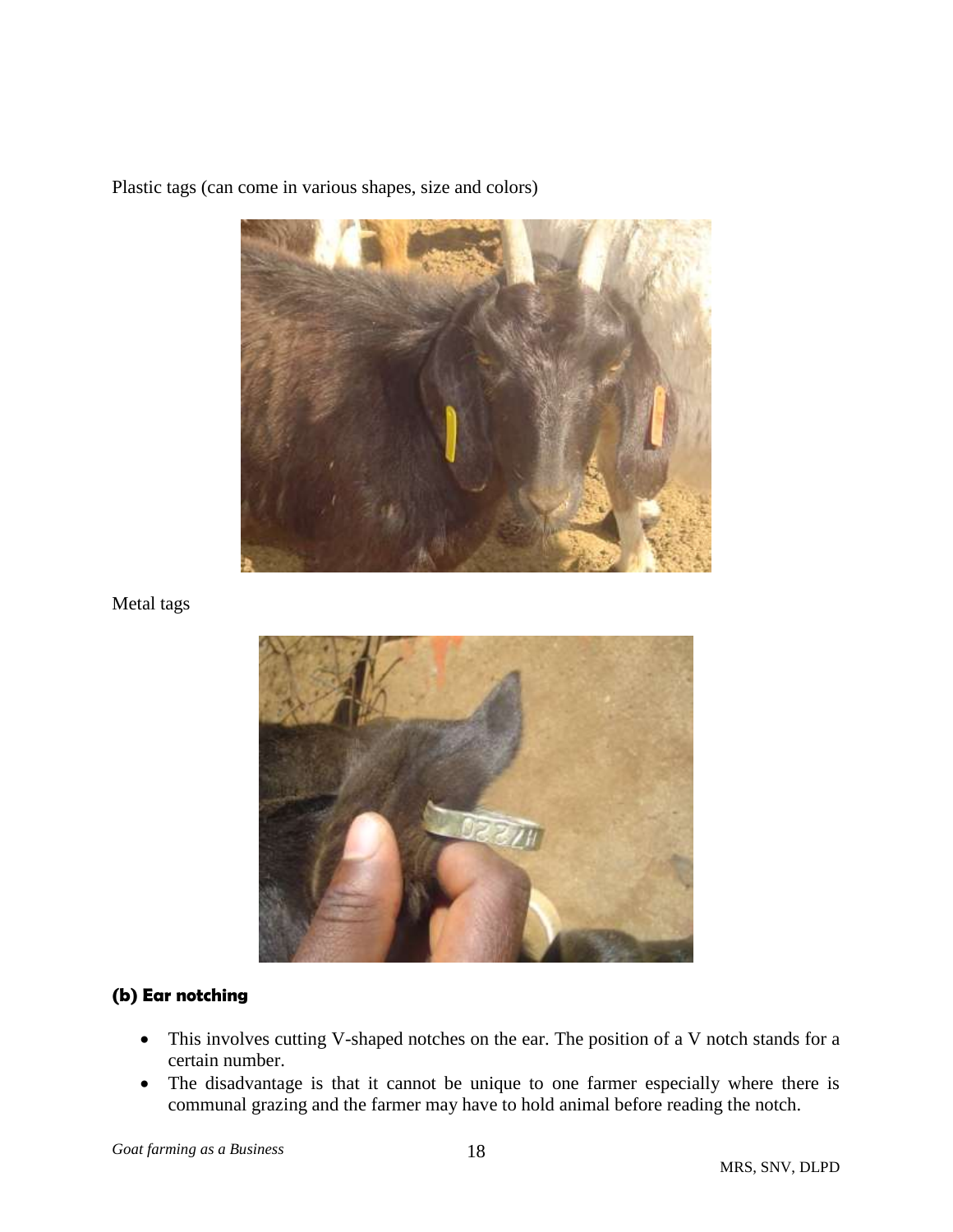The right ear represents tens and the left ear represents units.

## **7. Health care in kids**

 A clean environment will reduce the incidence of diseases. A farmer should always be on the look out for diarrhoea & for respiratory problems- coughing or nasal discharge

#### *Prevention is better than cure!!!!!!!!!!!!!!!!!*

- Make sure kids get colostrum within six hours of birth
- Make sure bedding is clean and dry
- Do not confine many kids in a small area
- Avoid damp conditions and excessive heat or cold
- Avoid overfeeding kids with milk as this result in scours.

To improve the general health of the kids ensure the following; to the whole flock:

- Dry sleeping places
- Clean drinking water (about 5 litres per animal per day)
- Adequate feeding (3-5% of their body weight per day)
- Control of internal and external parasites

#### **8. Predation**

- Ensure that the kids are housed to protect them from being eaten by jackals, eagles and other dangerous animals.
- Do not allow kids to browse in dangerous places unattended



Healthy kids **Alternative kid houses** 



#### **Weaning**

- This should be done when the kids are hundred days old on average and weighing between 8-12 kilograms
- The most common weaning method in goats is complete separation of the kids and the does.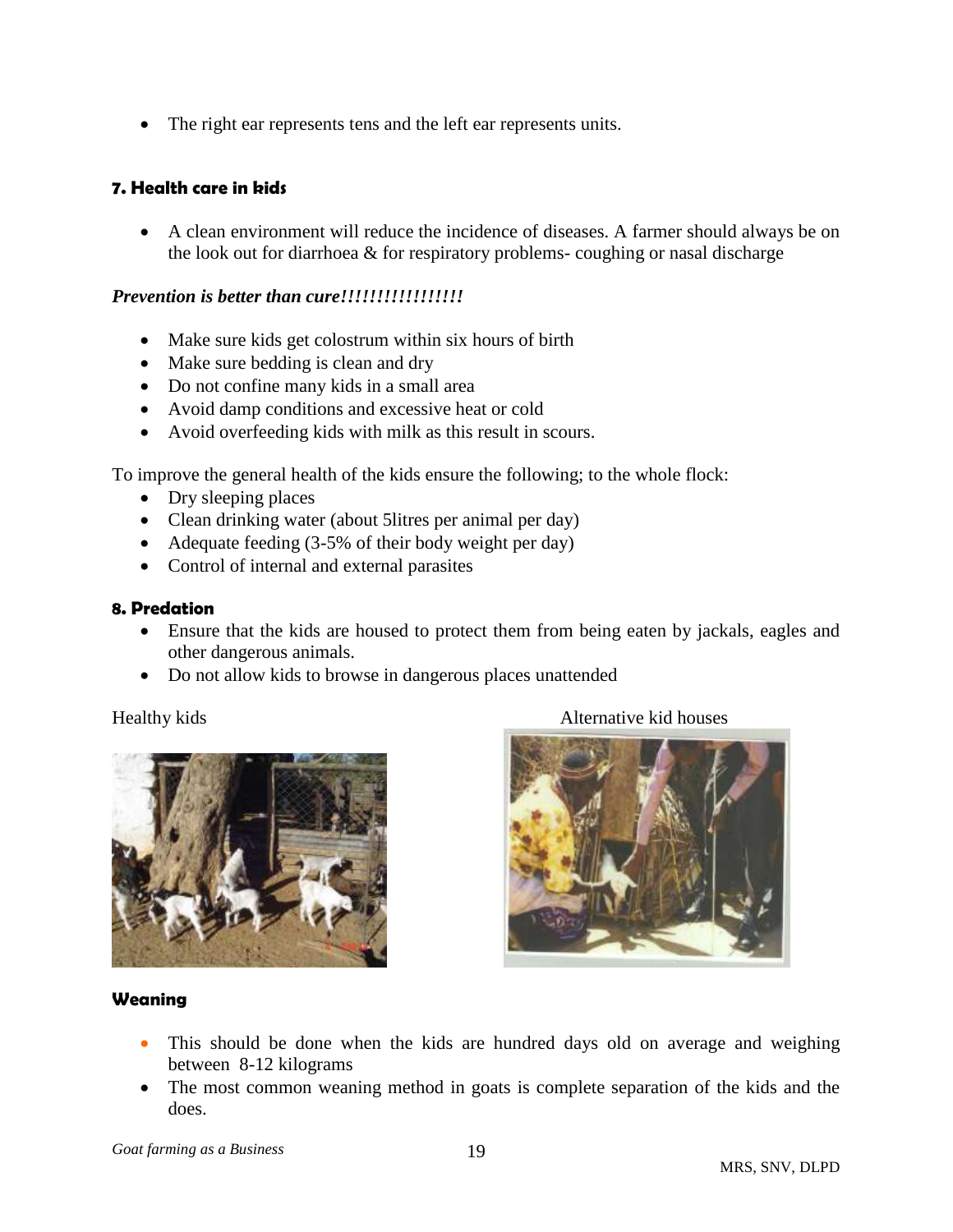- It is however critical to vaccinate the kids and the does against pulpy kidney (PK) just before weaning as this stresses them, making them vulnerable to PK.
- Weaning enables the does to be in good body condition in preparation for the next mating season

# **9. Castration**

This is the severing or cutting of the spermatic cords so that the animal cannot mate with the females. Castration improves the quality of meat by reducing the characteristic smell of the entire male. There are three main methods of castration used in goats i.e. the rubber ring, knife/razor and burdizzo.

# **(i). The Rubber ring method**

The rubber rings are used within the first two weeks of life. An elastrator is used to stretch and apply the ring over the spermatic cords.

- One person should hold the kid with both its right legs in his right hand and its left legs in his left hand and its rump on his knee. The scrotum then becomes easy to reach.
- One should make sure that both testicles are drawn to the lower part of the scrotum
- Using an elastrator put the rubber ring over the scrotum.

The scrotum will shrivel and drop off a few weeks later. This method is quick and easy to use. Its advantage is that no disinfection is required and the disadvantage is that there might be screw worm infection after rubber ring and testicles have dropped.

Opening the rubber ring using an elastrator Rubber ring applied on spermatic cords





# **(ii). Knife/Razor**

This can be done between three weeks and three months. A sharp knife/razor should be used and it has to be sterilized in boiling water or antiseptic solution.

- Hold the animal in sitting position
- Clean the scrotum with a disinfectant
- Using a sharp knife or new razor blade cut open the lower end of the scrotum
- Gently pull the testicles from the scrotum and rub the top part of the scrotum to prevent over bleeding, and then cut the spermatic cords.
- Dip the whole scrotum in iodine solution or antiseptic solution and apply wound powder.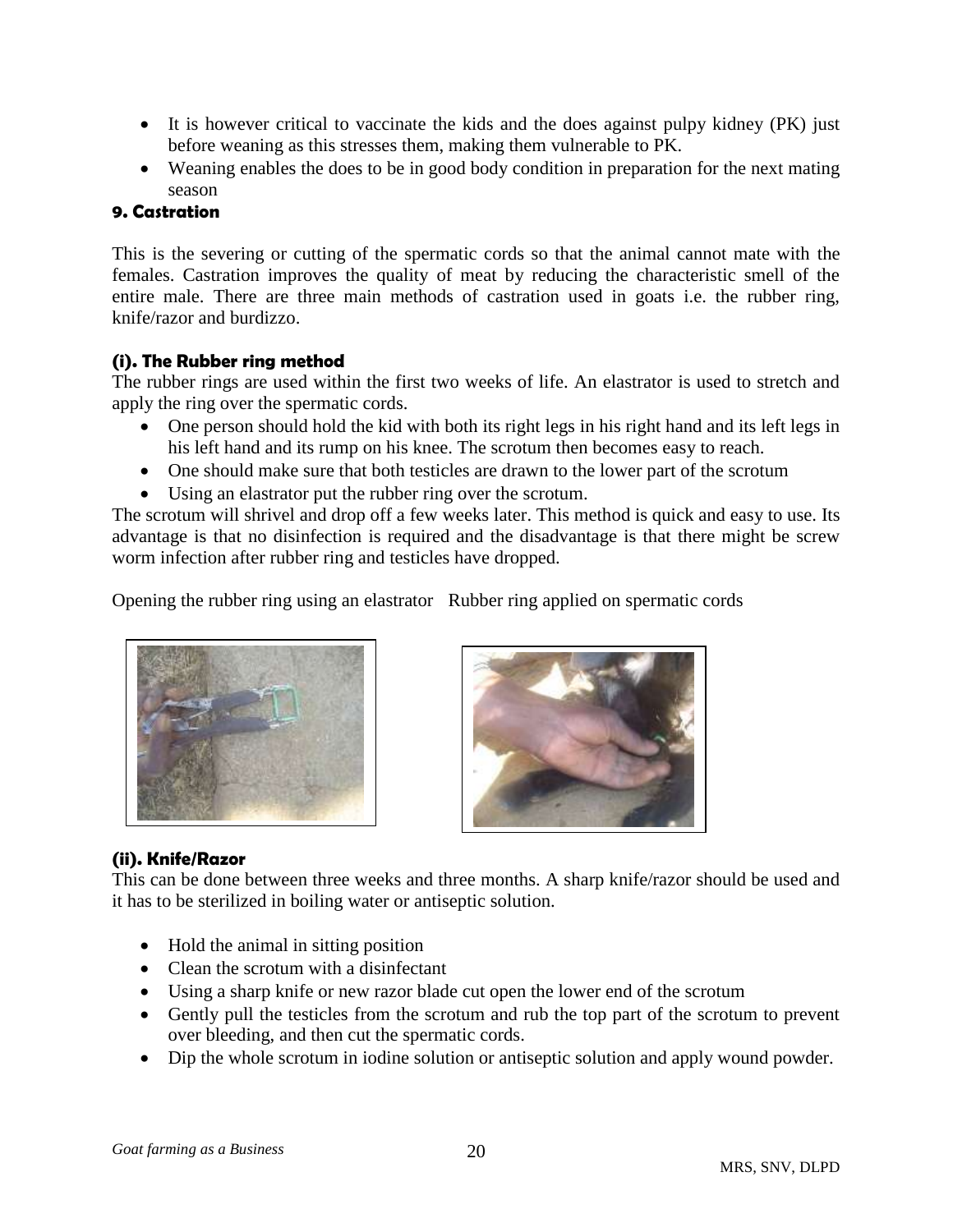#### **(iii). Burdizzo**

The burdizzo is used to squeeze the spermatic cords so that after some days the testicles wither, but the outer surface of the scrotum is not damaged. This is most effective when the kid is more than three months old.

- Draw one testicle down the scrotum and clamp that side of the scrotum above the testicle to crush the spermatic cord. (see picture below)
- Squeeze the spermatic cords one at a time

A burdizzo Castrating using a burdizzo





## Other methods

- Use of a hammer
- Biting with teeth

These methods are not recommended as they inflict a lot of pain to the animals. They also increase the risk of spreading diseases from animals to humans.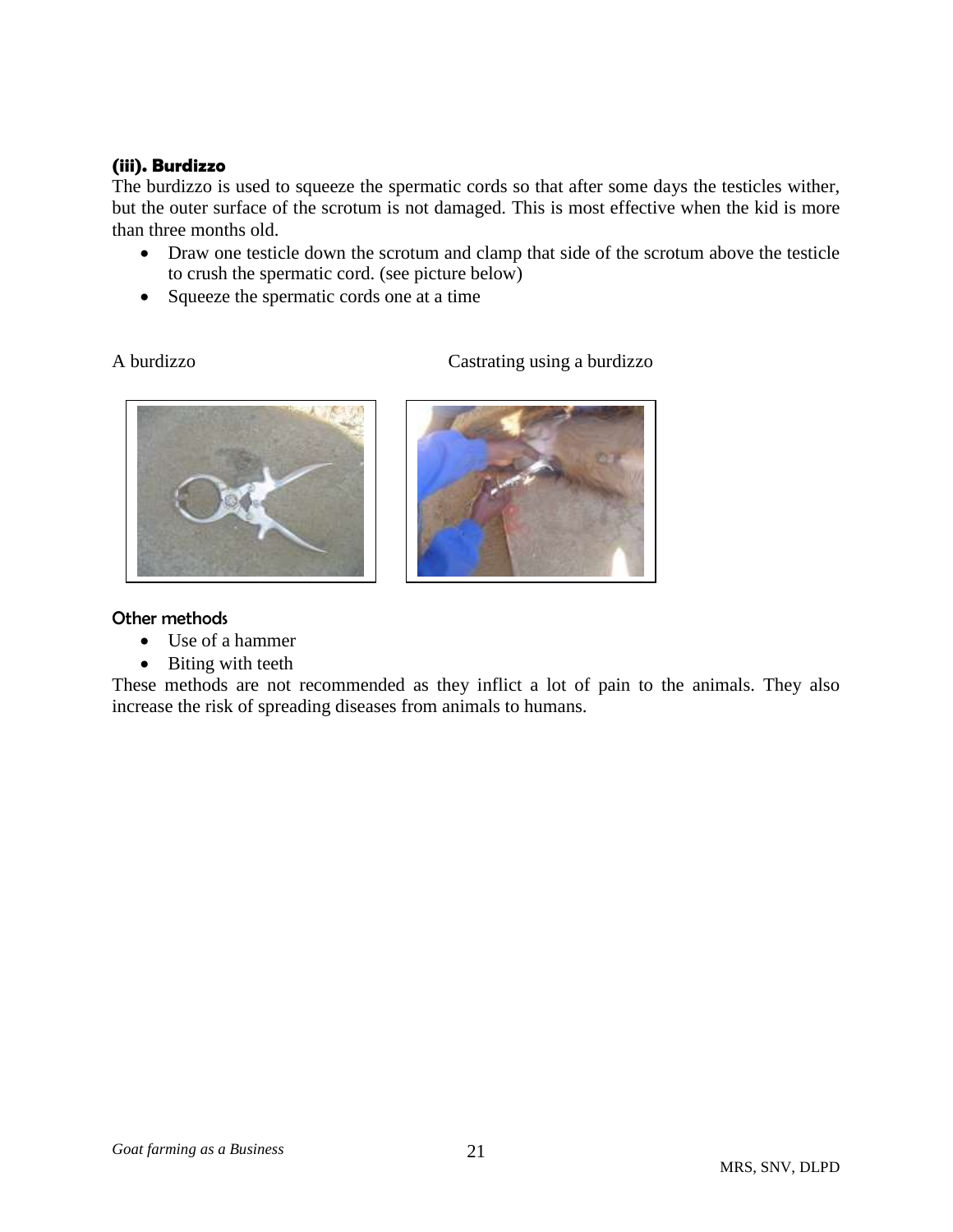# **7.0 HUSBANDRY PRACTICES**

## **Objectives**

## **At the end of this session farmers should be able to:**

- Know the different housing systems for goats and their attributes
- Construct appropriate goat housing structures
- Use dentition to determine the age of the goats so as to influence management decisions

# **7.1 Housing**

The main reasons why goats are housed:

- 1. To make management easier
- 2. To reduce kid/adult mortalities
- 3. To reduce predation/theft

Goats should be housed to protect them from bad weather for example rain, sun and. Wind. Each adult goat should be allowed a floor space of 1.5 square metres. For example if one has 10 goats then the house/pen should be 1.5\*10 which is 15 square metres.

# **Types of housing**

## **(a). Walled and Roofed**

#### **Attributes**

- The wall is usually up to one metre high.
- Well ventilated
- Protects animals from wetness during the rainy season
- Easy to clean
- $\bullet$  It is warm

\*In some cases the wall could be made from pole and dagga and the roof from thatch grass or stover. This can be designed to accommodate different flock sizes.

#### **(b) Raised floor with wooden walls, flat roof and a feeding area**

#### **Attributes**

- Warm and easy to clean
- Animals can be fed at the pens
- Floor is well drained resulting in reduced foot rot incidences

This is usually ideal for small to medium size flocks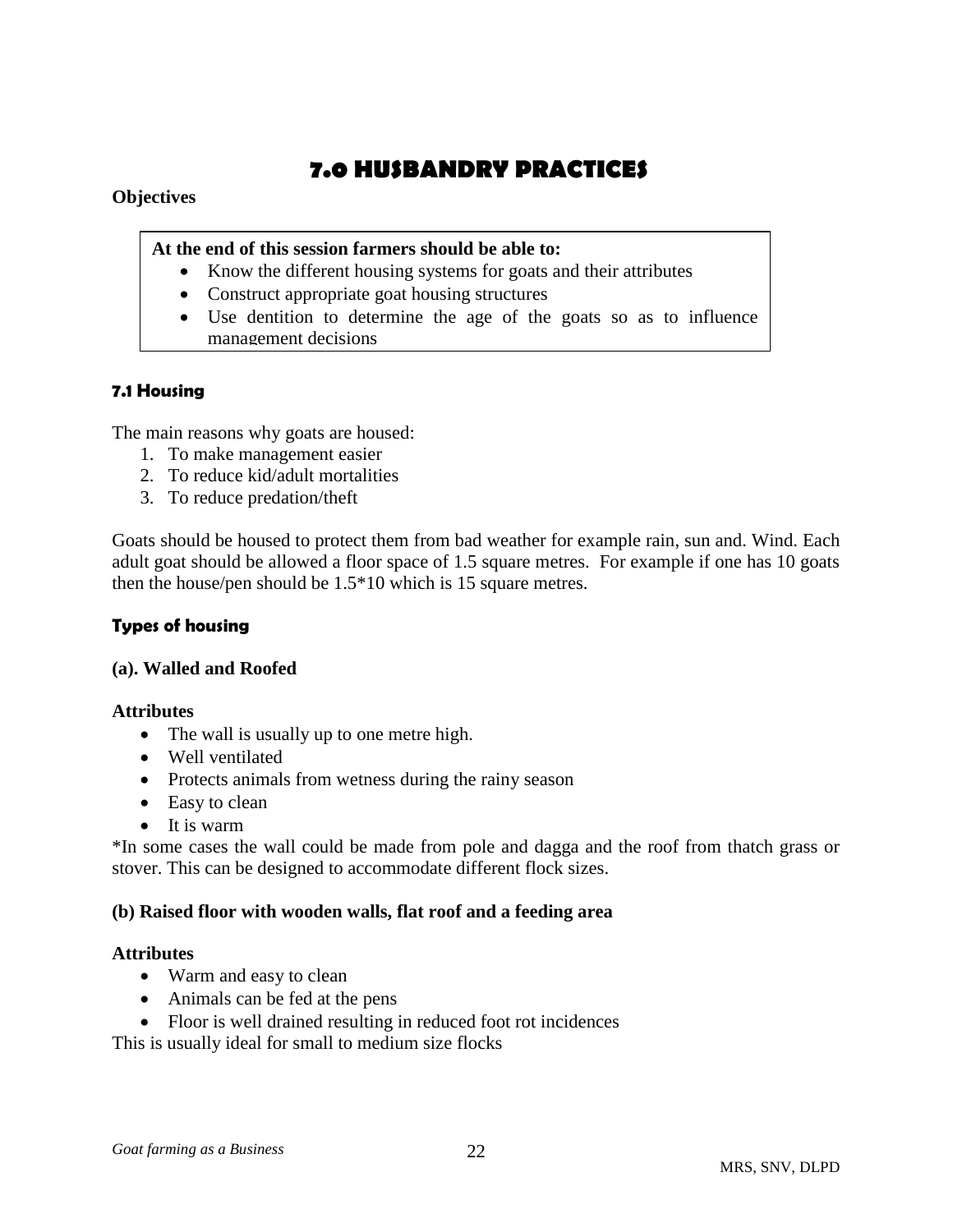### **(c) Poles only with no roof**

**Attributes** 

- Well ventilated
- Floors get wet and increase foot rot cases
- Cheap to construct
- Expose animals to rain, heat, cold and draughts.

These structures can be upgraded.

## **7.2 Dentition**

Dentition is often used to determine the ages of goats. Goats have no teeth in the upper jaw but have eight front teeth (incisors) in the lower jaw. Towards the back of the mouth goats have large teeth called molars used for chewing.

- In animals **less than one year** the front teeth are small and sharp. This is the **milk tooth** stage
- At **one year** the centre pair of teeth drops out and two large ones replace them. This is the **two tooth** stage.



Two tooth stage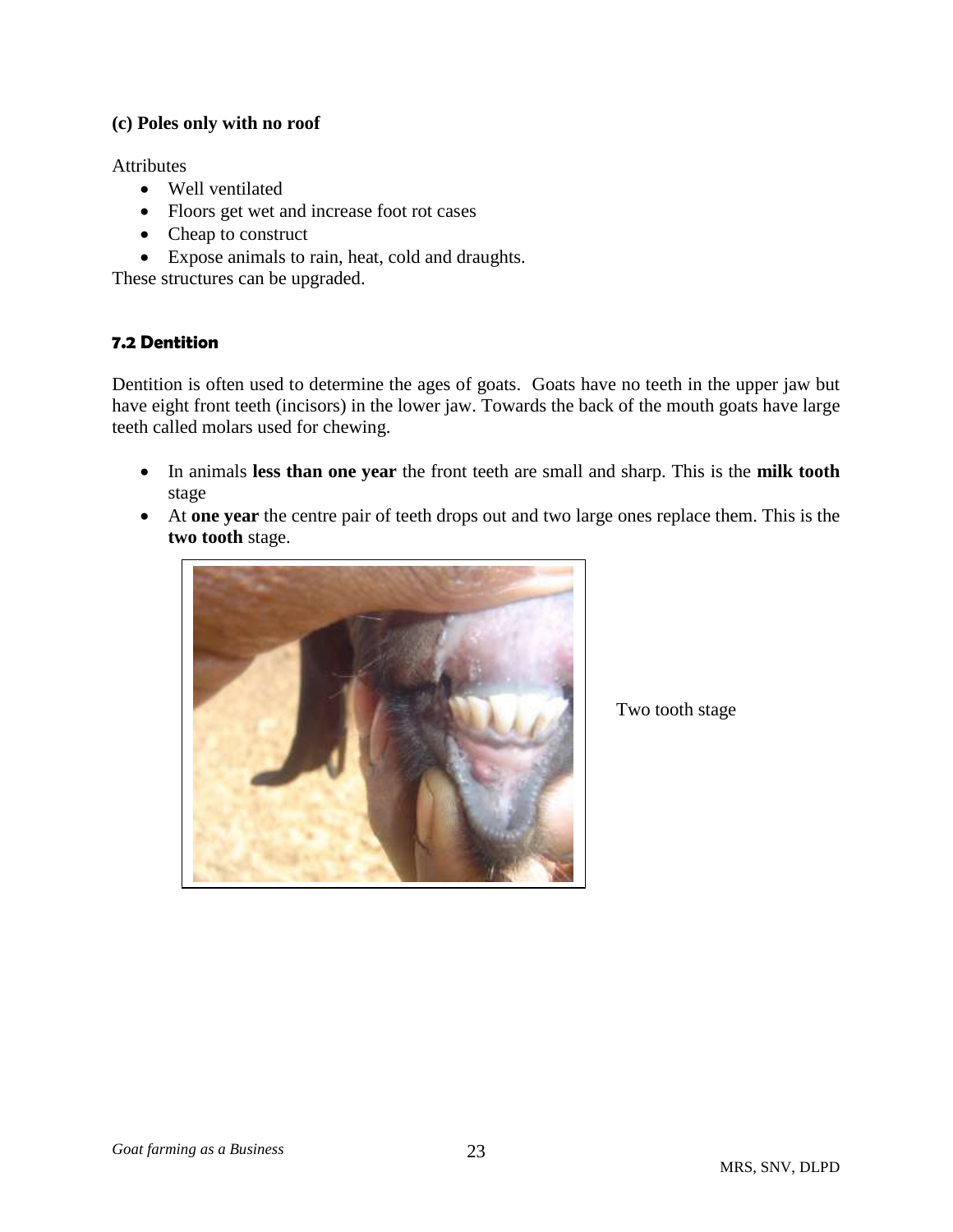At about **two years** to the next two small teeth (one on each side of the first centre pair) drop out and two large ones emerge. This is the **four tooth** stage



Four tooth stage

At **3-4 years** the next set drops out and two large ones emerge; this is the **six tooth** stage



Six tooth stage

 At **4-5 years** the last two milk teeth drop and two large ones emerge, the goat will now be having eight permanent teeth. This is called the **full mouth** stage.



Full mouth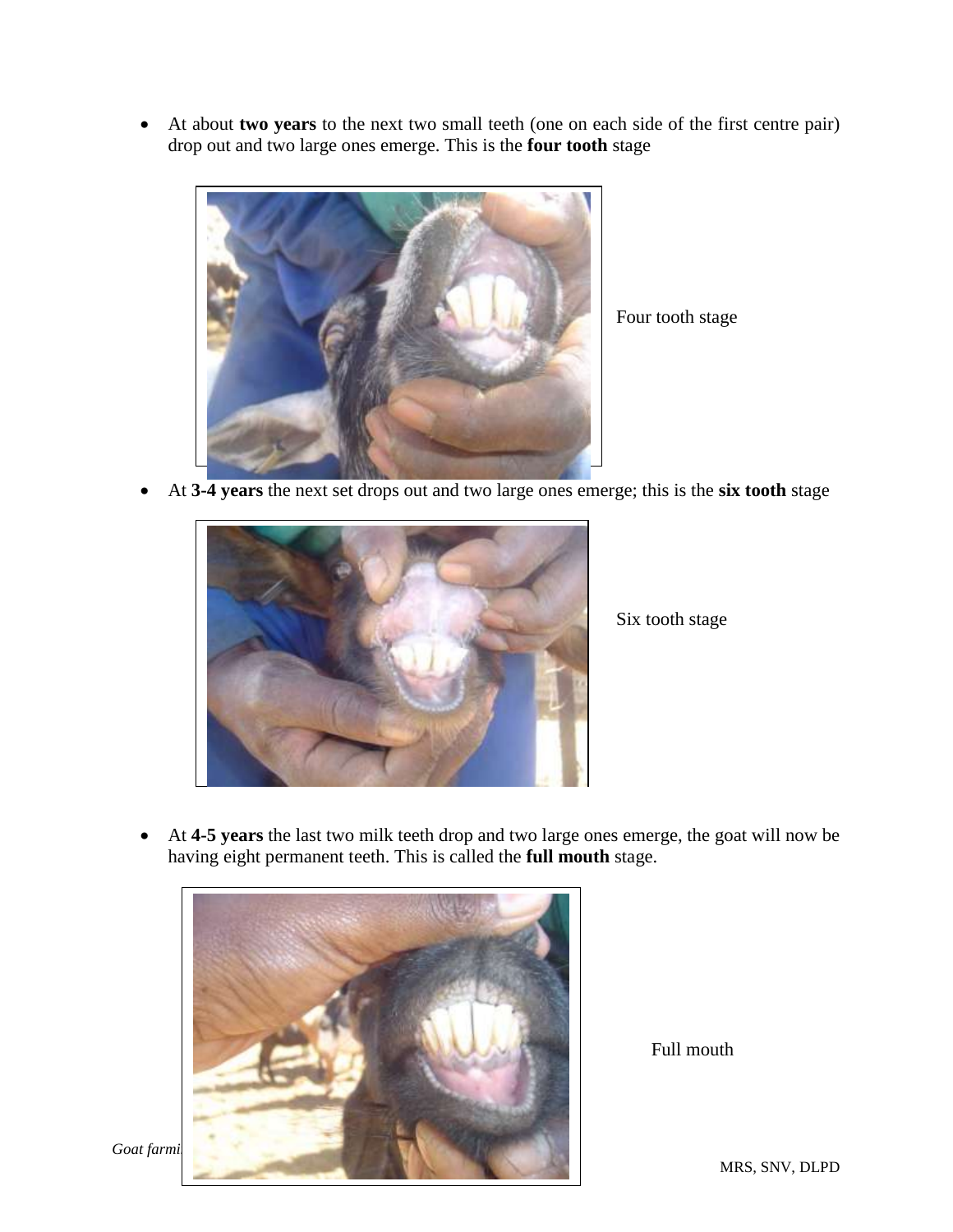As the animal grows older (from six years onwards) the teeth start to wear off, spread apart become loose and finally drop out.

Front teeth worn out at adult stage



All teeth have dropped at old age.



# **Management Tips**

At two tooth to six tooth the castrates can be marketed. Start culling at broken mouth stage for does and bucks.

Broken mouth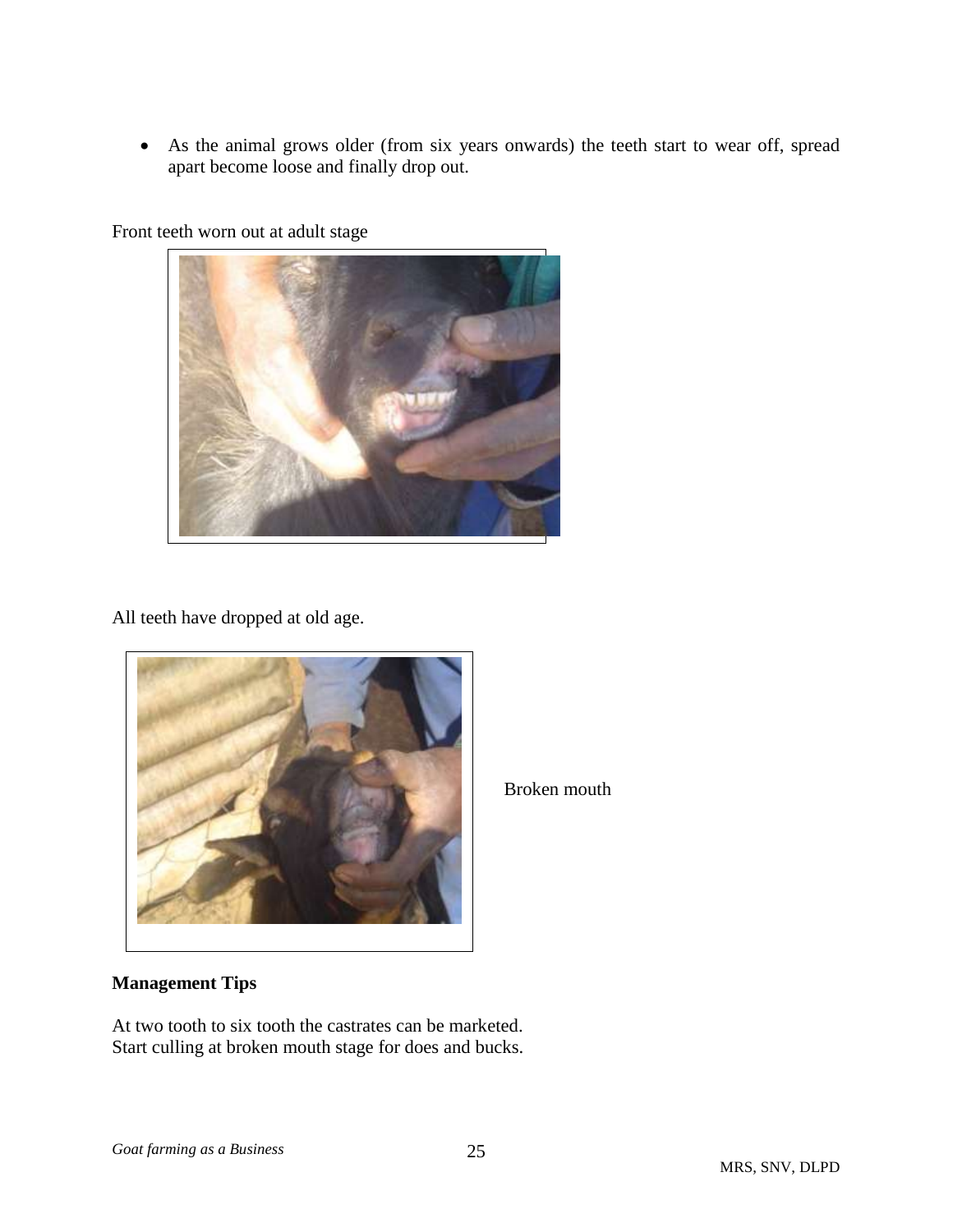# **8.0 GOAT NUTRITION**

#### **Objectives**

#### **At the end of this session farmers should be able to:**

- Understand the digestive system of goats
- Understand the nutrient and feed requirements of goats
- Know the sources of the required nutrients for goats
- Identify suitable fodder crops for semi-arid areas
- Produce and conserve fodder crops for dry season feeding.

Goats are natural browsers but they do also graze. They are however selective in their feeding behaviour and they do well where they feed on a variety of feeds. Their main feed is shrubs, bushes (and wild fruit/pods) and grass.

#### **8.1 Digestive system**

To understand the feeding of goats one has to know their digestive system. The goat like any other ruminant (cattle, sheep) has four stomachs which are; *rumen, reticulum, omasum* and *abomasums* as illustrated in the diagram below.

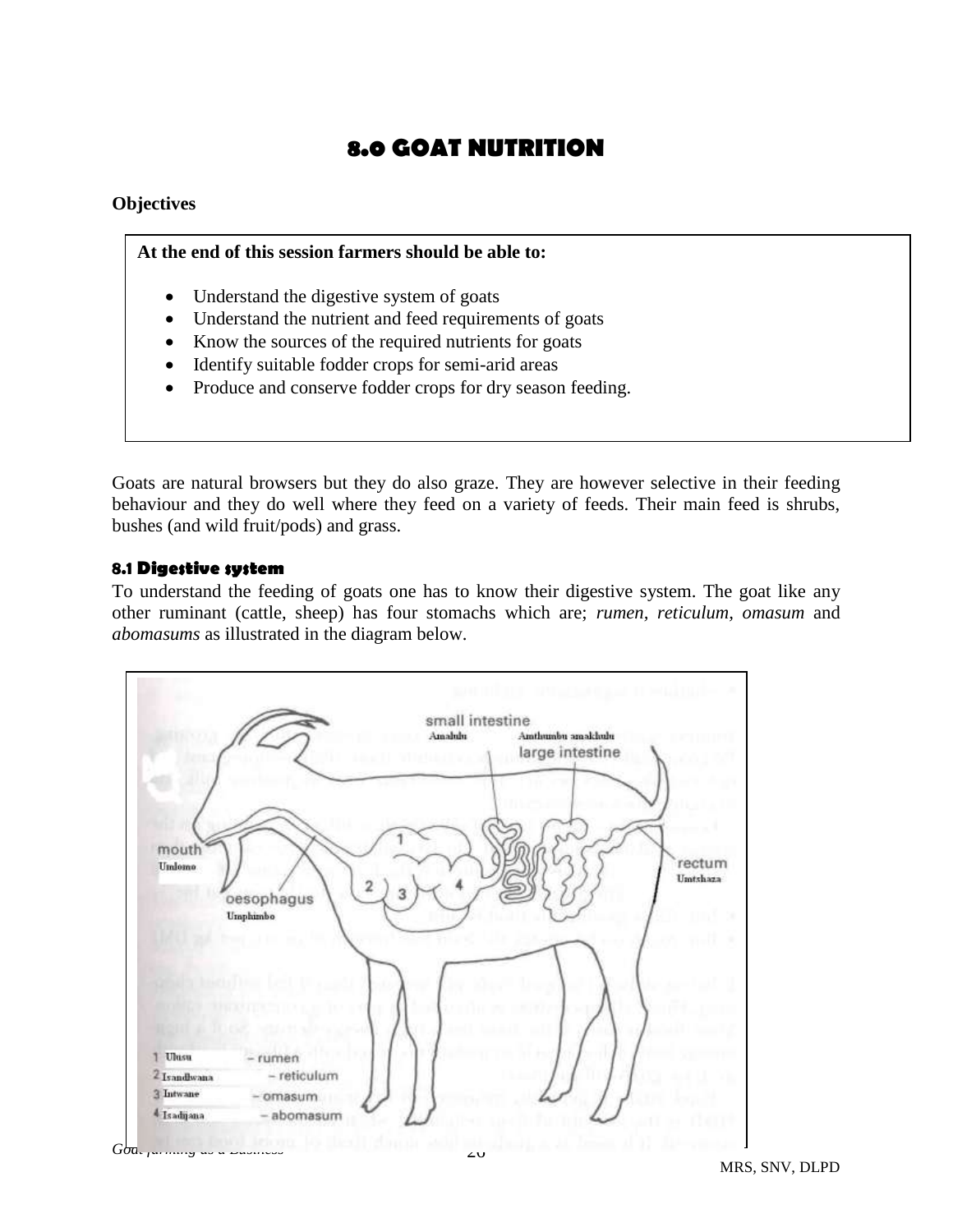## **Feed requirements**

The quantity of feed consumed by a goat depends on: age; breed; sex, size and physiological status (pregnant /lactating.)

- Goats will consume about 3-5% of their own body weight in dry matter daily
- Young goats will consume relatively more than mature goats
- Pregnant and lactating animals will need more feed to produce milk and to enable the foetus to grow.

Goats need a balanced diet comprising of water, carbohydrates, protein, vitamins, minerals and fibre. The table below shows the nutrients and some of the feeds from which the nutrients can be obtained.

| <b>NUTRIENT</b> | <b>SOURCE</b>                                    |
|-----------------|--------------------------------------------------|
| Protein         | Leguminous plants, Poultry litter, Cotton seed   |
|                 | cakes,                                           |
| Carbohydrates   | Cereals (maize, sorghum, millet, corn), molasses |
| <b>Vitamins</b> | Vegetables, green forage                         |
| Minerals        | Agro-industrial residue, limestone flour         |
| Water           | Water bodies, succulents (water melons, cacti,   |
|                 | etc)                                             |
| Fibre           | Crop residues, hay                               |

# **Types of feeds:**

Compound feeds Straight feeds Supplements

#### **Problems encountered in feeding**

**Bloat**

Feeding leguminous feeds which are high in nitrogen content causes bloat, which is the accumulation of gases in the stomach. If animals are not attended to in time they may die.

**Acidosis**

**Bladder stones**

**Plant poisoning (Umphaphapha)**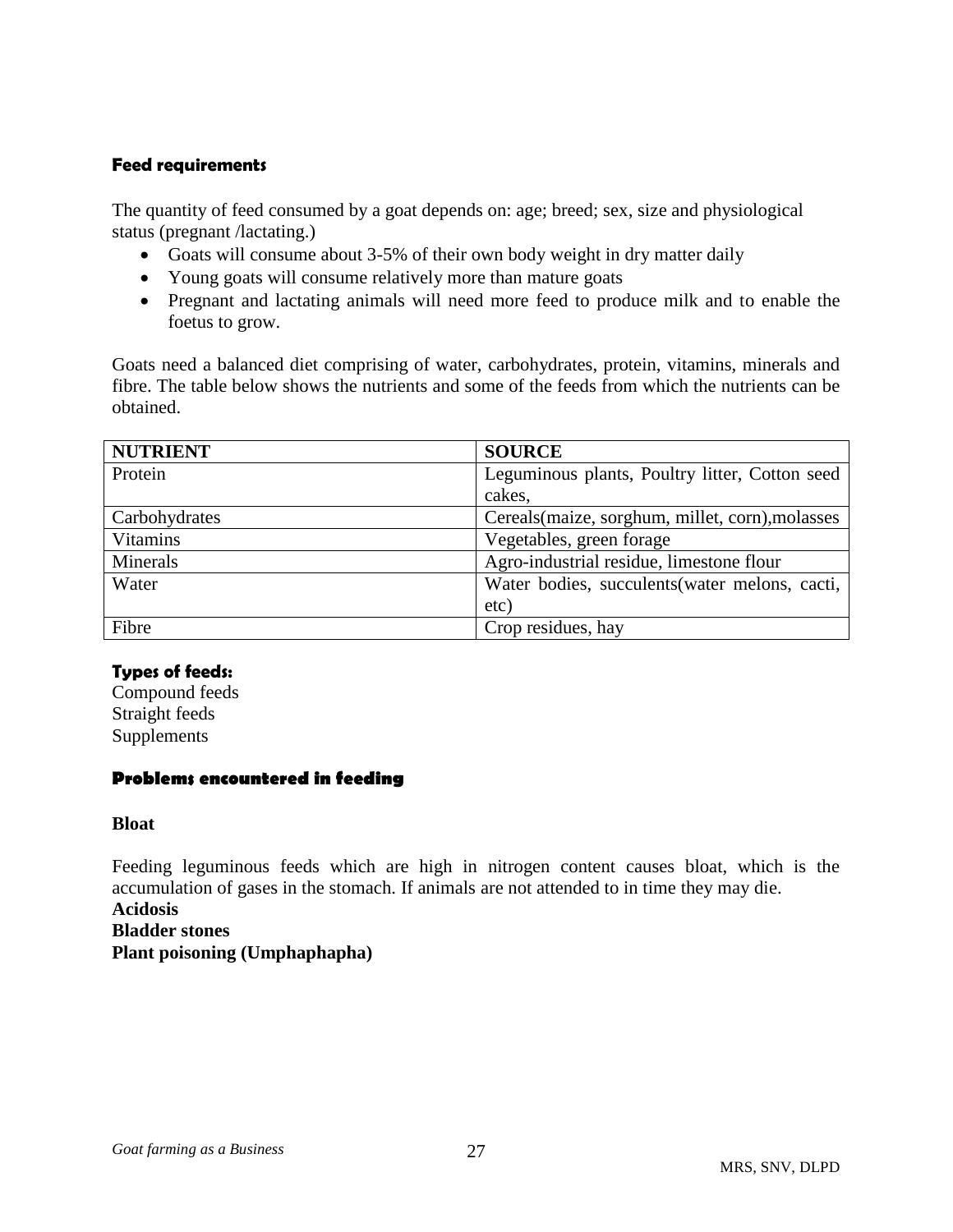# **8.2 Fodder Production and conservation**

- The major constraint to livestock production is the unavailability of sufficient feed, especially in the dry season.
- The rangelands do not provide adequate (quantity and quality) feed throughout the year to support goat production.
- **Therefore it is necessary to produce fodder crops for supplementary feeding during the** dry season.

## **Fodder crops**

These are crops that are grown for livestock feeding. They can be fed while still fresh or preserved. Some examples are given in the table below.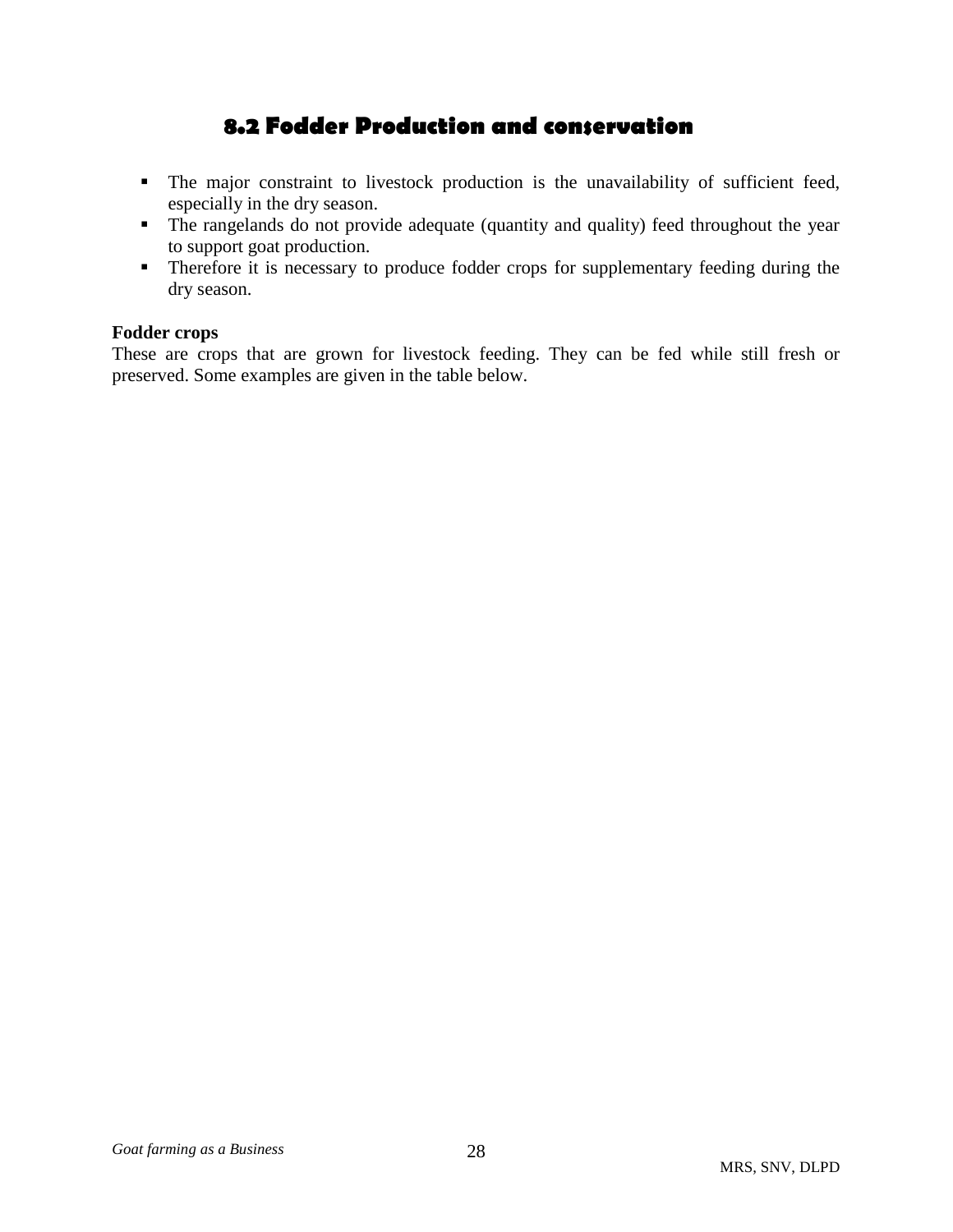# **Fodder crops classification**

| <b>Class</b> | Crop name                                 | <b>Varieties</b>            | <b>Planting</b>                                                                                                                                                                           | <b>Preservation</b>                                                                                                                                                                                                                                     | <b>Usage</b>                                    |
|--------------|-------------------------------------------|-----------------------------|-------------------------------------------------------------------------------------------------------------------------------------------------------------------------------------------|---------------------------------------------------------------------------------------------------------------------------------------------------------------------------------------------------------------------------------------------------------|-------------------------------------------------|
| Grasses      | Sorghum                                   | -Sugar drip<br>-Sugar graze | Sow seeds with the first<br>effective rains<br>Spacing-90x20cm                                                                                                                            | -Harvested at milk dough stage<br>-Make silage. Add legumes to<br>the silage                                                                                                                                                                            | Refer to the local AREX<br>extension officers.  |
|              | Millet                                    | -Nutrifeed                  | -Sow seeds with the first<br>effective rains<br>Spacing-90x20cm                                                                                                                           | -Harvested at milk dough stage<br>-Make silage. Add legumes to<br>the silage                                                                                                                                                                            | Refer to the local AREX<br>extension officers   |
|              | Bana grass                                | $\overline{a}$              | -Planted in furrows/rows with<br>the first effective rains<br>-Rows should be 1m x1m in<br>irrigated lands and 1.5mx1m<br>in dry lands<br>-Use plant cuttings<br>(vegetative propagation) | -Allow the plant to grow for one<br>year before it can be harvested<br>-Thereafter harvest when the<br>plants reach 1m and maintain a<br>height of 10-15cm above the<br>ground.<br>-Continue to harvest for the next<br>3 years<br>- Make hay or silage | Refer to the local AREX<br>extension officers   |
| Legumes      | Cowpeas,<br>Dolichos bean,<br>Velvet bean |                             | -Sow seeds with the first<br>effective rains<br>-Spacing-10cmx10cm<br>-For Dolichos the spacing is<br>75cmx15cm                                                                           | -harvest after flowering but<br>before hard dough stage before<br>they lose lots of leaves<br>-Mix with cereals for silage<br>making<br>-May harvest them when the<br>seeds have matured.<br>-Crush seeds and mix with<br>cereals.                      | - Refer to the local AREX<br>extension officers |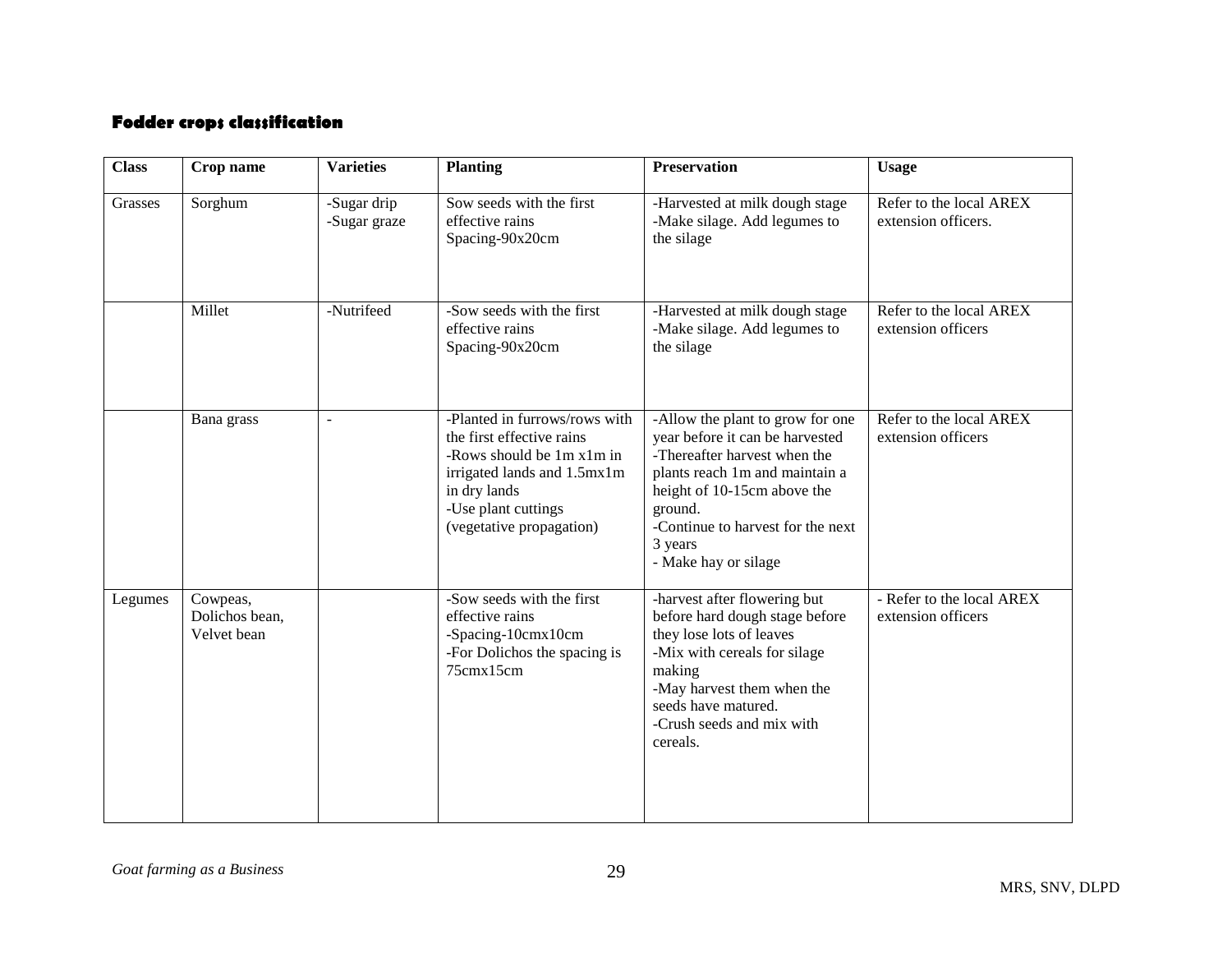| <b>Class</b>   | Crop name | <b>Varieties</b>            | <b>Planting</b>                                                                                                                                                          | <b>Preservation</b>                                                                       | <b>Usage</b>                                    |
|----------------|-----------|-----------------------------|--------------------------------------------------------------------------------------------------------------------------------------------------------------------------|-------------------------------------------------------------------------------------------|-------------------------------------------------|
| Forage<br>tree | Leucaena  | -Leucacephala<br>-Pallicida | -Scarify the seeds or soften<br>the coat of the seed before<br>planting.<br>-Raise plants in a nursery<br>-Transplant them when they<br>are $20-30$ cm<br>-Spacing-5mx5m | -Cut, wilt and feed<br>-Cut, dry and feed<br>-Cut, wilt and include in silage<br>mixtures | - Refer to the local AREX<br>extension officers |
|                | Acacia    | -Anguistissma               | -Scarify the seeds or soften<br>the coat of the seed before<br>planting.<br>-Raise plants in a nursery<br>-Transplant them when they<br>are $20-30$ cm<br>-Spacing-5mx5m | -Cut, wilt and feed<br>-Cut, dry and feed<br>-Cut, wilt and include in silage<br>mixtures | - Refer to the local AREX<br>extension officers |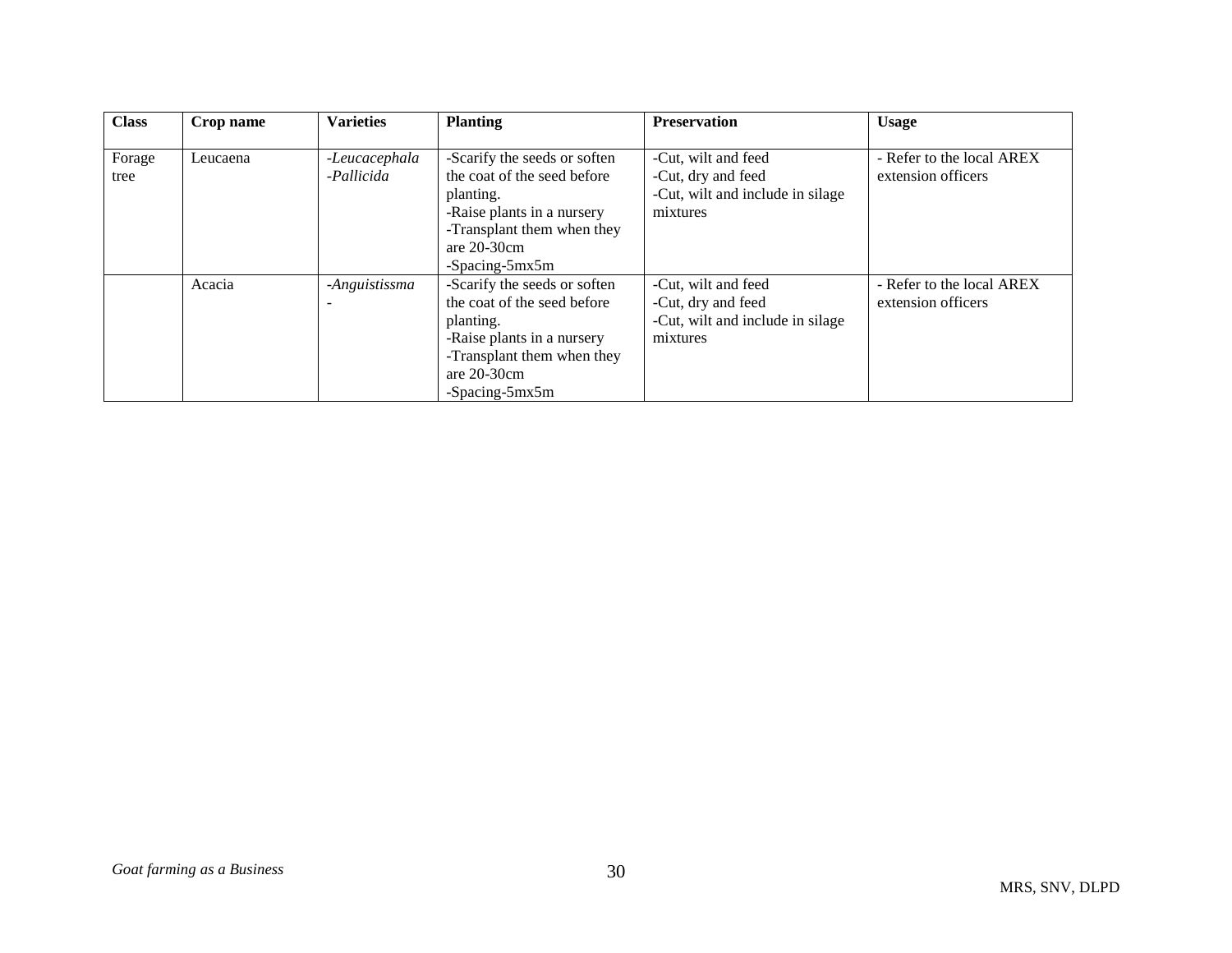### **Fodder conservation**

#### **Reasons for conserving fodder are:**

- To ensure all year round supply of good quality feed for livestock.
- To maintain milk production and fertility in livestock.
- Maintain good body condition and prevent deaths.
- To minimize stress to animals through food search.

#### Conservation methods

The two major fodder conservation methods used in Zimbabwe are silage and hay making. Preservation of crop residues is also a common practice in the smallholder sector.

#### **Silage making**

Silage is material produced by the controlled fermentation of green succulent crop material with a high water and sugar content in a sealed container called silo.

A silo can be:

- a pit covered with plastic
- a drum
- a plastic bag.

The silo has to be sealed completely and the contents should be chopped and well packed together so that all air is driven out and therefore fodder inside will ferment.

- Bacteria convert some of the sugars in the plant into pleasant tasting lactic acid which prevents spoilage bacteria or moulds from making the fodder to rot.
- Wrongly fermented fodder rots, is unpalatable and toxic.
- Properly ensiled fodder has energy and protein in it.

#### **The Plastic Bag Method**

- Every year before ensiling begins, the room should be checked.
- 15kg plastic bags are usually used and these should be clean.
- Chop clean material (with no soil) to 15-20mm
- Seal the material completely in the bags so that all the acid is retained.
- Store in a dry, place at room temperature, safe from rodents.
- The silage should be ready after 3 weeks.

The whole bag can be fed completely once opened which reduces chances of spoilage to the remaining fodder. Bags are easily stored and portable. It also reduces the workload in comparison with the pit method.

#### **Storage after preparation**

- It is important to store bags of silage in a room safe from rodents and ants.
- Empty bags must be carefully washed, dried and stored in a safe place for use the following year.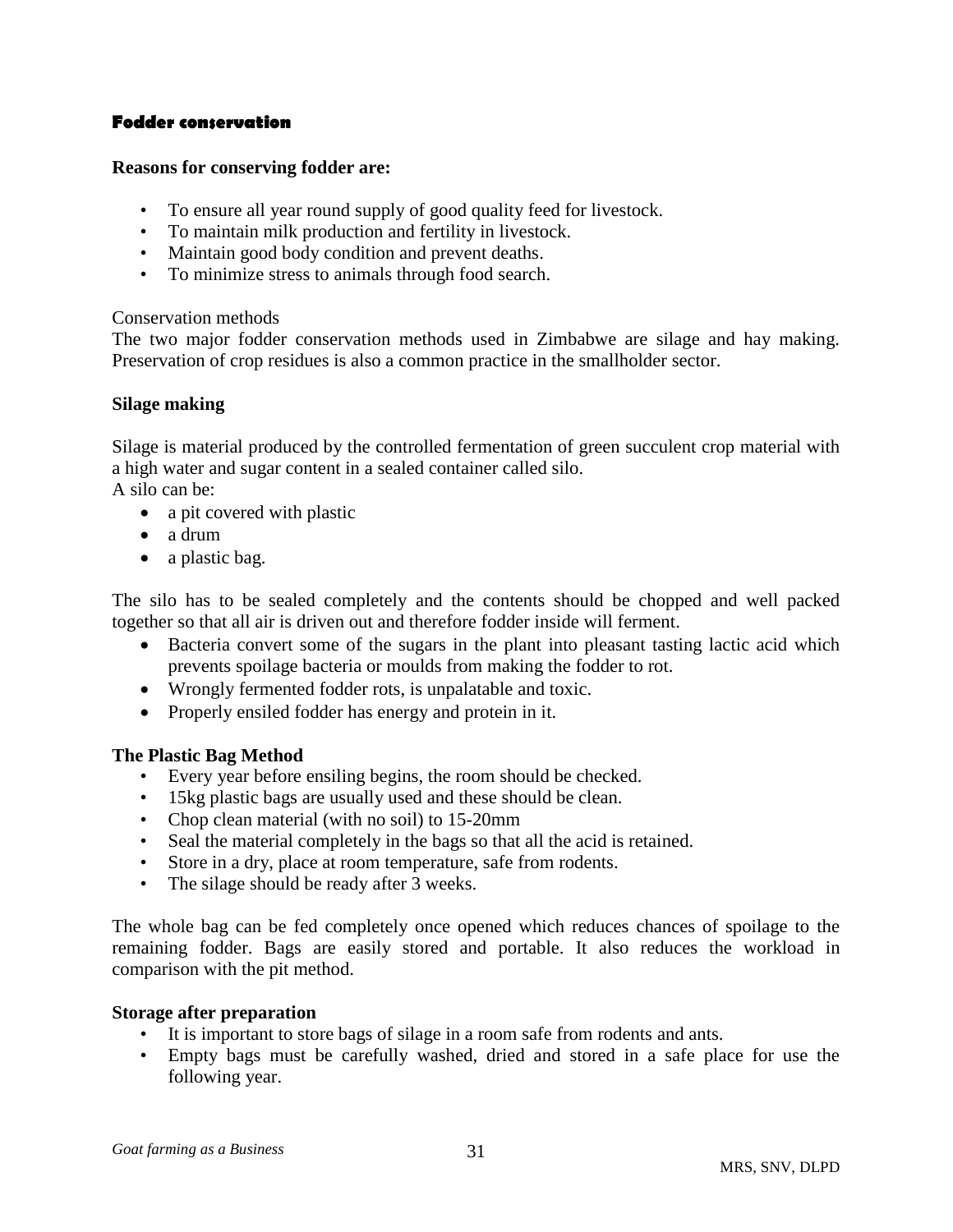# **The Pit Method**

- Dig a pit 2m in depth and 1,5m wide x 3m long with one end sloping to allow easy entry and exit of the water drums
- The pit is dug where the water table is not near the surface e.g. on an upward slope.
- The side walls of the pit should slope slightly inwards at the bottom so that settling of the silage will not produce pockets of air at the sides, which causes spoilage.
- Sides must be completely smooth with no rock outcrops or bumps.
- Trenches should be dug either sides of the pit to facilitate surface drainage / run-off.
- Chopped length of fodder material should be not more than 20cm and compacted as thorough as possible with the use of heavy water drums pulled / rolled over each layer.
- Pit must be filled as quickly as possible and sealed with plastic sheeting well tucked in at the sides
- The silage pit should maintain a doom shape to avoid seepage of water into the pit and allow runoff.
- Leave to ferment for three weeks

It is good for mass production.

# **Hay making**

- Excess grasses and legumes which are in abundance in summer can be conserved and made use of in winter and during dry periods.
- They should be cut during the growing season when they are young and tender, and have sufficient minerals and vitamins.
- The grass should be cut out in dry weather, left to wilt and then heaped in small bunches in order to dry thoroughly.
- The dried hay should then be stored on a properly constructed hay rack to avoid losses.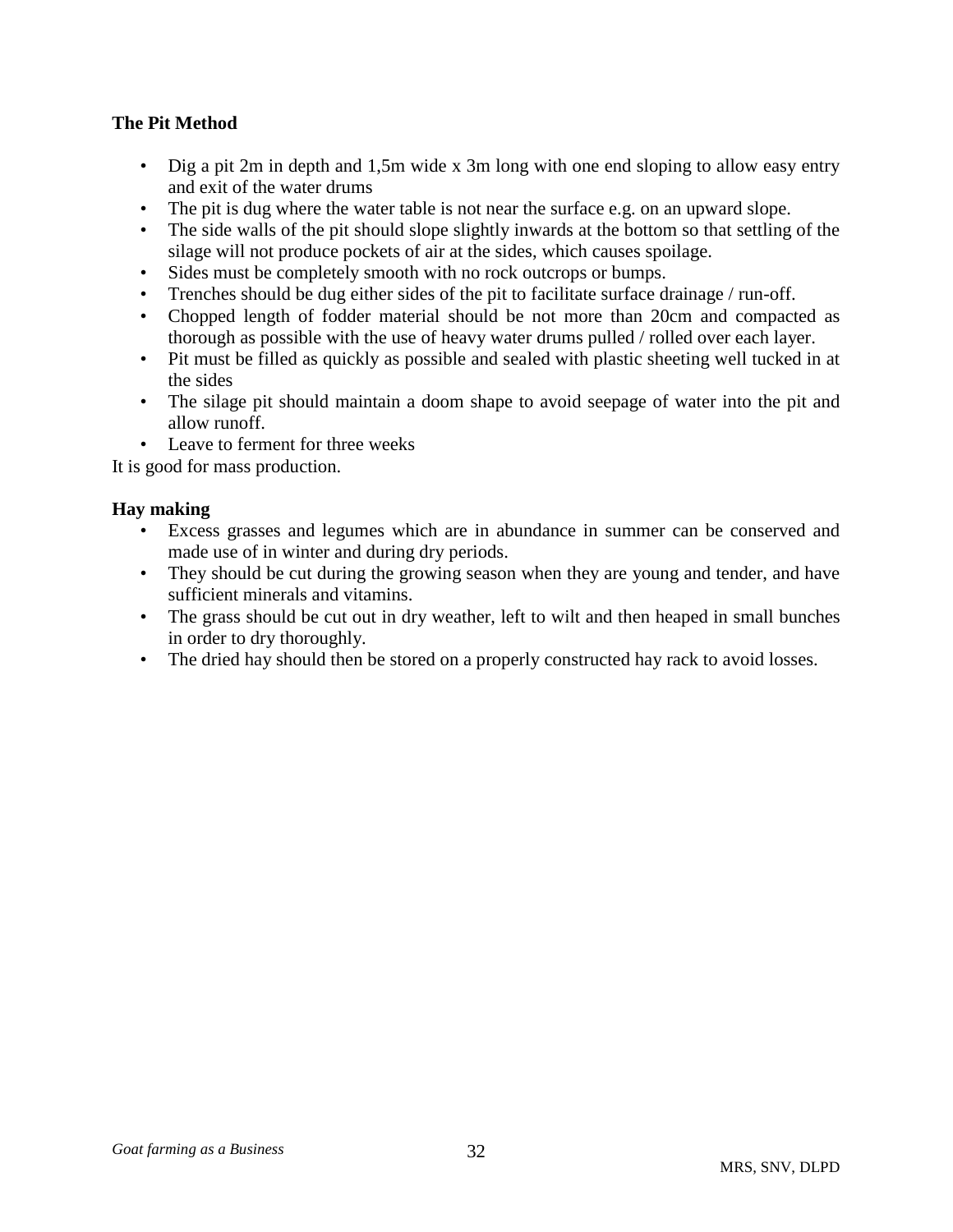# **9.0 Crop- Small Livestock production systems**.

## **Objectives**

At the end of this session farmers should be able to:

- Understand the co-existence between crops and livestock
- Improve outputs from their crops and livestock enterprises by making use of the relationship between crops and livestock
- Integrated crop-livestock production systems explain the inter-dependence between crops and livestock that is each benefiting from the other.
- For most small scale and marginalized farmers, crops and livestock are often the major sources of income.
- These products are often disposed of during times of need where cash is needed urgently to provide for other services.
- Integrated systems can increase farm productivity for most resource poor farmers.

| <b>Benefits of Livestock to Crops</b>          | <b>Benefits of Crops to Livestock</b> |
|------------------------------------------------|---------------------------------------|
| Sold to procure crop production<br>$\bullet$   | Crops sold to procure inputs for      |
| inputs                                         | livestock                             |
| • Supply of manure for crop                    | • Provide feed.                       |
| production                                     |                                       |
| Nitrogen supply through urine.<br>$\bullet$    | Produce Oxygen used by livestock      |
| • Livestock helps balance ecosystems           | Use of crop residues as bedding and   |
| through foraging                               | roofing material.                     |
| Help in seed dispersal of certain<br>$\bullet$ |                                       |
| crop and grasses                               |                                       |
| Insurance against of crop failure              |                                       |

#### **Crop –livestock Interaction**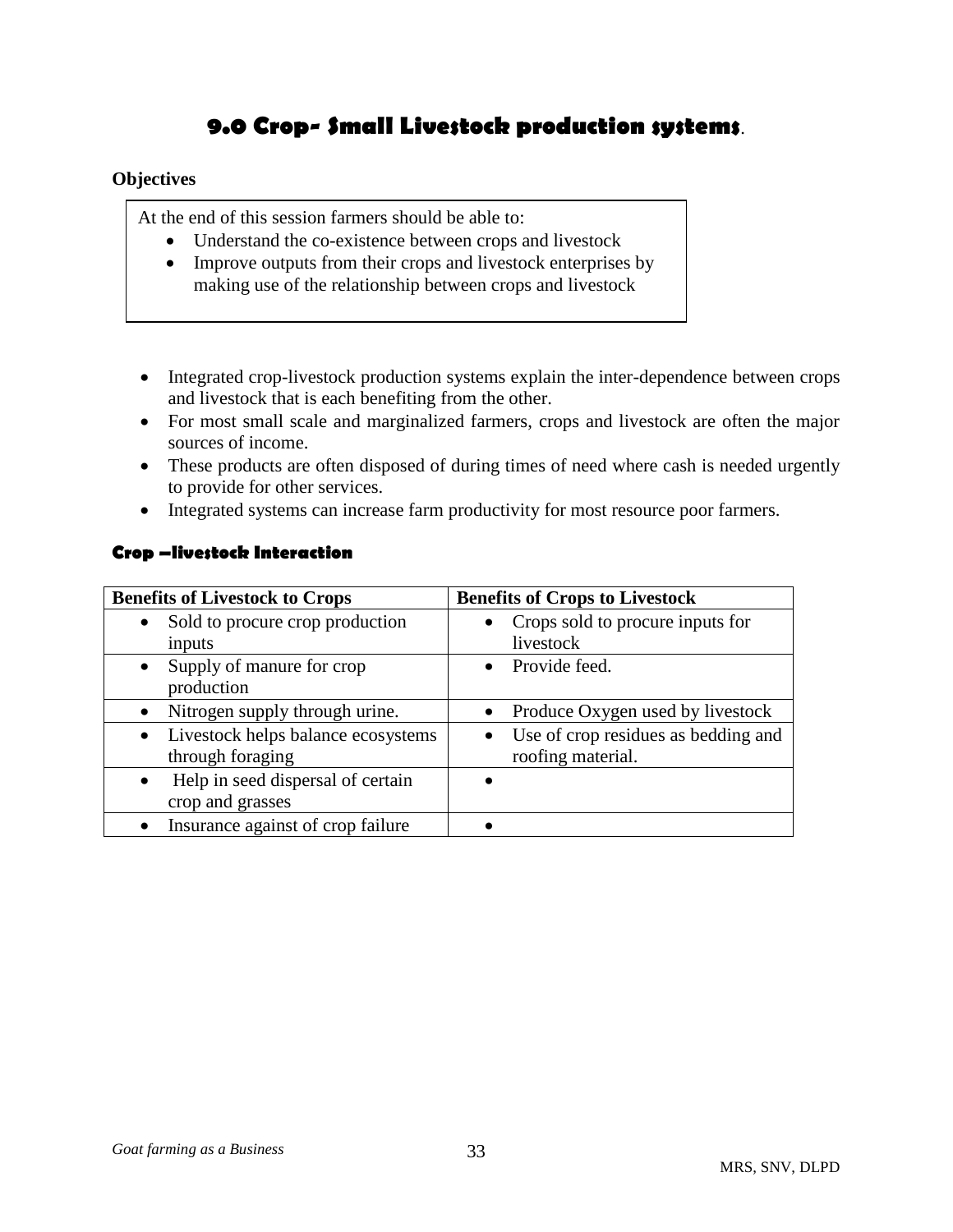# **10.0 HEALTH**

#### **Objectives**

#### **At the end of this session farmers should be able to:**

- Differentiate between a sick and a healthy animal.
- Identify common goat diseases, how they are prevented and treated.
- Understand the importance of dipping and the different methods of dipping
- Understand the importance of hoof trimming
- Understand the importance of dosing and vaccination.
- Acquire skills in administering drugs using needles and syringes
- Diseases contribute to high mortalities in goats, and they reduce animal performance.
- It is therefore important for a farmer to closely monitor the flock. This enables the farmer to detect any sick animals and render assistance as early as possible.
- Early treatment reduces the chances of spread of the disease.
- It is important to note that different diseases may present similar symptoms therefore one disease must not be confused for another.
- Proper and accurate diagnosis is required before attempting to treat the animal.
- It is recommended that you consult your local veterinary officer if in doubt or if your goats are exhibiting some strange conditions.

The flock can be kept healthy by applying these simple techniques:

- provision of clean fresh water
- adequate feeding
- provision of dry, warm and well ventilated housing

The general symptoms of an unhealthy animal are:

- Dullness of the coat;
- Ruffled hair:
- Loss of appetite;
- Drooping ears;
- Dull and pale eyes;
- Difficult in movement;
- Dropping tail; and
- Going off feed.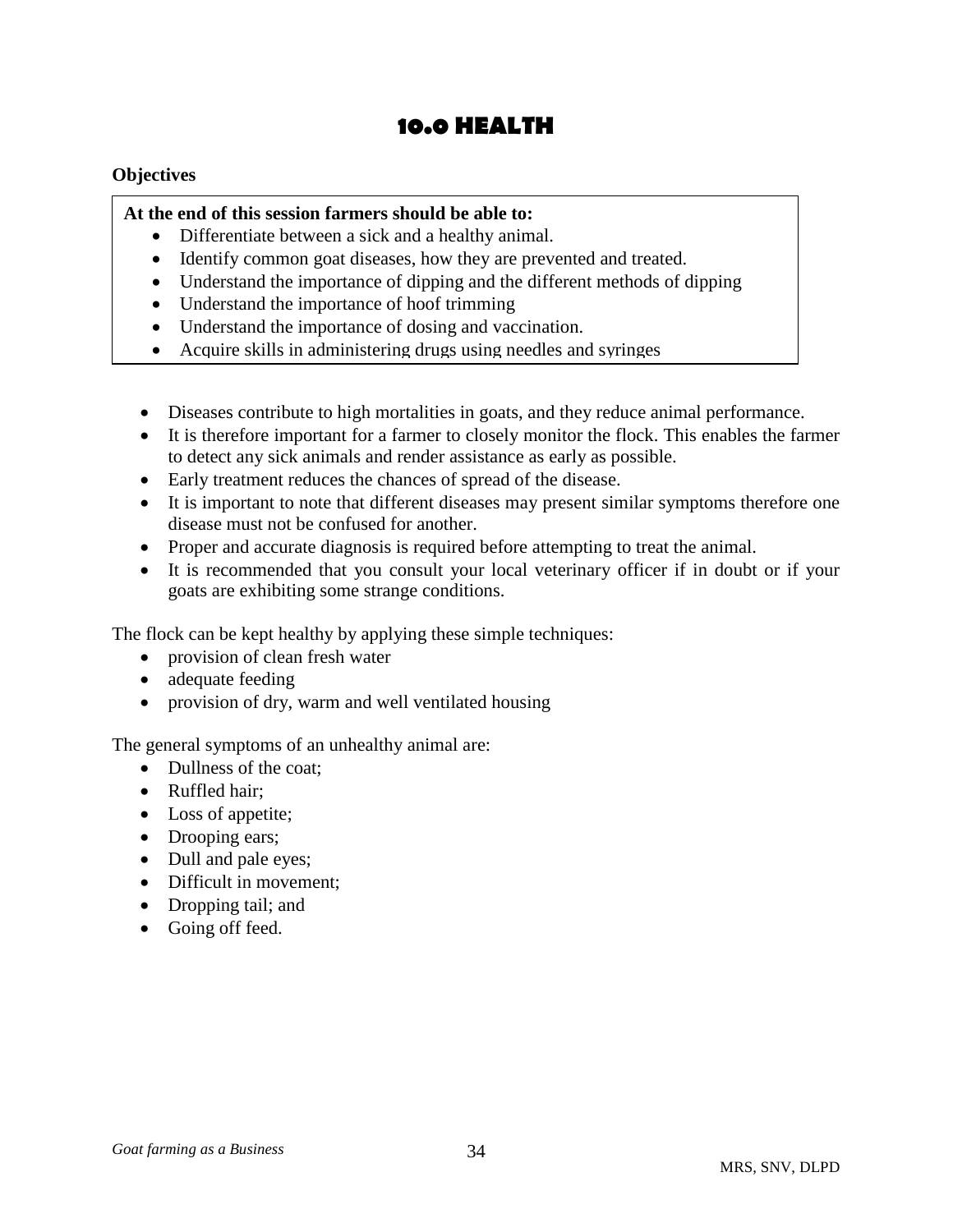A farmer should have a simple veterinary kit containing the following items:

- One bottle (100ml) of antibiotic
- Wound powder (100g)
- Healing oil
- Needles
- Surgical blade
- Iodine (100ml)
- Syringe (20ml)
- Broad spectrum dosing remedy (100 ml)
- Cotton wool
- Clinical thermometer
- Plastic gloves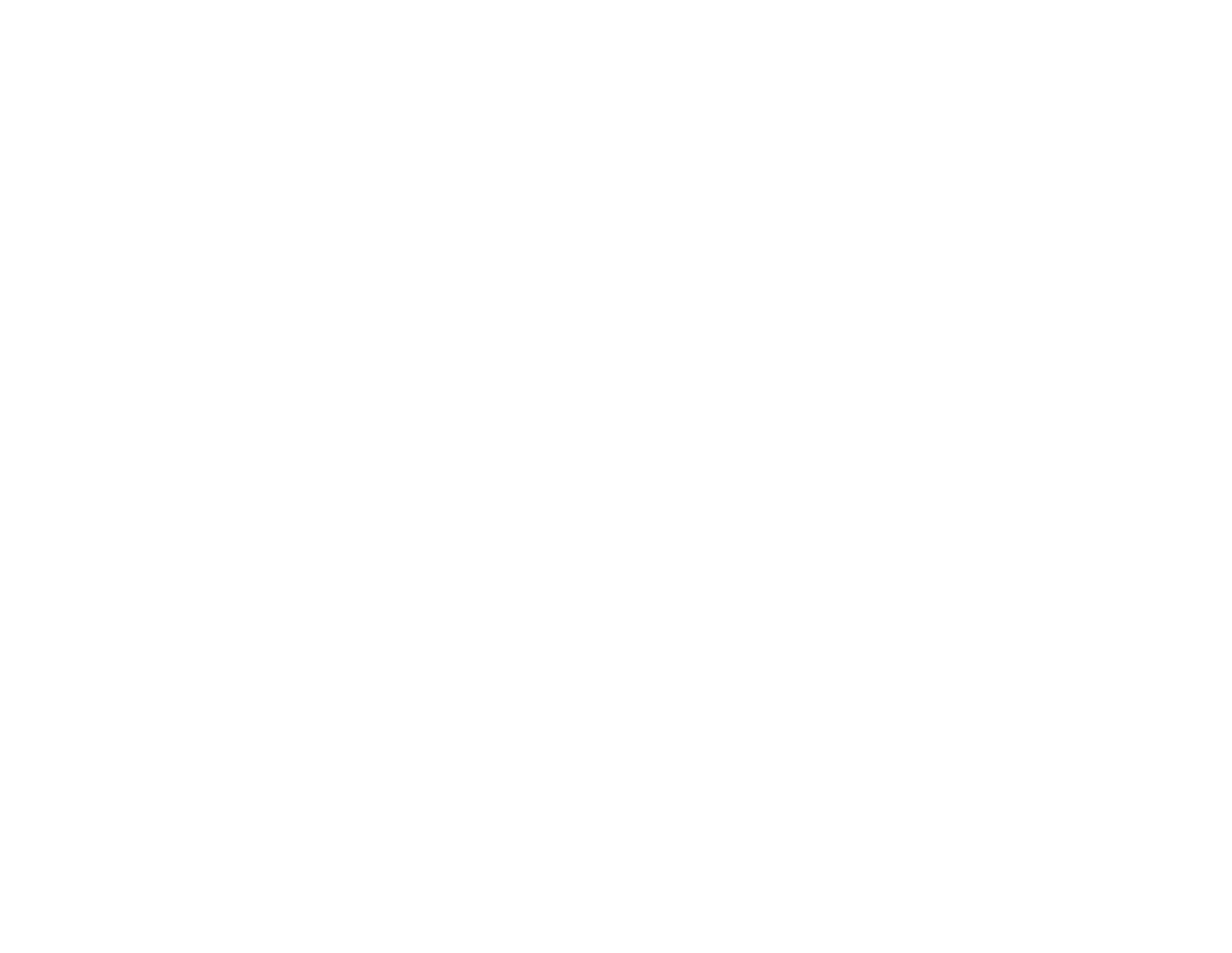# **Guide to diagnosis, prevention and treatment of some common diseases**

| <b>Disease</b>      | <b>Causes</b>        | <b>Signs and Symptoms</b>                   | <b>Treatment</b>           | <b>Prevention</b>                 |
|---------------------|----------------------|---------------------------------------------|----------------------------|-----------------------------------|
| /Parasites          |                      |                                             |                            |                                   |
| <b>Pulpy kidney</b> | Caused<br>by<br>a    | Unsteady gait and convulsions               | When Pulpy Kidney is       | Do not change feed suddenly       |
| (Isimeme,           | bacterium which is   | Animals found dead without showing any      | suspected use antibiotics  | Strategic vaccination is the best |
| umkhuhlane          | when<br>aggravated   | signs                                       |                            | way of prevention                 |
| wegazi)             | there is a sudden    | At post mortem                              |                            |                                   |
|                     | change of diet or    | Soft pale kidneys                           |                            |                                   |
|                     | when the goats are   | Kidneys may look bloody                     |                            |                                   |
|                     | stressed             | You may see gas filled red intestines (this |                            |                                   |
|                     |                      | may also be seen in animals which have      |                            |                                   |
|                     |                      | been dead for a while)                      |                            |                                   |
|                     |                      | Increased amount of fluid around the        |                            |                                   |
|                     |                      | heart, which gets thicker and like jelly    |                            |                                   |
|                     |                      | when sac is opened                          |                            |                                   |
|                     |                      |                                             |                            |                                   |
| <b>Heart water</b>  | Caused by blood      | Sick animals may have temperature of        | When you notice signs of   | Dipping to control ticks is       |
|                     | parasite.            | $40^{\circ}$ C or higher                    | disease,<br>the<br>treat   | recommended.                      |
|                     | The<br>bont<br>tick  | Strange behaviour, for example the goat     | immediately with a broad   | Keep domestic animals away        |
|                     | transmits<br>the     | may turn its head towards its body in a     | spectrum acting antibiotic | from wild animals                 |
|                     | parasite.            | strange manner.                             |                            |                                   |
|                     | This tick is found   | Nervous signs such as a high stepping       |                            |                                   |
|                     | mainly in frost-free | walk, convulsions or kicking very hard.     |                            |                                   |
|                     | drier parts of the   | Goats that are very sick with heart water   |                            |                                   |
|                     | country, so heart    | may die.                                    |                            |                                   |
|                     | water is<br>mainly   |                                             |                            |                                   |
|                     | found<br>in<br>these | Post mortem                                 |                            |                                   |
|                     | areas.               | Froth and fluid from the nose.              |                            |                                   |
|                     |                      | Fluid in the belly, chest and sac           |                            |                                   |
|                     |                      | surrounding the heart,                      |                            |                                   |
|                     |                      |                                             |                            |                                   |
|                     |                      | Swelling of the lungs with froth, and       |                            |                                   |
|                     |                      | fluid in the windpipe.                      |                            |                                   |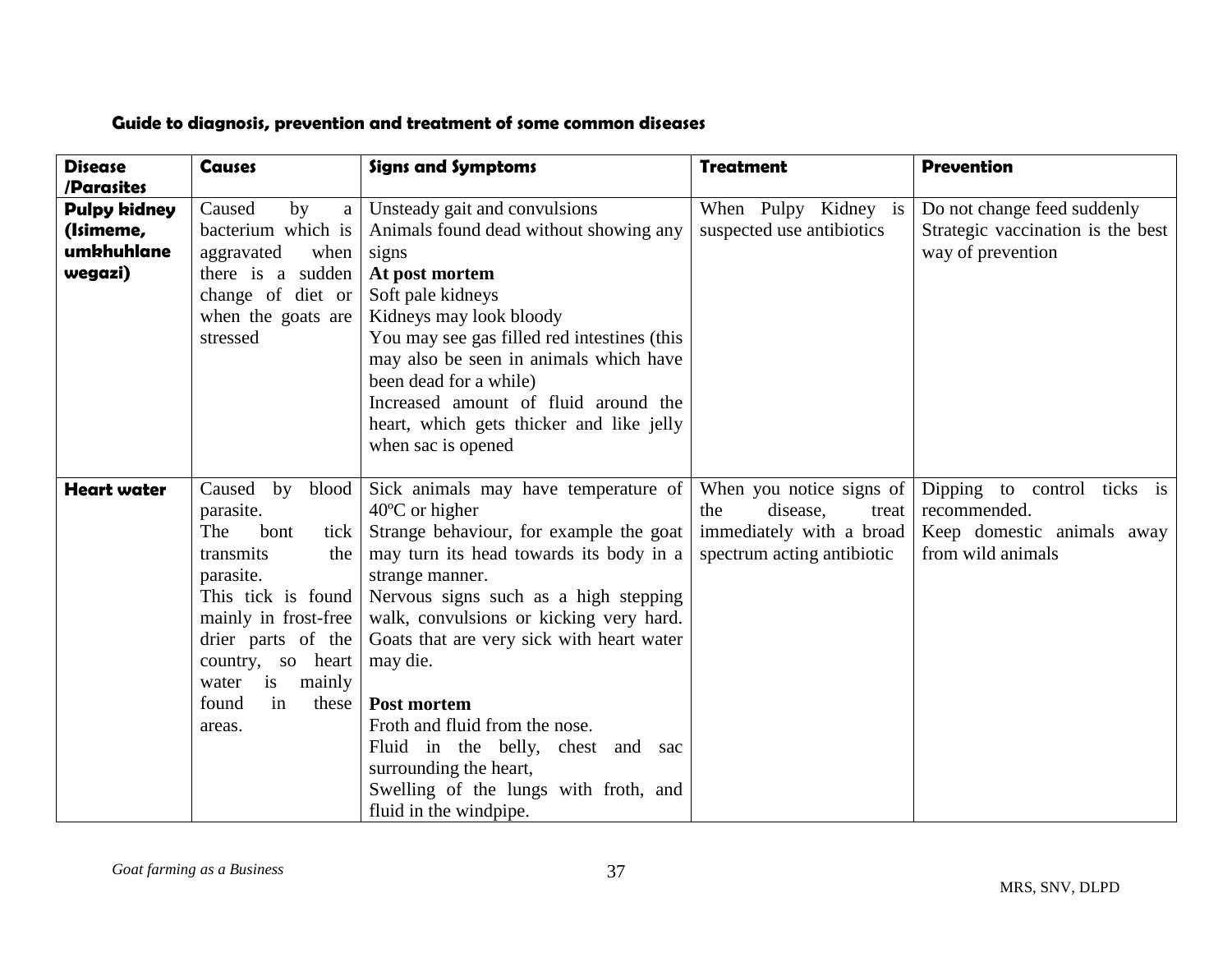| <b>Disease</b>     | <b>Causes</b>                 | <b>Signs and Symptoms</b>                   | <b>Treatment</b>                           | <b>Prevention</b>               |
|--------------------|-------------------------------|---------------------------------------------|--------------------------------------------|---------------------------------|
| /Parasites         |                               |                                             |                                            |                                 |
| <b>Coccidiosis</b> | Caused by a type of           | Watery diarrhoea                            | Separate all sick animals                  | Make sure that you keep the     |
| (Isihudo)          | single<br>celled<br>a         | Dehydration                                 |                                            | animal pens, sleeping areas and |
|                    | organism.                     | Loss of appetite                            | Treat all sick animals with                | kraals dry, clean and well      |
|                    | This<br>disease               | Loss of condition                           | a remedy for Coccidiosis                   | ventilated.                     |
|                    | happens when there            |                                             |                                            | Do not crowd animals into an    |
|                    | are dirty conditions          | Post mortem                                 | Mix $\frac{1}{2}$ teaspoon of salt and     | area that is too small.         |
|                    | in the animal pens,           | There may be spots on the surface of the    | 6 teaspoon of sugar in 1                   |                                 |
|                    | sleeping areas and            | intestines.                                 | litre of clean warm water.                 |                                 |
|                    | kraals.                       | When the intestines are cut open, they      | Give the dehydrated kid $\frac{1}{4}$      |                                 |
|                    | Young animals get             | have a bumpy appearance.                    | to $\frac{1}{2}$ litre of the solution 4   |                                 |
|                    | this disease very             |                                             | times a day for 3 days.                    |                                 |
|                    | easily.                       |                                             |                                            |                                 |
| <b>Liver fluke</b> | How do animals                | Pale mucous membranes                       | a registered<br>de-<br>Use                 | Where possible, fence off vleis |
|                    | get liver fluke?              | Weight loss.                                | wormer in your animals in                  | streams and dams to stop the    |
|                    | The adult fluke lays          | Bottle jaw, which is a soft swelling under  | in<br>early spring,<br>mid-                | goats going there.              |
|                    | eggs which hatch in           | the chin of the animal.                     | in<br>late<br>summer,<br>and               |                                 |
|                    | water<br><sub>or</sub><br>wet |                                             | autumn or early winter                     | Fence off the pastures that are |
|                    | pasture, giving rise          | Post mortem                                 |                                            | known to give liver fluke       |
|                    | to immature flukes,           |                                             | infection<br>If<br>fluke<br>i <sub>s</sub> | They<br>problems.<br>should be  |
|                    | which cling to the            | Bleeding in the liver.                      | serious; animals may need                  | grazed only in the winter       |
|                    | plants<br>growing             | Thickened bile ducts in the liver.          | additional<br>treatments                   | months, when the fluke numbers  |
|                    | around marshes and            | Firm, lighter areas in the liver (fibrosis) | during summer.                             | are much lower.                 |
|                    | vleis<br>and<br>are           | Liver flukes in the bile ducts.             |                                            |                                 |
|                    | swallowed<br>when             |                                             | If you have been treating                  | Strategic dosing                |
|                    | the<br>goats<br>graze         |                                             | for liver fluke and there is               |                                 |
|                    | there.                        |                                             | no improvement, then you                   |                                 |
|                    |                               |                                             | need<br>to<br>ask<br>your                  |                                 |
|                    |                               |                                             | animal<br>veterinarian<br>$\alpha$         |                                 |
|                    |                               |                                             | health technician for help.                |                                 |
|                    |                               |                                             |                                            |                                 |
|                    |                               |                                             |                                            |                                 |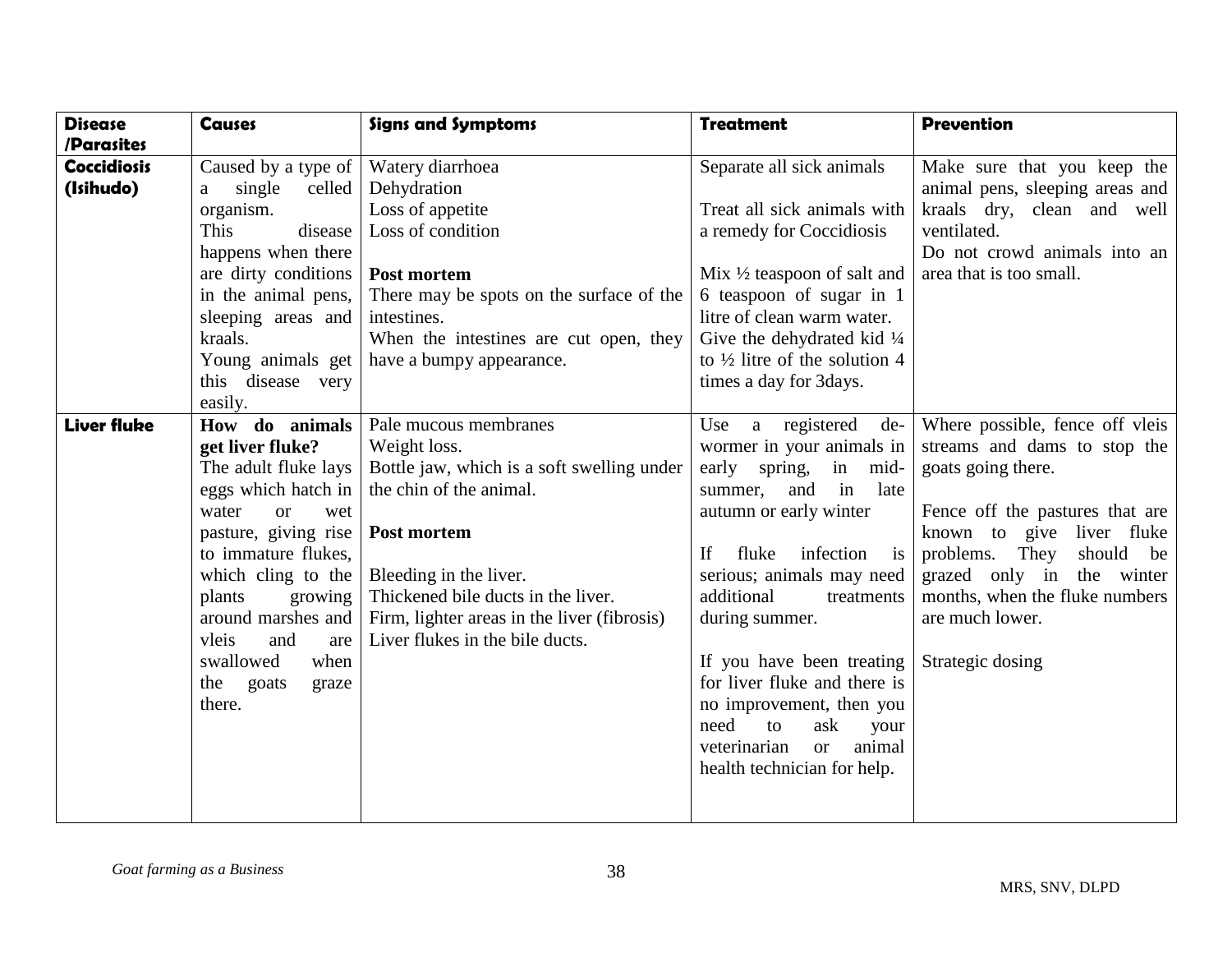| <b>Disease</b>    | <b>Causes</b>          | <b>Signs and Symptoms</b>                   | <b>Treatment</b>           | <b>Prevention</b>                  |
|-------------------|------------------------|---------------------------------------------|----------------------------|------------------------------------|
| /Parasites        |                        |                                             |                            |                                    |
| <b>Roundworms</b> | Goats<br>get           | You may see bottle jaw                      | If you see the signs treat | flexible<br>Have<br>dosing<br>a    |
| (izilo zesisu)    | roundworms when        | The inside of the eyelids could be pale     | with a worm remedy.        | programme                          |
|                   | they take in the       | Diarrhoea may occur but remember            |                            |                                    |
|                   | immature<br>worms      | diarrhoea may also have other causes        |                            |                                    |
|                   | while eating grass.    | (such as Coccidiosis or toxic plants)       |                            |                                    |
|                   | These<br>immature      | During winter or the dry season, animals    |                            |                                    |
|                   | worms grow into        | may be in poor body condition.              |                            |                                    |
|                   | adult worms in the     |                                             |                            |                                    |
|                   | animal.                | Post mortem                                 |                            |                                    |
|                   | Young animals are      |                                             |                            |                                    |
|                   | most badly affected    | There may be bleeding or having worms       |                            |                                    |
|                   |                        | on the stomach or intestinal lining.        |                            |                                    |
|                   |                        |                                             |                            |                                    |
| <b>Pneumonia</b>  | Caused<br>by<br>a      | Animals may seem tired and walk behind      | Treat with a long acting   | Provide shelter all the time       |
| (Isihlabo)        | bacteria               | the rest of the flock                       | antibiotic product         | During long journeys allow         |
|                   | Usually occurs         | if   May stop eating properly               |                            | goats stops to rest, eat and drink |
|                   | under<br>goats<br>are  | High temperature                            |                            |                                    |
|                   | due<br>stress<br>to    | Animals show fast breathing and breathe     |                            |                                    |
|                   | exposure<br>e.g.<br>to | with difficulty                             |                            |                                    |
|                   | wind, cold<br>and      | Mucus discharge from the nose               |                            |                                    |
|                   | heavy rain             |                                             |                            |                                    |
|                   | Animals<br>usually     | Post mortem                                 |                            |                                    |
|                   | develop the disease    | The lungs look patchy with red patches      |                            |                                    |
|                   | after travelling for   | and normal pink areas                       |                            |                                    |
|                   | long distances         | Large part of the lung will be firm and     |                            |                                    |
|                   |                        | red in colour                               |                            |                                    |
|                   |                        | Lungs may be covered with white layer       |                            |                                    |
|                   |                        | which sticks to the inside of the ribs      |                            |                                    |
|                   |                        | Froth in the windpipe                       |                            |                                    |
|                   |                        | If put in water the lungs will sink instead |                            |                                    |
|                   |                        | of floating                                 |                            |                                    |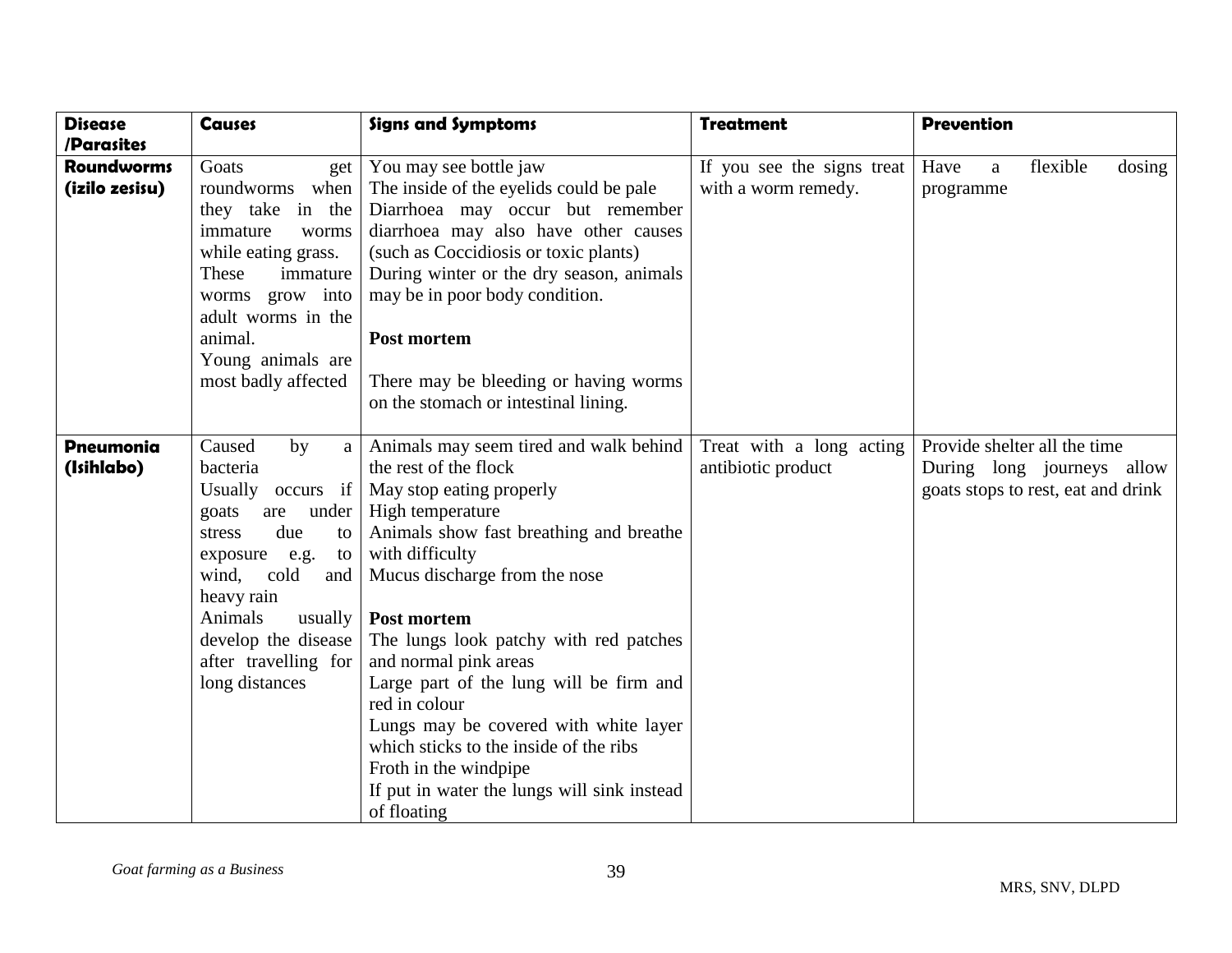| <b>Disease</b><br>/Parasites   | <b>Causes</b>                                                                                                                                                                               | <b>Signs and Symptoms</b>                                                                                                                                                             | <b>Treatment</b>                                                                                                                                                                                                                                                                                                              | <b>Prevention</b>                                                                                                                                                                                                                                                              |
|--------------------------------|---------------------------------------------------------------------------------------------------------------------------------------------------------------------------------------------|---------------------------------------------------------------------------------------------------------------------------------------------------------------------------------------|-------------------------------------------------------------------------------------------------------------------------------------------------------------------------------------------------------------------------------------------------------------------------------------------------------------------------------|--------------------------------------------------------------------------------------------------------------------------------------------------------------------------------------------------------------------------------------------------------------------------------|
| Orf<br>(izilonda<br>emlonyeni) | Caused by a virus<br>found in the soil.<br>This virus gets into<br>the animal through<br>a cut in the skin<br>An infected kid can<br>spread the disease<br>to its mother during<br>suckling | Small round scabs seen usually at the<br>corner of the mouth<br>These scabs spread to the muzzle, nose<br>and eyes<br>Encrusted sores may develop on the teats<br>of suckling females | The disease usually clears<br>on its own<br>Apply petroleum jelly to<br>keep the scabs soft<br>Cannot be treated but you<br>can spray with an aerosol<br>antibiotic<br>to<br>avoid<br>secondary infection<br><b>NB</b> always wear gloves as<br>this can be transmitted to<br>humans                                          | When<br>animals<br>$\mathbf{a}$<br>few<br>are<br>affected, vaccinate the healthy<br>animals<br>vaccinate<br>Do<br>not<br>healthy<br>animals when there is no orf in<br>the flock<br>Kids should be bottle fed when<br>affected to avoid spreading the<br>disease to its mother |
|                                |                                                                                                                                                                                             |                                                                                                                                                                                       |                                                                                                                                                                                                                                                                                                                               |                                                                                                                                                                                                                                                                                |
| <b>Abscesses</b>               | Caused by bacteria<br>found in the dust or<br>manure                                                                                                                                        | Round swelling which maybe red and<br>painful on touching<br>Usually develops in front of the shoulder                                                                                | Should be done after hair<br>has fallen off and there is a<br>soft spot in the middle. For                                                                                                                                                                                                                                    | If the animal has several bad<br>abscesses or often gets abscesses<br>it should be culled                                                                                                                                                                                      |
| (Amathumba)                    | <b>Usually</b><br>develops<br>from injury caused<br>by ticks, thorns or<br>wire                                                                                                             | on the head or neck or on the flank on the<br>hind quarter, but can also develop on<br>other areas on the body.                                                                       | hairy goats, shave and cut<br>a cross over the soft spot<br>Use your finger to squeeze<br>out puss.<br>Clean the wound with<br>boiled salty water<br>Use a suitable wound<br>spray to keep away flies (If<br>this is not possible use<br>some herbs that repel flies)<br>possible<br>give<br>If<br>an<br>antibiotic injection | Control ticks                                                                                                                                                                                                                                                                  |

For other diseases consult your local veterinary office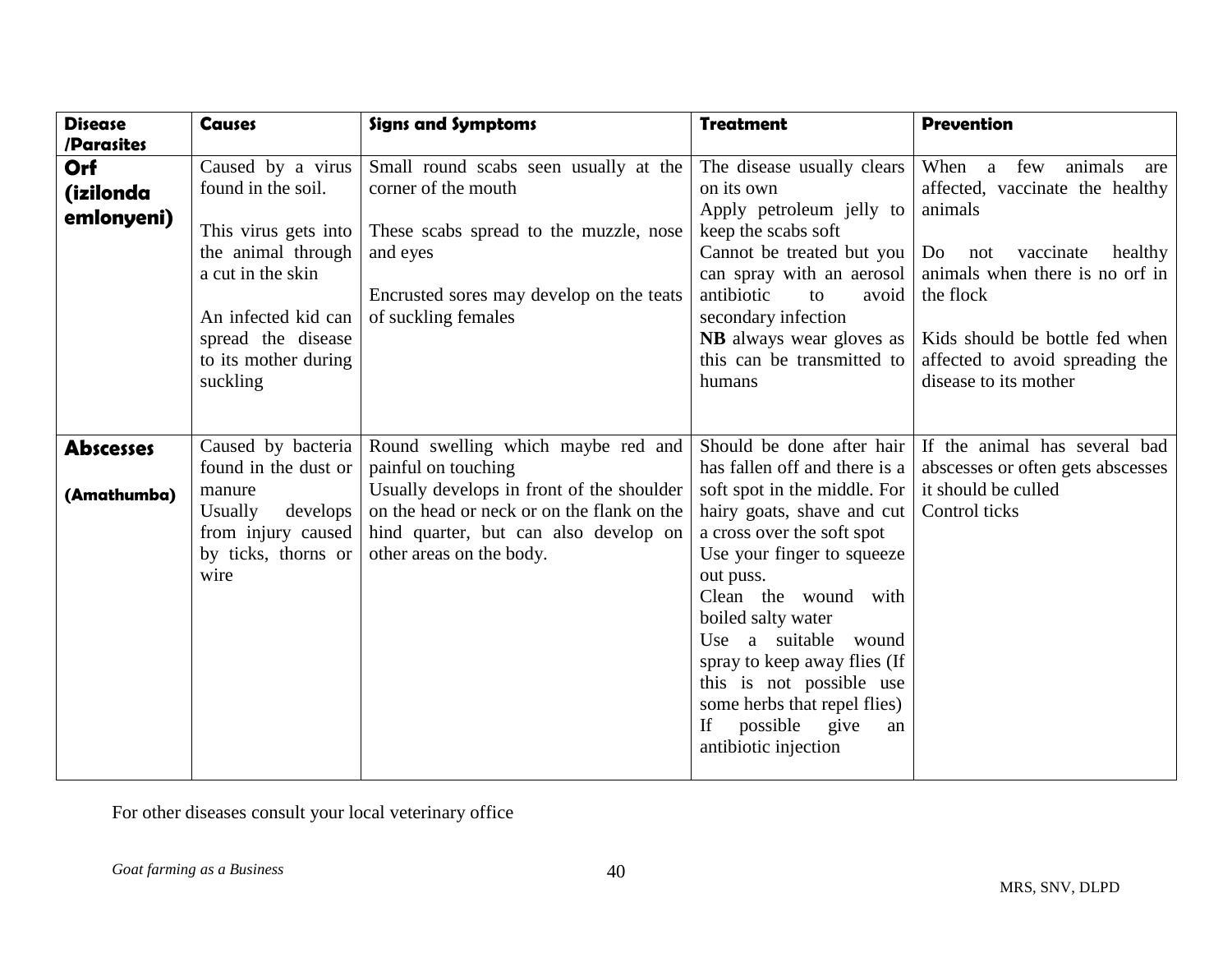## **ROUTINE HEATH MANAGEMENT PRACTICES**

## **The routine health management practices include dipping, dosing, vaccination and hoof trimming.**

## **Dipping**

There are quite a number of diseases that are caused by external parasites such as ticks and mange mites. The most effective way to prevent these diseases is to control these parasites using acaricides. There are different methods of dipping that can be applied to goats.

#### **Pour On**

- The acaricides comes in small containers and is poured on the back of the animal using the weight of the animal to determine the quantity to be poured.
- The acaricide then spreads throughout the animal as it sweats and in the process killing all the external parasites on the body of the animal.
- This method requires individual handling of the animal and in large flocks it becomes very laborious. It is recommended when a few animals are affected by ticks and during the dry season.

## **Greasing**

- This involves the use of acaricides in the form of grease with tick grease being the most common.
- The tick grease is applied directly on the ticks usually under the tail, on the udder and the ears. This is also commonly used when a few animals have ticks.
- Some tick greases are used as tick repellants.

#### **Spraying**

- At times the animals pass through a spray race and the animal is sprayed throughout its body. The acaricide will be in the spray coming out through the nozzles.
- The only problem with this method of dipping is that sometimes the nozzles get blocked and the animals do not get sufficiently sprayed.
- In some cases the knapsack is used to spray the animals.

# **(iv). Plunge dip**

- In this type of dipping the animals swim through a plunge dip with an acaricide.
- The whole animal's body gets in contact with the acaricide thereby killing all the parasites on the body.
- This is recommended in large flocks as it is not laborious and does not require handling of the animals.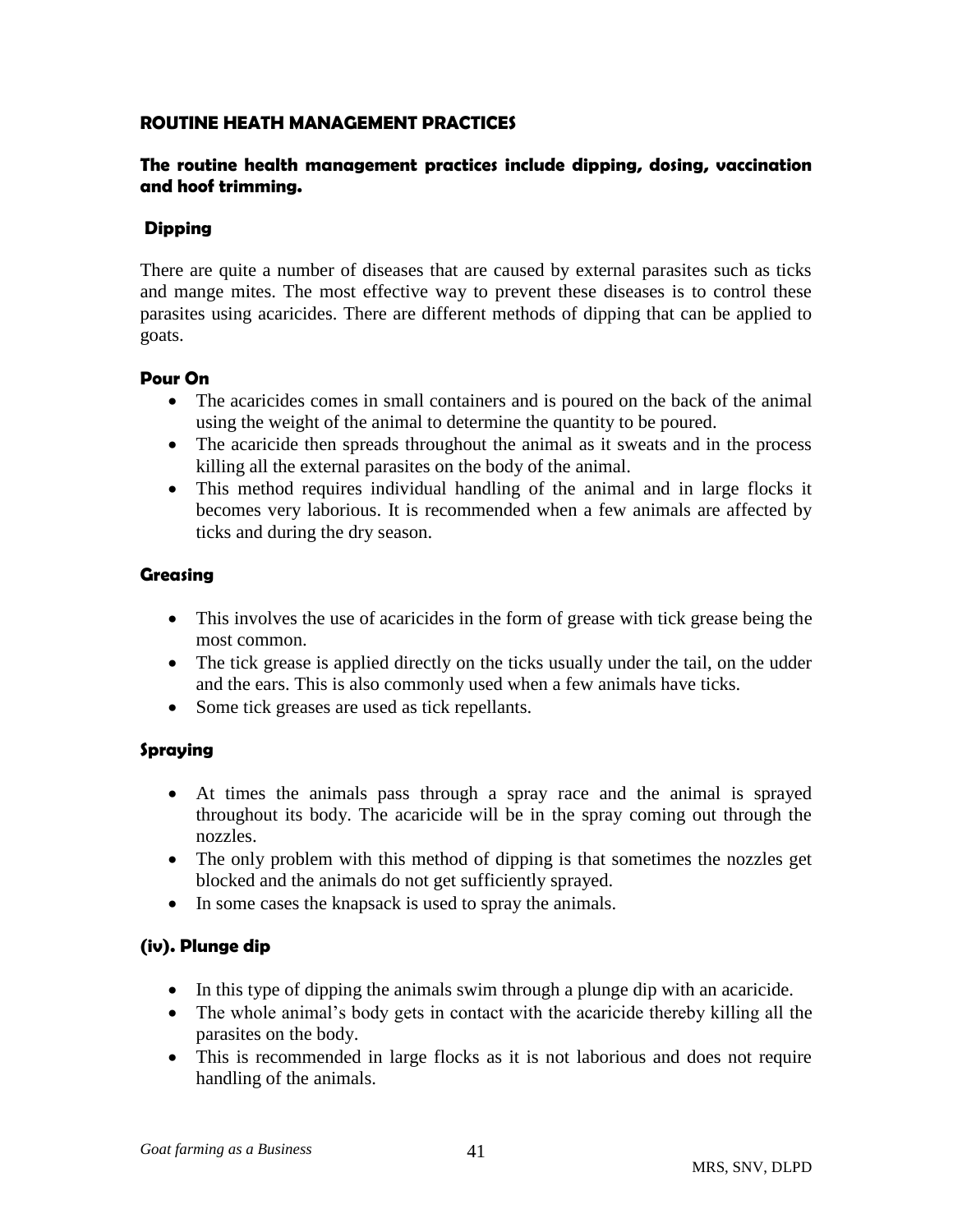- When the dip tank has not been constructed one can make use of half drums to dip the goats in a plunge way. It is however critical to dispose the dip solution safely and not cause harm to the environment.
- The typical dip tank for small ruminants has a capacity of 4266 litres.
- The dip tank should drain well.

## **Frequency of dipping**

• In summer dip once every week because tick burden will be high and dip once in two weeks in winter because tick burden will be low, but aim to dip on warmer parts of the day to avoid pneumonia.

A typical plunge dip tank for small ruminants.



#### **Dosing/Drenching**

- This is making the goat take liquid medicine orally.
- This is usually done to control internal parasites.
- A dosing gun fitted to a two litre container and a graduated syringe is usually used in large flocks. For small flocks the medicine can be drawn from the container using a small syringe.
- Sometimes a bottle with a long neck is used for drenching. It is important to exercise caution when drenching your animal.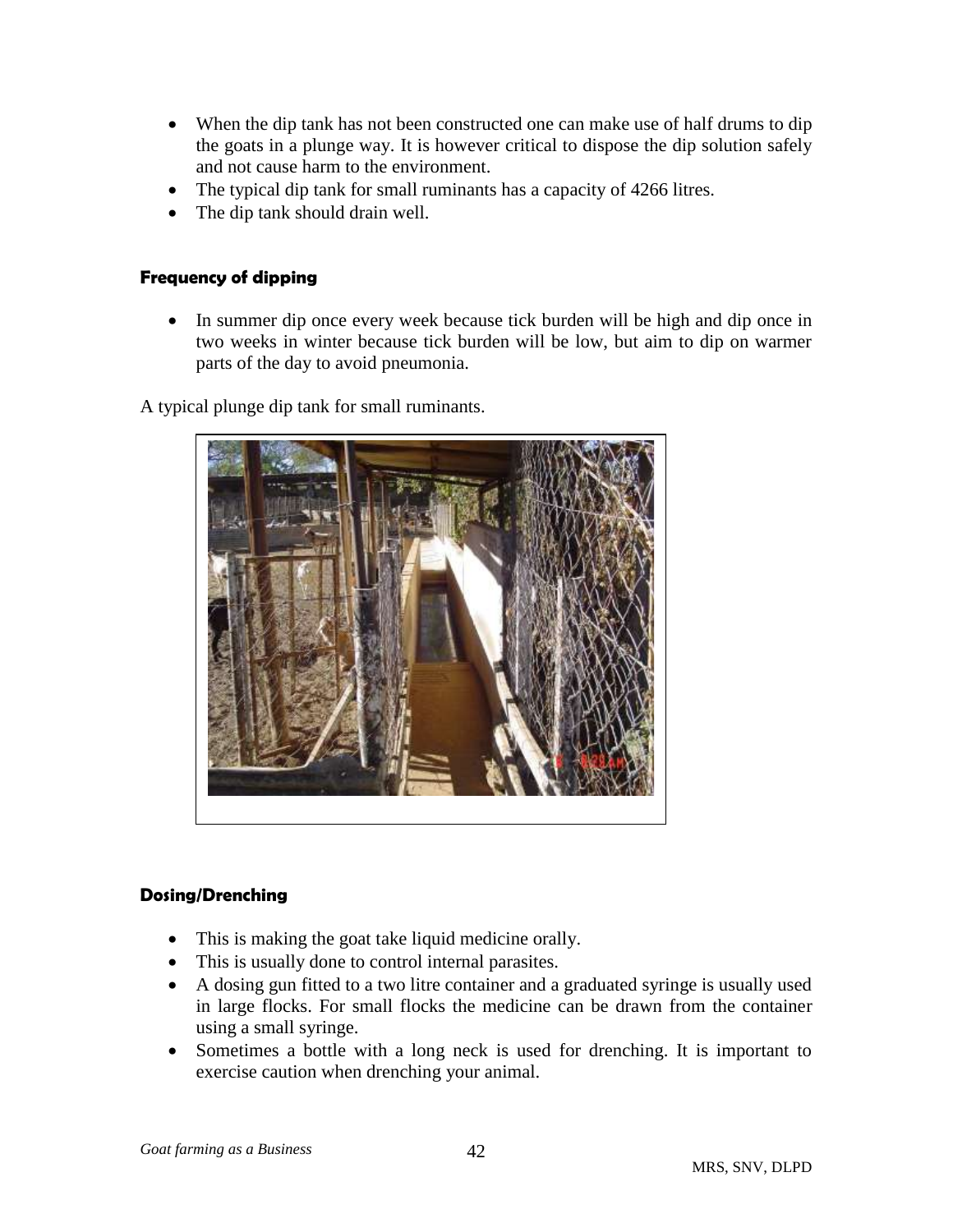• The syringe, gun or bottle should be placed in the animal's mouth in such a way that the liquid runs slowly into the mouth and swallowed.

## **Hoof trimming**

- When animals walk on hard rough ground hooves become overgrown and need regular trimming to prevent injury.
- A sharp curved knife is used or a pair of foot shears.
- Cut away the overgrown part of the hoof. If the heels are overgrown cut them as well.
- Be careful not to cut too much hoof and expose the live tissue.
- Dip the hooves in copper sulphate solution to make them hard and prevent cracking and foot rot. This can be done once a year before the onset of the rains.

#### **Injections**

Injections are use when vaccinating and when treating some diseases. There are three routes for injections:

#### **(i). Intravenous**

This is the kind of injection given to the animal directly into the blood stream through a vein. This is usually for treatment of some diseases and to get a quick response. A veterinary specialist usually does this. A long needle is used for this type of injection.

## **(ii). Intramuscular**

These injections are given deep into the muscle of the back leg or the shoulder. This is usually for treatment of diseases and a long needle is used.

#### **(iii). Subcutaneous**

This kind is given under the skin usually in the neck or behind the shoulder. A fold of the skin is lifted up and the injection is given beneath it. This is used normally used for vaccination and uses a short needle.

**NB**: Syringes and needles should be sterilized by boiling them in water for twenty minutes

Subcutaneous method of injecting goats

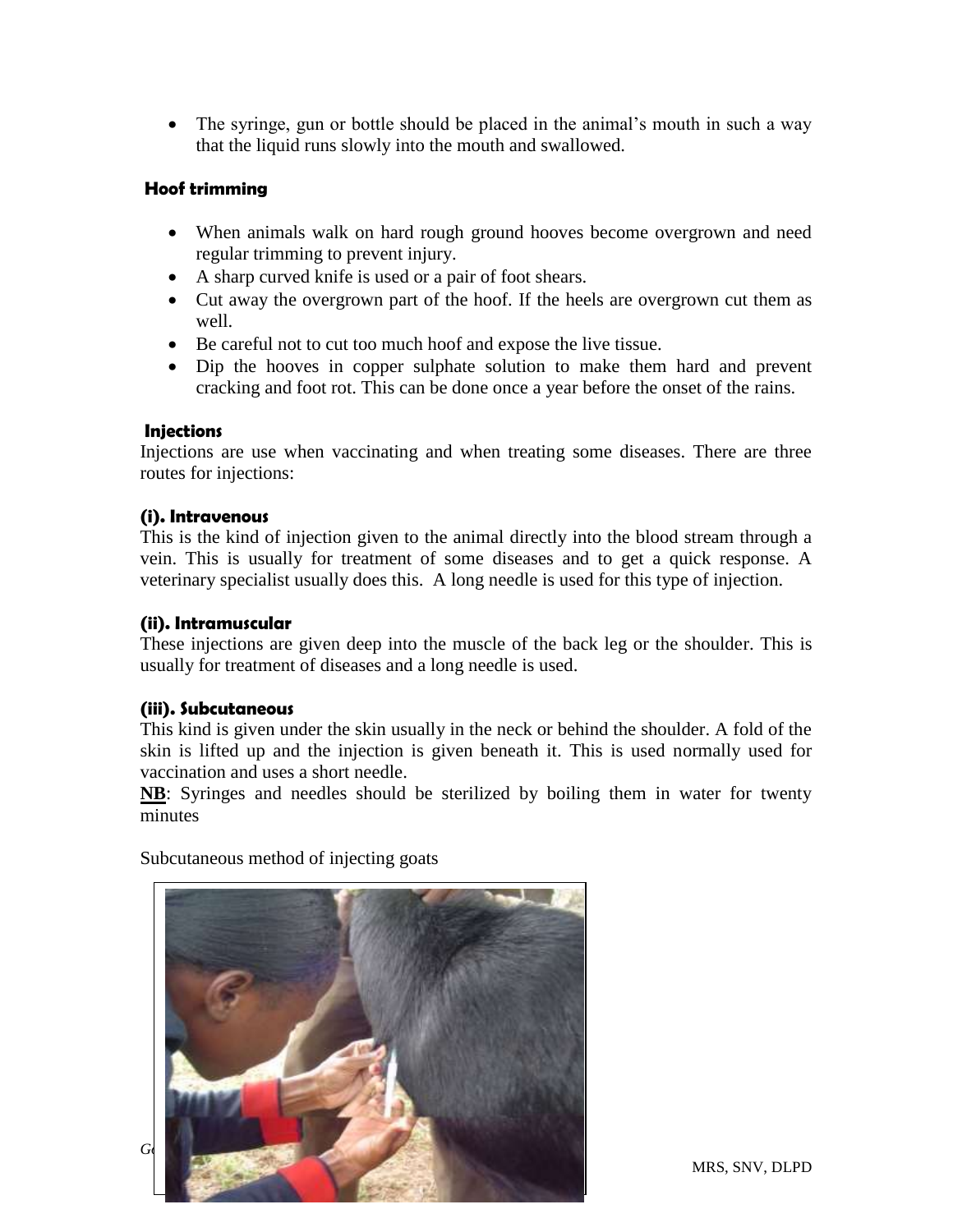# **11.0 GOAT BUSINESS MANAGEMENT**

#### **Objectives:**

**By the end of the session farmers should be able to:**

- Understand the practice of goat marketing
- Understand the different market structures and marketing options available.
- Understand the key areas they have to manage for effective goat marketing.
- Understand the requirements for effecting negotiation and bargaining power.
- Understand how to plan for their business.
- Understand how to keep records.
- Understand how to budget and finance the business.

# **GOAT MARKETING**

#### **Introduction**

When one takes goat farming as a business, the major objective is to make a profit. One can make a profit by providing a quality product that meets the market requirements. Therefore in simple terms, marketing is identifying the needs of the customers/ buyers and then supply a product (goats) that meets the required needs in the right quantities at the right time and place.

#### **11.1 Understanding goat marketing**

- **Identifying needs**: Buyers require goats of different ages, size, breeds, etc. Some buyers such as the local traders are much concerned about the size while some buyers from the urban, high value markets emphasize on quality.
- **Specific group of customers:** Some of the specific goat markets are individual traders, abattoirs, NGOs, ethnic groups and export market.
- **Product:** In the goat business the products that we can sell to the market are live goats, goat meat, skins, milk, mohair and manure.
- **Right quantities:** It is also important for farmers to be able to plan their production so that they consistently supply the required quantities at specified time intervals (e.g. 250 slaughter goats every month). This is key in business as this helps towards building longstanding and mutually beneficial (win-win) relationships with your buyers.
- **Right time and place:** When we start our goats to organized high value markets, we need to plan our production and logistics to meet the market requirements.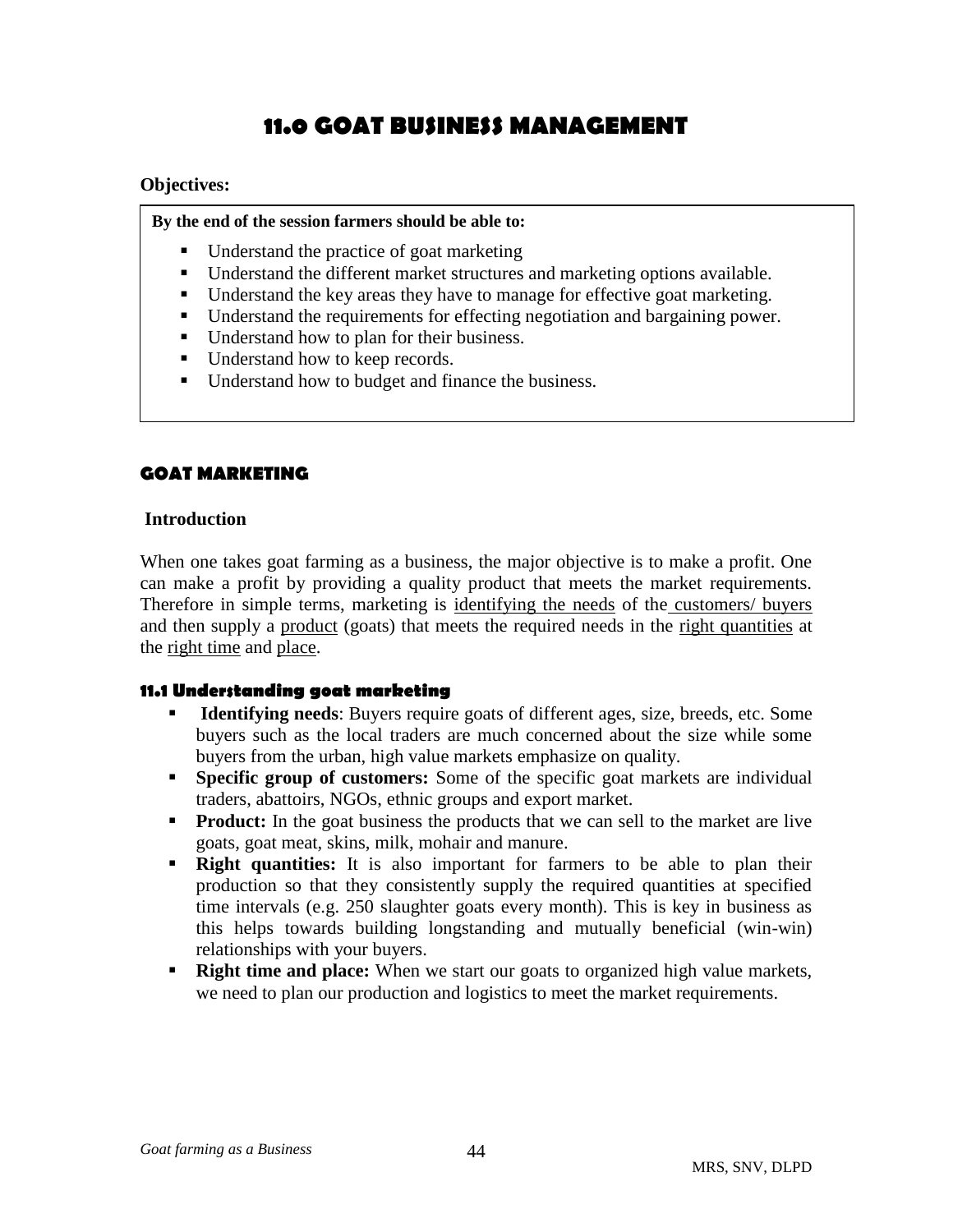## **11.2 Goat markets**

- Currently, the market for goats is highly informal and middlemen dominate transactions.
- Sales are predominantly at farm gate level.
- There is lack of market information.

There following are some of the market options available to goat farmers.

#### **Individual traders**

• This market comprises individual buyers who buy goats for resell in high value urban markets.

#### **Private sector companies (Abattoirs, butcheries and others**

- These normally require huge volumes of goats to serve both the local market and the export market. .
- This market emphasizes on quality, consistency and timely supply.
- There is high transport costs involved when accessing this market.

#### **Ethnic groups:**

- The Moslem community provides a market during their religious events.
- The goats are slaughtered according to Halaal tradition.
- There are specific butcheries and abattoirs that service the Moslem community.

#### **Non-Governmental Organizations:**

- NGOs involved in restocking programmes provide a market for breeding stock.
- They pay competitive prices.

#### **Export market:**

- The export demand is found in Asian countries and other African countries.
- The market is more demanding in terms of requirements.

Why are the buyers offering low prices for your goats?

…………………………………………………………………………………………….

What do you think should be done to address the problems?

…………………………………………………………………………………………….

*Goat farming as a Business*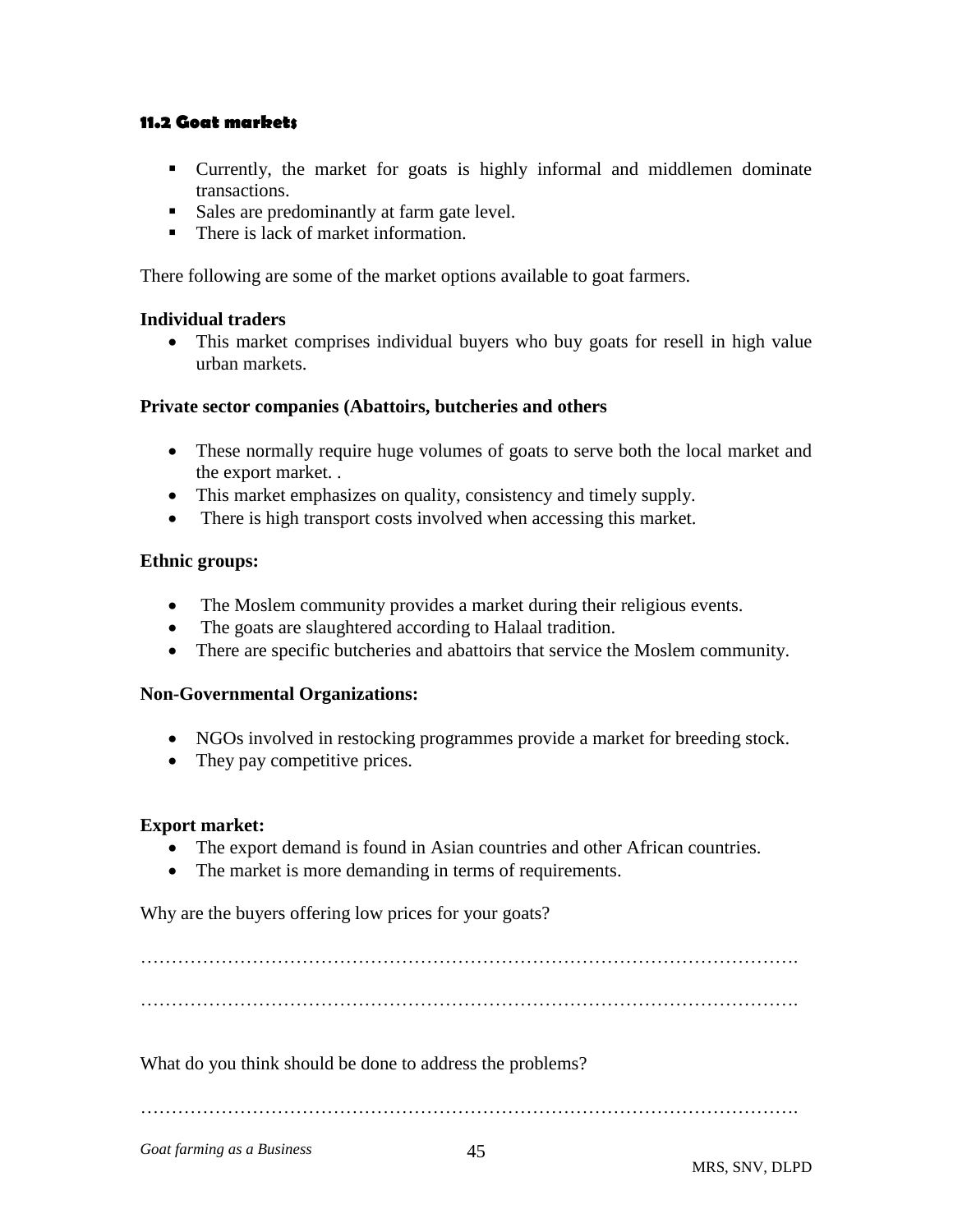…………………………………………………………………………………………….

# **Marketing Tips**

- Goat farmers should be able to negotiate for prices that are commensurate with the quality of the animal.
- Farmers can come together as a group to strengthen their bargaining power.
- Farmers should gather up to date information about market trends.
- Produce good quality goats in the right quantities (optimum production).
- .Farmers should avoid desperate/ distress selling.
- The farmer can sell directly or sell at an auction.

## **Financing the Goat Business**

Most farmers lack knowledge of how much they need for their goat businesses. Farmers should have an estimate of how much they require for start up costs and operating expenses.

They must produce a financial plan/budget. This will help the farmer to source for funding. The plan should state how much money is needed for the following items:

- Infrastructure
- Breeding stock
- Feeds
- labour
- Veterinary supplies
- Transport

It should also estimate income from the business.

#### **Sources of finance are**:

- Own savings: which is normally cheap but not easy to raise.
- Loans from commercial banks: These are very expensive and not readily available to most rural goat farmers. The requirements for these loans are normally stringent and rigorous. The requirements include among other things:
	- Track record
	- Formal registration of entity or enterprise.
	- Financial information
	- Collateral.
	- $\bullet$

Institutions that provide short term facilities include commercial banks like Agribank, ZABG, Premier Banking Corporation, Commercial Bank of Zimbabwe, development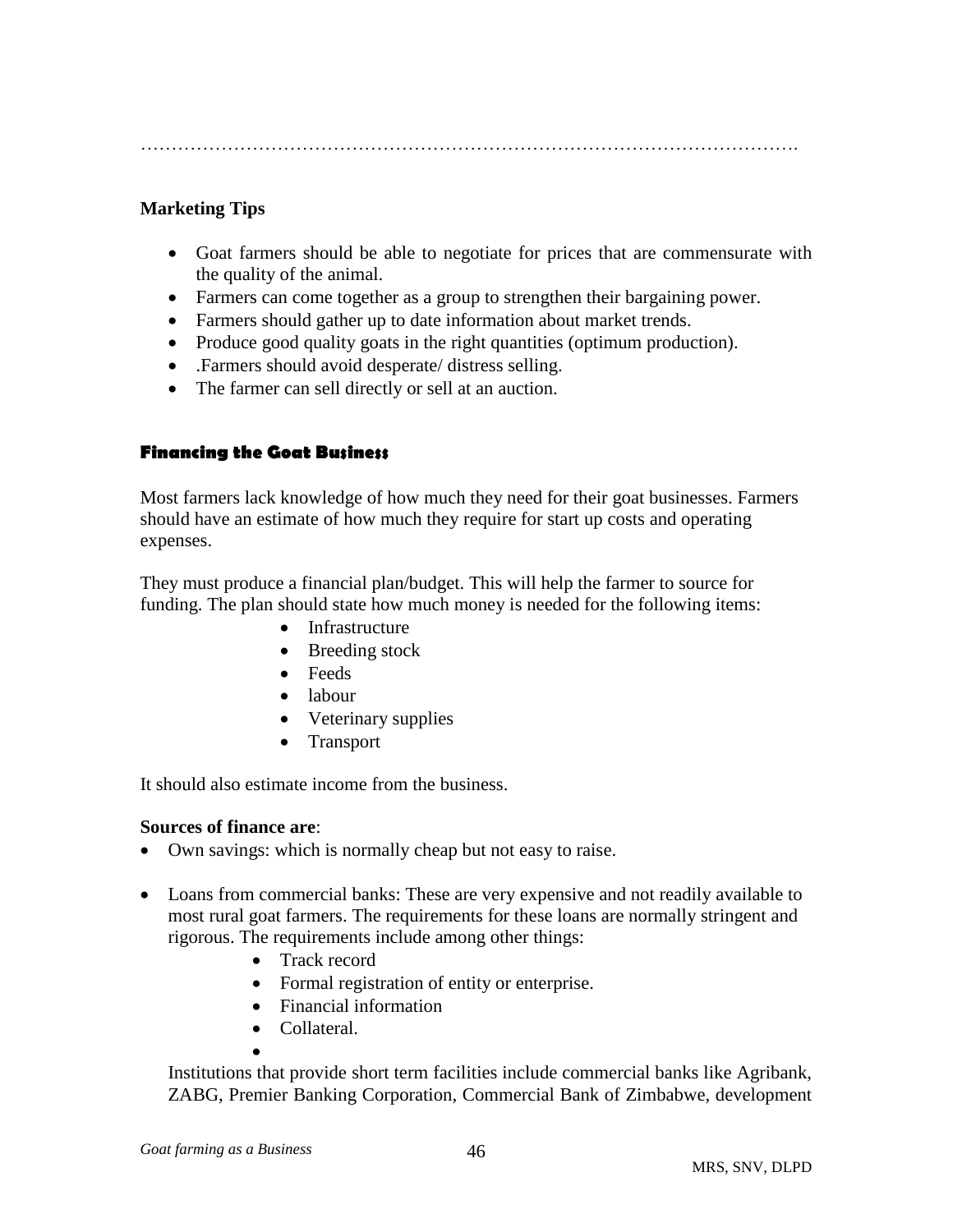institutions like the SEDCO and the Infrastructural Development Bank and a range of lower level financial institutions such as microfinance institutions and village banks or savings and credit cooperatives. Issues financed through short term facilities are of a working capital nature such as feeds, veterinary medicine, breeding stock etc.

- Group lending: A scheme whereby groups comprising approximately five to fifteen smallholder farmers or rural entrepreneurs come together to borrow money from the bank. These should be staying within the same locality. They are bound by a group constitution and operate a group savings account. They should have similar project interests for them to qualify for the loan. The group will have joint liability on the group loan granted
- Credit schemes: There are traditional schemes where communities loan each other animals. These are rare. There are schemes that are government driven on agricultural inputs. However most of them concentrate on crop farming.
- Donors: available only for poor farmers for restocking exercises. These are cheap funds. They are available for group projects. However, these funds are not usually enough to run viable enterprises.
- Contract farming or out grower schemes: are relationships in which buyers of agricultural products lend funds (either in-kind or in cash) to producers. The loan is generally tied to a purchasing agreement. This scheme is not yet available in the goat sub sector. The out grower scheme is operational in the cattle, pigs, poultry and ostrich sub sectors. The processors provide farmers with inputs and deduct the equivalent amount plus interest from the farmer on delivering the products. Contract farming and out grower schemes allow producers to gain access to high-value markets, as well as to increase their productivity by offering them credit with embedded services such as technical and marketing assistance.

.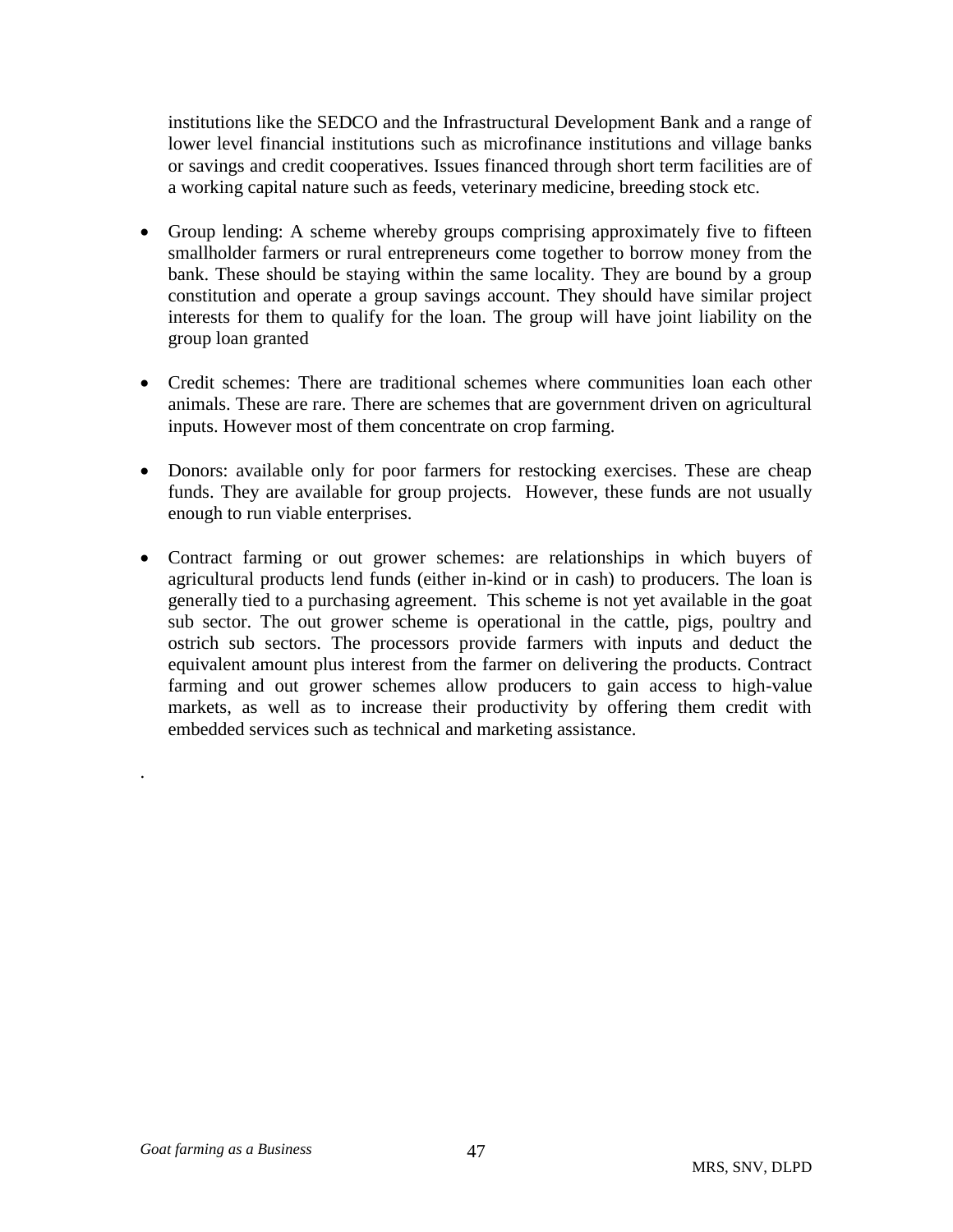# **COSTING AND PRICING**

- When you are running any business venture it is very important for any businessperson to understand how much it costs to source or produce their products. The cost of the product (goat) will assist you calculate a good selling price for it.
- Many people do not know the cost of their products and sometimes the selling price of their products is too low, so that they do not make money from their businesses. This is bad news!
- If it costs you \$400 000 to raise your livestock, it is no good selling that animal for \$300 000. You should try to sell it for more that the cost of raising it.

#### *To make money in a business you must make sure that the selling price of your product is more than the cost of producing it!*

| Assumptions:                                             |
|----------------------------------------------------------|
| 50 breeding does                                         |
| 2 bucks required                                         |
| Kidding once a year                                      |
| Kidding: 150%                                            |
| Kid mortality: 10%                                       |
| Replacement of breeding stock: 20 %                      |
| Young male goats to be sold at an average age of 2 years |

# **Budget of Raising Goats:**

| <b>Herd Composition</b>        | <b>Biological Parameters</b> |             |               |                      |                    |                 |              |
|--------------------------------|------------------------------|-------------|---------------|----------------------|--------------------|-----------------|--------------|
| Number of Does                 | 50                           | Kids born   |               | 75 (40 males and 35) |                    |                 |              |
|                                |                              |             |               | females)             |                    |                 |              |
| Number of Bucks                | $\overline{2}$               |             | Kid mortality |                      | 8 (4 males and 4   |                 |              |
|                                |                              |             |               | females)             |                    |                 |              |
| <b>Adult Death Rate</b>        | 5%                           | Kids raised |               |                      | 67(36males and 31) |                 |              |
|                                |                              |             |               | females)             |                    |                 |              |
| Kids to be sold                | 34                           | Young bucks |               | $\overline{2}$       |                    |                 |              |
|                                | males                        |             |               |                      |                    |                 |              |
| <b>Number</b><br><b>Income</b> |                              |             | KG            |                      | <b>Price</b>       | Unit            | <b>Total</b> |
| Market Kids                    | 34                           |             | 35            |                      | 60000              | Kg              | 71400000     |
|                                |                              |             |               |                      |                    | live            |              |
| <b>Market Does</b>             | 10                           |             | 40            |                      | 40000              | kg <sub>2</sub> | 16000000     |
| Cull Bucks                     |                              |             | 50            |                      | 40000              | kg              | 20000000     |
| Milk sales                     | 10                           |             | 450 litres    |                      | 10000              | litre           | 4500000      |

*Goat farming as a Business*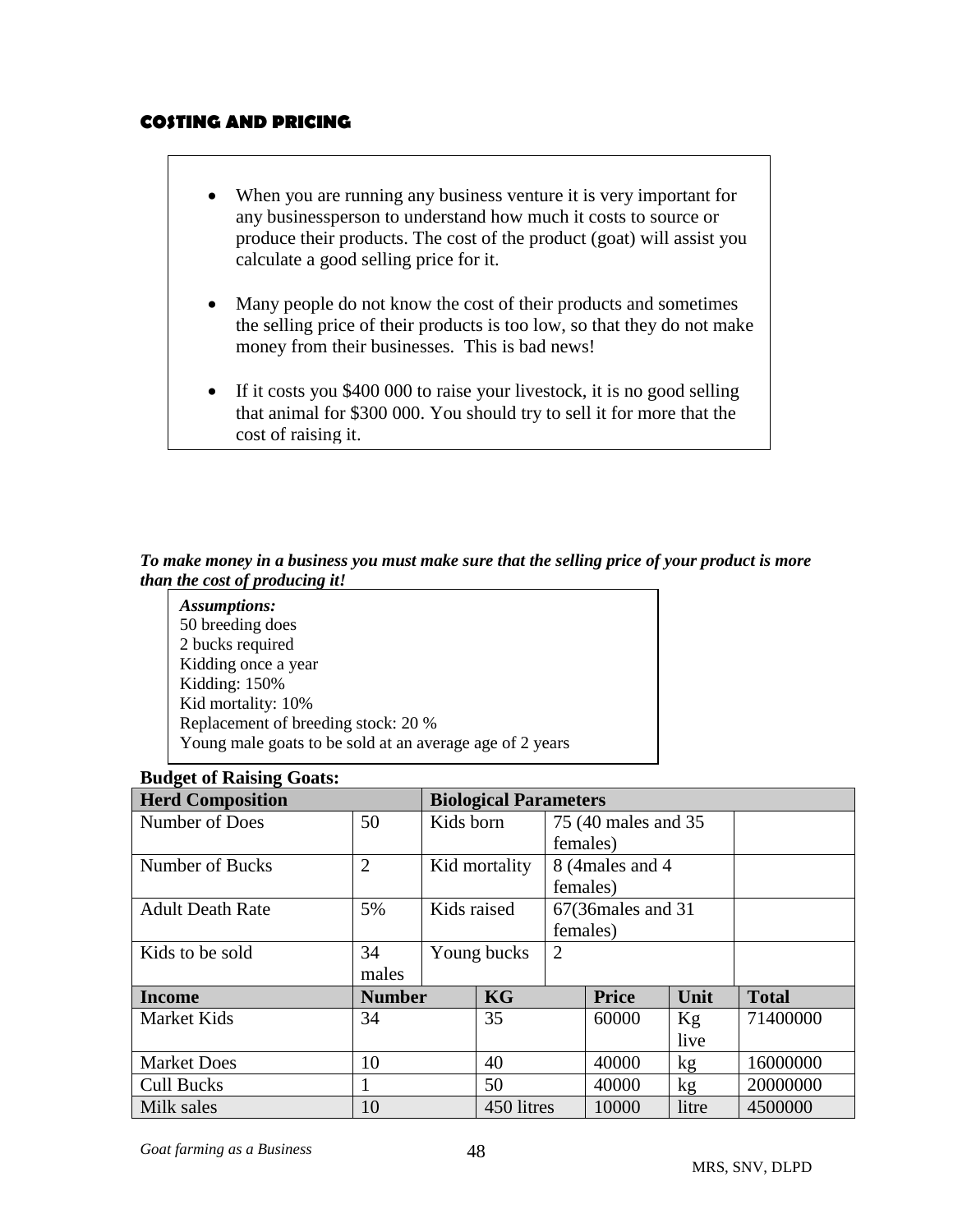| <b>Total Income</b>    |               |               |        |                |              | 93900000 |  |
|------------------------|---------------|---------------|--------|----------------|--------------|----------|--|
| <b>Operating</b>       | <b>Number</b> | <b>Amount</b> |        | Cost/animal/yr | <b>Total</b> |          |  |
| Feed Costs:            | 119           |               | 100000 |                | 11900000     |          |  |
|                        | animals       |               |        |                |              |          |  |
| Salt                   | 50kg          |               |        |                |              |          |  |
| Health program         | 119           |               | 200000 |                | 23800000     |          |  |
| Deworming Adults       |               |               |        |                |              |          |  |
| Deworming kids         |               |               |        |                |              |          |  |
| Vaccinations           |               |               |        |                |              |          |  |
| <b>Other Vet Costs</b> |               |               |        |                |              |          |  |
| <b>Transport</b>       | 45            |               | 300000 |                | 13500000     |          |  |
| Labour                 |               | 1000000       |        |                | 12000000     |          |  |
| <b>Total Costs</b>     |               |               |        |                | 61200000     |          |  |
| Return/Surplus         |               |               |        |                |              |          |  |

| <b>Capital Costs</b>   | Number | Costs | Unit | Total           | Per |
|------------------------|--------|-------|------|-----------------|-----|
| Does                   | 50     | 2m    |      | 50 <sub>m</sub> |     |
| <b>Bucks</b>           |        |       |      | 6 <sub>m</sub>  |     |
| Fencing                |        | 3m    |      | 3m              |     |
| Housing                |        | 5m    |      | 5m              |     |
| <b>Watering System</b> |        | 5m    |      | 5m              |     |
| Supplies and Equipment |        |       |      |                 |     |
| Working pens           |        |       |      |                 |     |
| <b>Start Costs</b>     |        |       |      |                 |     |

# **Cash Flow Statement**

 This statement lists the inflows (revenue generated by the business) and the outflows (expenses incurred by the business). The difference between the inflows and outflows give the net cash flow. This net cash flow can be positive or negative. If it is positive that means the project is making money but if it is negative it means the business is not generating enough income. It should be noted that this net cash flow could initially be negative but increase gradually to become a positive cash flow.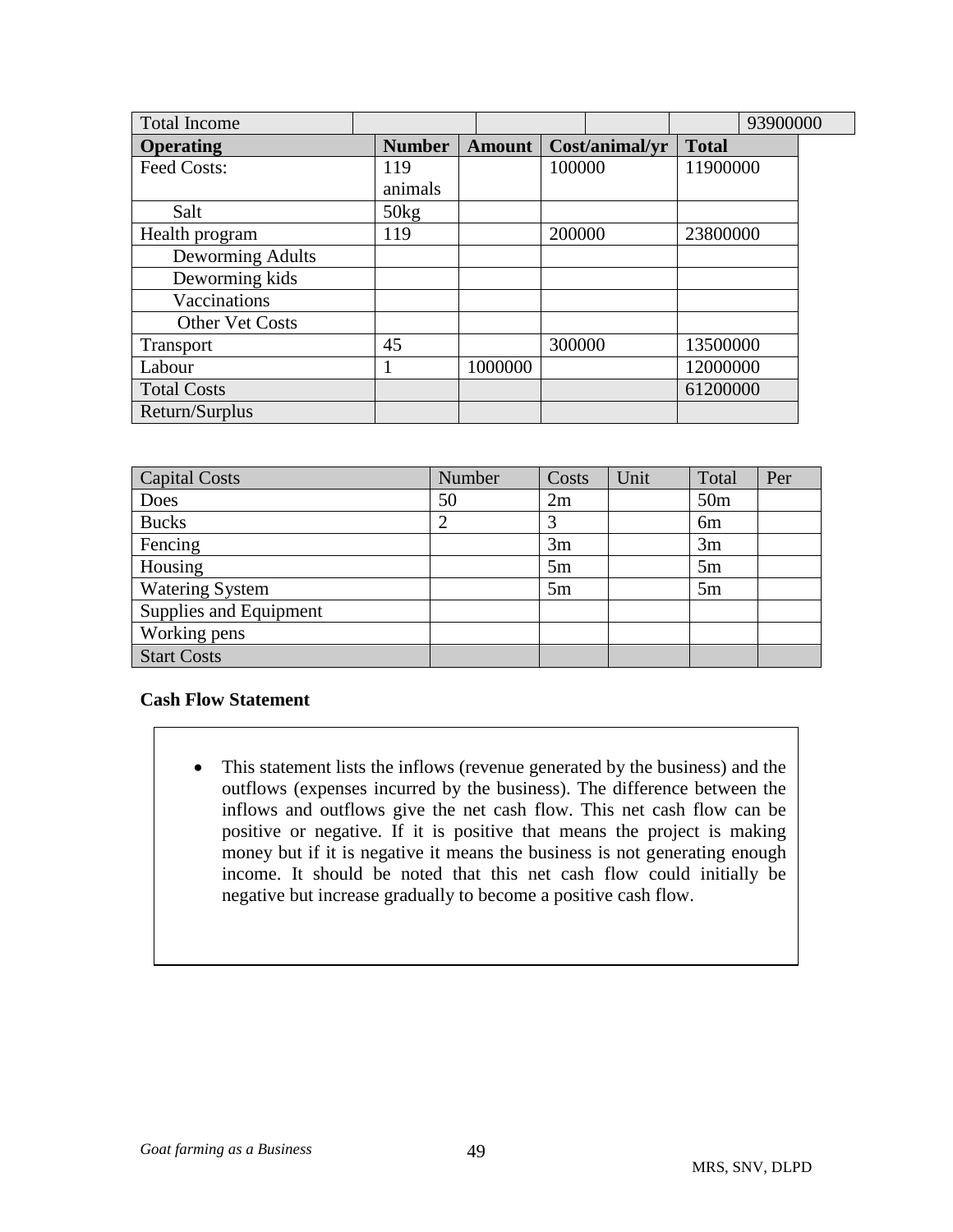| <b>MONTH</b>           | $\mathbf{1}$ | $\overline{2}$ | 3 | $\overline{\mathbf{4}}$ | 5 | 6 | 7 | 8 | 8 | 9 | 10 | 11 | 12 | <b>Total</b> |
|------------------------|--------------|----------------|---|-------------------------|---|---|---|---|---|---|----|----|----|--------------|
| <b>Sales: Does</b>     |              |                |   |                         |   |   |   |   |   |   |    |    |    |              |
| Buck                   |              |                |   |                         |   |   |   |   |   |   |    |    |    |              |
| Kids                   |              |                |   |                         |   |   |   |   |   |   |    |    |    |              |
| <b>TOTAL INFLOWS</b>   |              |                |   |                         |   |   |   |   |   |   |    |    |    |              |
| Capital Expenditure    |              |                |   |                         |   |   |   |   |   |   |    |    |    |              |
| Feed Costs:            |              |                |   |                         |   |   |   |   |   |   |    |    |    |              |
| Salt                   |              |                |   |                         |   |   |   |   |   |   |    |    |    |              |
| Health program         |              |                |   |                         |   |   |   |   |   |   |    |    |    |              |
| Deworming Adults       |              |                |   |                         |   |   |   |   |   |   |    |    |    |              |
| Deworming kids         |              |                |   |                         |   |   |   |   |   |   |    |    |    |              |
| Transport              |              |                |   |                         |   |   |   |   |   |   |    |    |    |              |
| Supplies               |              |                |   |                         |   |   |   |   |   |   |    |    |    |              |
| Labour                 |              |                |   |                         |   |   |   |   |   |   |    |    |    |              |
| <b>Opening Balance</b> |              |                |   |                         |   |   |   |   |   |   |    |    |    |              |
| <b>Closing Balance</b> |              |                |   |                         |   |   |   |   |   |   |    |    |    |              |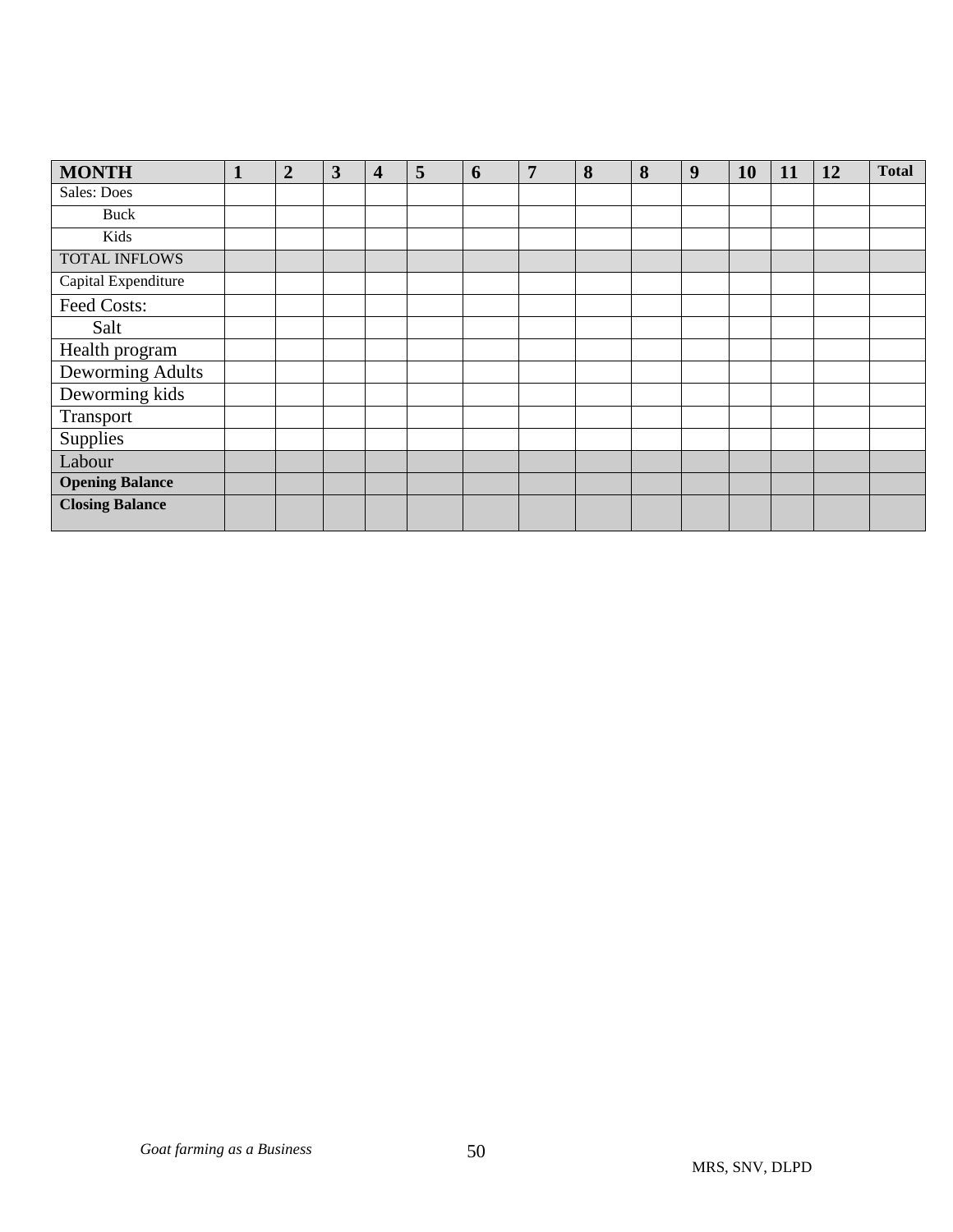# **12.0 Record keeping**

Record keeping is of utmost importance in livestock production.

## **12.1 Physical records**

Record keeping is of utmost importance in livestock production. Records, which should be kept, include:

(i) Mating records-

These records include taking note of the female number, male number, when mated, when kidded and whether aborted or not,

(ii) Births

Record the date of birth, sex and weight of kid and doe at kidding,

(iii) Deaths

Record the date and cause of death if known,

(iv) Sales

Record the number of sales, costs, name of buyer

(v) Health

Keep record of when the animals were vaccinated, dosed or given any other treatment

| Number of Animals: |               |      |
|--------------------|---------------|------|
|                    | <b>Adults</b> | Kids |
| Males              |               |      |
| Females            |               |      |
|                    |               |      |

| Sex: | Male/Female                  |                                                   |  |  |  |  |  |
|------|------------------------------|---------------------------------------------------|--|--|--|--|--|
|      |                              |                                                   |  |  |  |  |  |
|      | Date of Birth                |                                                   |  |  |  |  |  |
|      |                              |                                                   |  |  |  |  |  |
|      | Weight at weaning(kg)        |                                                   |  |  |  |  |  |
|      |                              | Weight at time of disposal (sales)kg COST Z\$Date |  |  |  |  |  |
|      | <b>Comments:</b><br>$Health$ |                                                   |  |  |  |  |  |
|      | Death                        |                                                   |  |  |  |  |  |
|      | $Sales$                      |                                                   |  |  |  |  |  |
|      |                              | mmo, pr                                           |  |  |  |  |  |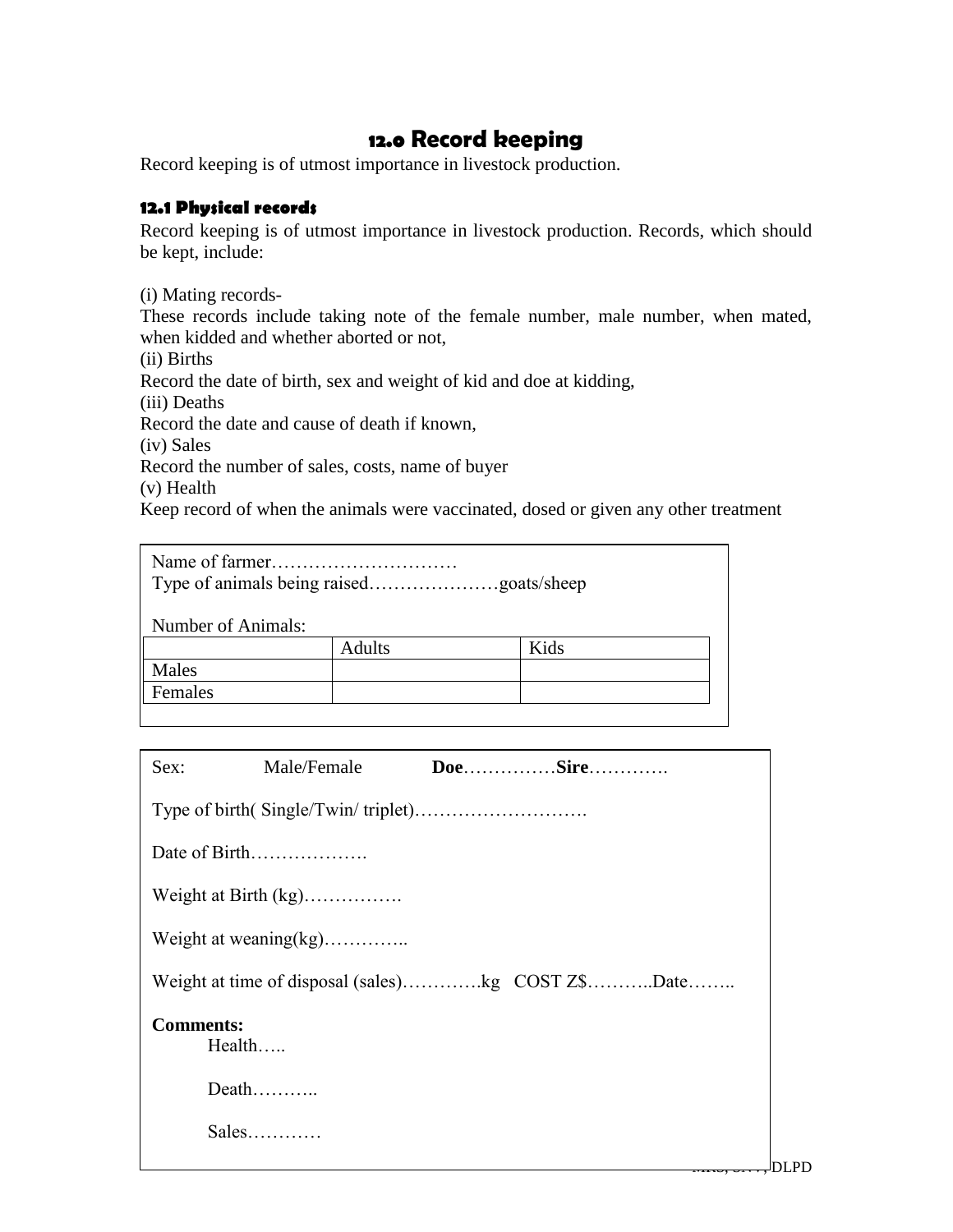Whenever, expenditure results in a benefit beyond the year, – such as for a plough, sprayer, fencing – the item must categorized as a business asset. For your record-keeping purposes, the costs of these items are likely to be treated as capital expenditures.

Assets must be tracked separately from other business expenses by your record system. Show the date of purchase and the type of asset: truck, machinery, and so on. And unless it is obvious, write a short explanation of how the asset is used in the business

# **12.2 Financial records**

#### **The Importance of Good Record Keeping**

Some fledgling entrepreneurs believe that if there is money in their business checking account at the end of the month, they must be making a profit. But only if you keep accurate records will you really know if your business is making or losing money. A record-keeping system helps business to check whether it is making or losing money.

Records can also serve as an early warning system to let you know whether changes need to be made in your operation. Indeed, operating without good records is like flying a small plane in dense fog with no instruments.

## **Keeping Income Records**

Your operation may take in money from one or many sources, depending on what line of work you are in. Most of what you receive is called gross income or gross receipts, for goods sold. Your records should account for all gross income and also show the source of each item – for instance, "buck sales, doe sales and kid sales.

Keep track of where your money come from. Make notes explaining the origin of all money put into your business and personal bank accounts. Write down the source of the deposit on the slip or in your checkbook.

#### **Keeping Expense Records**

To make money in your business, undoubtedly you will have to spend money. It is important that you record all the expenses you incur, such as labour, vaccines, transport, etc. Theses are then deductible from your income to determine whether you are making profits or not.